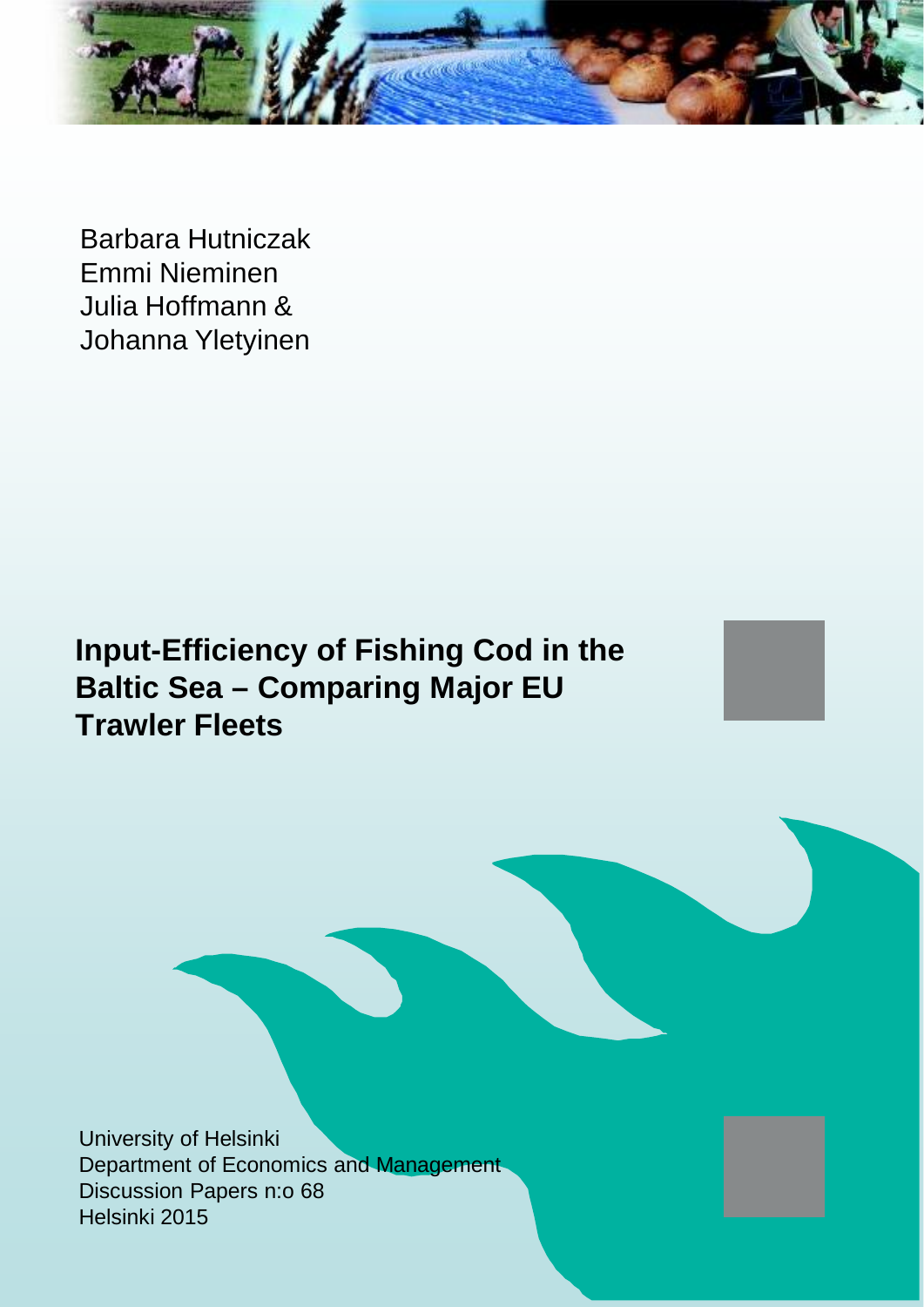**Input-Efficiency of Fishing Cod in the Baltic Sea – Comparing Major EU Trawler Fleets**

Barbara Hutniczak<sup>(1)</sup>, Emmi Nieminen<sup>(2,5)</sup>, Julia Hoffmann<sup>(3)</sup>, and Johanna Yletyinen<sup>(4,5)</sup>

 $(1)$ University of Southern Denmark, Esbjerg, Denmark (bhu@sam.sdu.dk)

<sup>(2)</sup>University of Helsinki, Helsinki, Finland (emmi.e.nieminen@helsinki.fi)

 $^{(3)}$ University of Kiel, Kiel, Germany (j.hoffmann@economics.uni-kiel.de)

 $^{(4)}$ Stockholm Resilience Centre, Stockholm, Sweden (johanna.yletyinen@su.se)

<sup>(5)</sup>Nordic Centre for Research on Marine Ecosystems and Resources under Climate Change (NorMER)

### **Abstract**

*Under the concept of the European Union, common regulations allow management that is an outcome of cooperative decisions instead of the regular 'race to fish' situation. However, equal rights to participate in the common pool resource based on Total Allowable Catches given to asymmetric fleets translate into potential underutilization of the most efficient ones. These asymmetries imply that some participants have direct advantages in resource extraction that cannot be utilized, which is decreasing the overall efficiency of the industry. These advantages can be divided into two separate groups: on-site efficiency associated with fleet structure and regulations in place, and advantages accounted by spatial relation to the most productive fishing grounds. The asymmetries in on-site efficiencies combined with evaluated location advantages are expected to be crucial when evaluating the benefits of the potential international flow of quotas. Following economic principles, such a system would set incentives for fleet consolidation and allow benefits associated with smaller distances. However, the social concerns associated with applying the economic principle of full tradability may be undesirable or hard to overcome. Thus, the impact of other factors influencing national levels of efficiency is highlighted as guidance with respect to efficiency improvement best practices. An empirical application is provided for the case of the Baltic Sea demersal trawlers and seiners, mainly harvesting cod.*

**Key words:** Atlantic Cod (*Gadus morhua*), Baltic Sea, EU fishing fleets, input-efficiency

**JEL Code: Q22**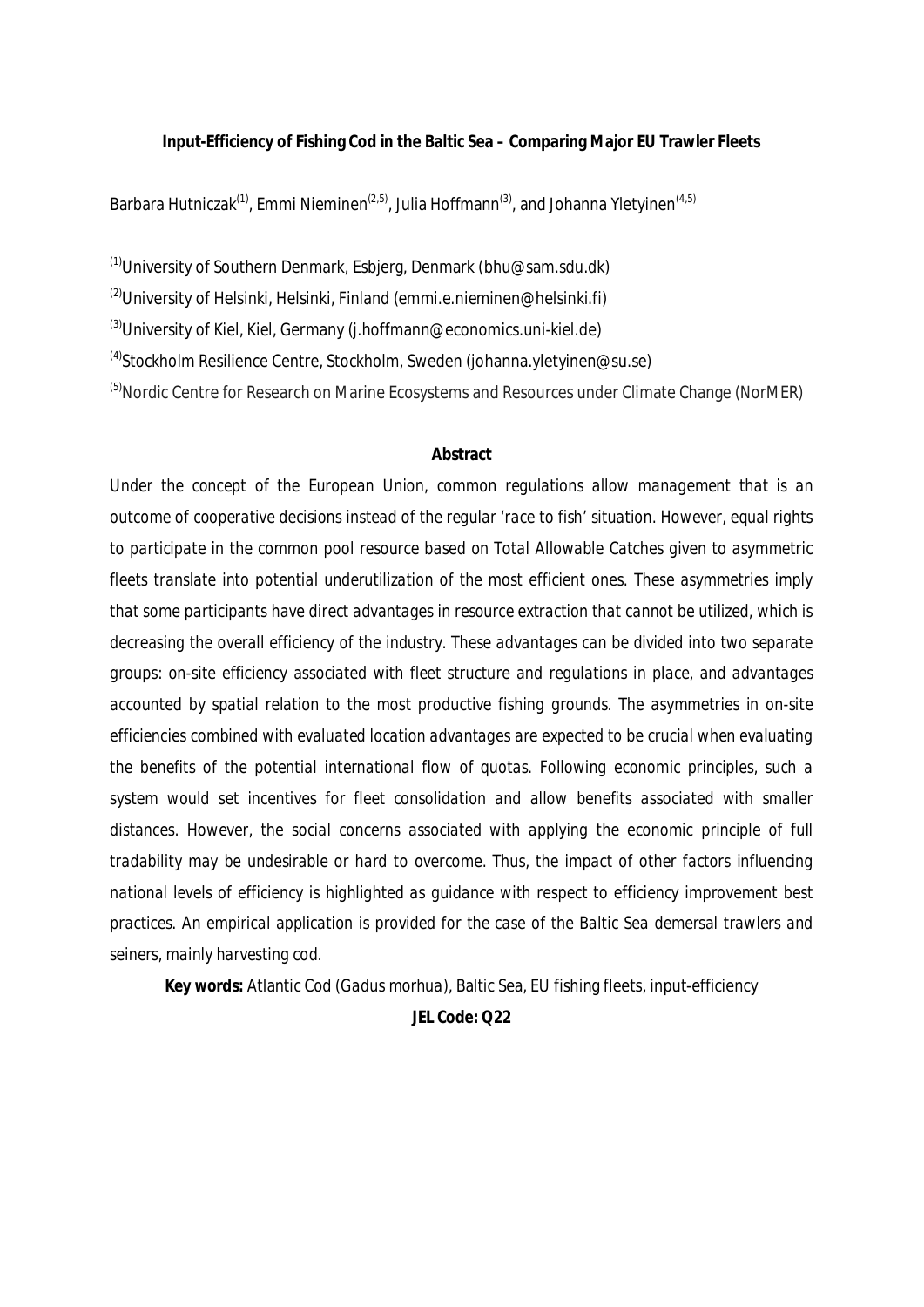### **1. Introduction**

The concept of the European Union is an integrated Europe with common laws and regulations. This is in particular applicable to common pool resources such as fisheries. In case of fish stocks which inhabit and migrate between Exclusive Economic Zones (EEZ) of multiple countries, common regulations allow management based on cooperative decisions instead of a regular 'race-to-fish' situation. In this way, more effective management safeguarding the stocks' good biological state can be implemented. However, there are downsides of common regulations giving equal rights to all countries using the common pool resource. This is due to asymmetries between the countries that translate into direct advantages in resource extraction that cannot be utilized. These include development and restructuring of the fleets over past years resulting in current states that vary, and spatial relation to the most productive fishing grounds.

The paper compares the efficiency of major Baltic Sea demersal trawling fleet segments of Denmark, Germany, Poland and Sweden. The focus of this article is on the Eastern (ICES zones IIID: 25-32) and Western (ICES zones IIID: 22-24) Baltic Sea cod stocks, shared by all aforementioned countries.<sup>1</sup> It is preliminary research regarding the potential flow of individual cod quotas between countries in case the quota market would be open for free trade. Currently international trade is only available at the national level and contributes to the final Total Allowable Catch (TAC) amount. The national TAC is then distributed between individual vessels according to local regulations, in case of cod mostly in form of individual quotas.

Each vessel given a Baltic Sea cod quota is permitted to harvest it with no restrictions regarding location,<sup>2</sup> in particular it is allowed to fish in all Baltic Sea Exclusive Economic Zones (except the 12 nautical miles coastal zone, unless otherwise individually agreed). Thus, the best fishing grounds are shared by all member countries with limits only with respect to landings amount. In such a situation, the harvest of a given quota is conducted mostly in the same areas<sup>3</sup> as long as it is found profitable.<sup>4</sup> However, each vessel is harvesting the quota with its own individual efficiency that is expected to vary between vessels. Those asymmetries could contribute to increased efficiency<sup>5</sup> in the case of more flexibility in quota flow. The efficiency depends also on the decision regarding location choice implying specific distance from the country of origin. Thus, it is expected that some countries may enjoy the advantage of being situated closer to the most productive fishing ground and benefit from this fact when considering the trade-off between better catch per unit of effort and the distance to the specific area. This research is a starting point for efficiency comparison and looks into differences between aggregated fleet segments. Proven differences between segments indicate significant

 $1$  However, as the sector is characterized by multiproduct production, the harvest of other species is accounted for.

 $^2$  With the exception of certain grounds during the spawning season, applicable to all Baltic Sea fleets.

<sup>&</sup>lt;sup>3</sup> Small vessels have less mobility and smaller fishing grounds range. Thus, they often stay in the closer proximity of the home ports.

<sup>4</sup> This includes subsidies.

 $^5$  Increased efficiency within the same gear and length category is expected to be directly translating into lower fuel use implying lower environmental impact and potentially lower costs. However, the possibility to lower the costs highly depends on cost differences. The cost efficiency is a closely related topic that is possible to evaluate with techniques similar to those presented later in this paper, however due to data limitations, the topic is not further investigated.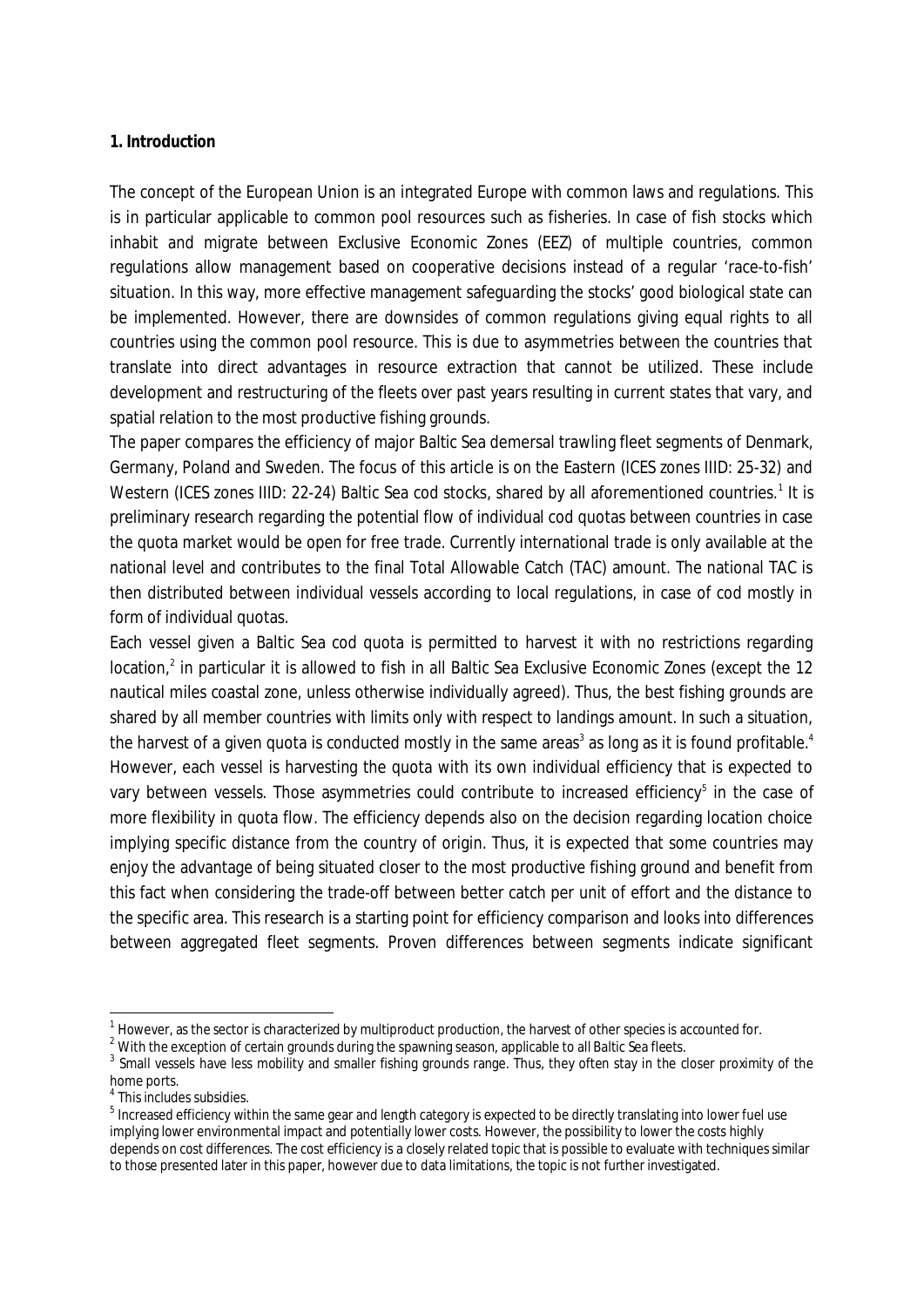asymmetries and imply that detailed analysis on individual vessel level would result in the possibility to derive an optimal allocation of quotas in the region.

The paper is structured as follows. The introduction is followed by the presentation of the case where the current situation of the Baltic Sea cod demersal trawler fleets is explained in the context of restructuring processes and regulations in place. The section also explains the importance of cod in the region giving arguments for validity of this study. The article proceeds with the methodology used to evaluate the asymmetries between investigated fleets, presents data and reveals the results. The model outputs are evaluated from three different perspectives, that is as a comparison of on-site efficiency, efficiency changes over time and efficiency in context of distance to the fishing grounds. The article concludes with remarks regarding differences in efficiency of harvesting cod in the Baltic Sea by the major fleets involved in this fishery and possible reasons behind it.

## **2. The Case Background**

# *2.1. The Importance of the Baltic Sea Cod*

The Baltic Sea cod (*Gadus morhua*) is an important species in the Baltic Sea: it plays an essential ecological role in the ecosystem and it is the commercially most valuable fish species in the Baltic Sea (ICES 2013). Thus, the cod stock variations impact both humans through the productivity of the stock utilized by commercial and recreational fishing, and environment through overall fish productivity and food web dynamics.

In the Baltic Sea cod has traditionally been divided into two stocks: the Eastern stock east of Bornholm island and the Western stock from west of Bornholm to the Sound and Danish Belts (Bagge et al. 1994). The Eastern and Western stocks differ in morphometric characteristics and genetics (Bagge et al. 1994; Hüssy, John, and Böttcher 1997; Nielsen et al. 2003). Thus, they are assessed and managed separately. The Eastern stock is larger in size and distribution, and contributes more to the EU harvest (ICES 2013). The two stocks overlap near Bornholm where some mixing occurs (ICES 2013). The spawning grounds, where cod migrates after maturation, are located in the deeper basins of the Baltic Sea (Köster et al. 2001).

Due to its semi-enclosed nature, the Baltic Sea ecosystem is heavily influenced by environmental conditions. Variations in temperature, salinity, oxygen and nutrient levels make the Baltic Sea fisheries management difficult as sustainable exploitation levels vary in response to environmental conditions (FAO 2011). Particularly cod has been affected by ecological stress.

The Eastern cod stock has adapted to the low salinity of the sea by producing eggs that are buoyant at the halocline and therefore its reproductive success depends on environmental variables, namely suitable hydrographic conditions in the spawning areas (Wieland, Waller, and Schnack 1994; Nissling and Westin 1997; MacKenzie et al. 2000; Köster et al. 2005). Salinity and oxygen concentration in the Baltic Sea are fluctuating with irregular salt- and oxygen-rich water inflows from the North Sea (Matthäus and Franck 1992). Anoxic conditions and low salinity adversely affect fertilization and cause severe mortality to the cod eggs in the deep-water layers (Wieland, Waller, and Schnack 1994; MacKenzie et al. 2000). Unfavorable hydrographic conditions also decrease the final survival rate by prey limitation for the larvae and juvenile stages (Hüssy, John, and Böttcher 1997; Hinrichsen et al.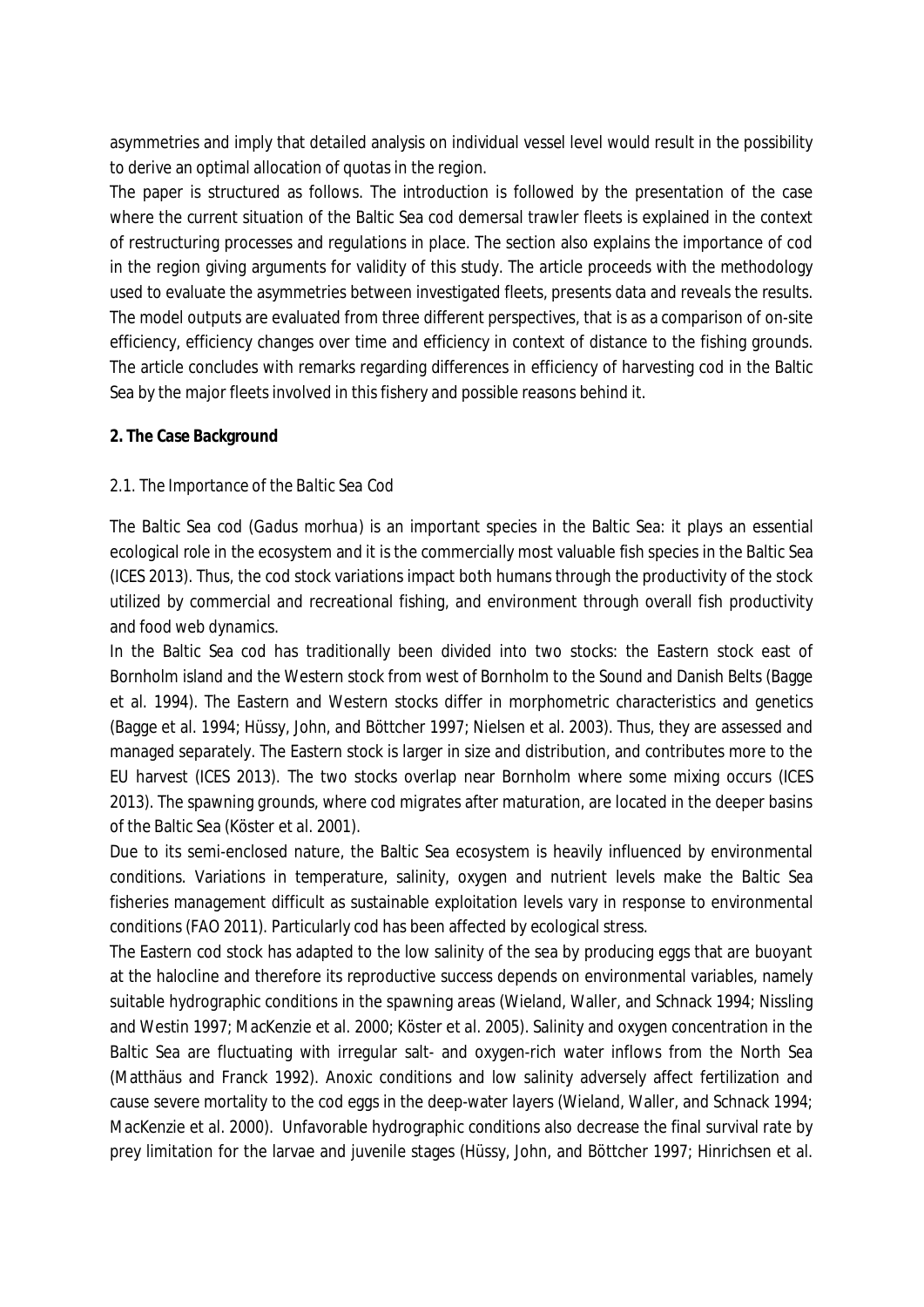2002; Köster et al. 2005), enhanced cannibalism (Sparholt 1994; Neuenfeldt and Köster 2000) and vertical overlap between the eggs and clupeids (herring and sprat), the main predators (Köster and Möllman 2000; Köster et al. 2005).

Changes in recruitment conditions together with anthropogenic factors have caused the Eastern cod stock to fluctuate significantly over the past decades (Figure 1). The cod stock increased to outstanding levels in the late 1970s when the fishing pressure was relatively low and hydrological conditions advantageous for reproduction (ICES 2013; Eero et al. 2011). The stock reached its peak in the 1980s (ICES 2013; Eero et al. 2011), which was attributed to the high frequency of inflows from the North Sea resulting in good recruitment years. The rapid decline of the population began in the mid-1980s. The salinity and oxygen conditions for recruitment deteriorated and fishing effort remained high, partly due to improvements in harvest technology (ICES 2013; MacKenzie et al. 2002; Eero et al. 2011). Degraded environmental conditions made the cod stock more vulnerable to fishing, and vice versa (Köster et al. 2005). The decline continued and the stock decreased to extremely low levels in the beginning of the 1990s. The major reasons were continuing fishing pressure, lack of major inflows from the North Sea, eutrophication (hypoxia) and increasing seal predation (ICES 2013; Eero et al. 2011). A major water inflow in 2003 substantially influenced the volume of water suitable for cod recruitment, resulting in a slight increase in stock size since 2005 (ICES 2013). However, the recent cod stock trend is still under study.

The Western cod stock fluctuations (Figure 1), reported by (ICES 2013), show similarities with the Eastern stock. The Western stock was at high levels in the early 1980s from when it started declining to the lowest recorded levels in early 1990s. Only the mid-1990s brought slight improvement and partial recovery. The high fishing effort has been in decline from year 2000, and recently recorded levels are below targets set by the management plan. Although the Western stock biomass has been increasing since the early 2000s, the recruitment has been close to the lowest recorded levels, with no noticeable fluctuations in recruitment success. The recent abundance of the adult Western stock is likely caused by spill-over effect from the Eastern stock which is expanding its distribution.



**Figure 1:** Fluctuation of Spawning Stock Biomass (SSB) of the Baltic Sea cod: Eastern Stock (1966- 2013) and Western Stock (1970-2013) (ICES 2013).

Cod has an important ecological role as a top predator balancing the food web (Casini et al. 2008), and thus maintaining the ecosystem functionality. The Baltic food web is relatively simple and the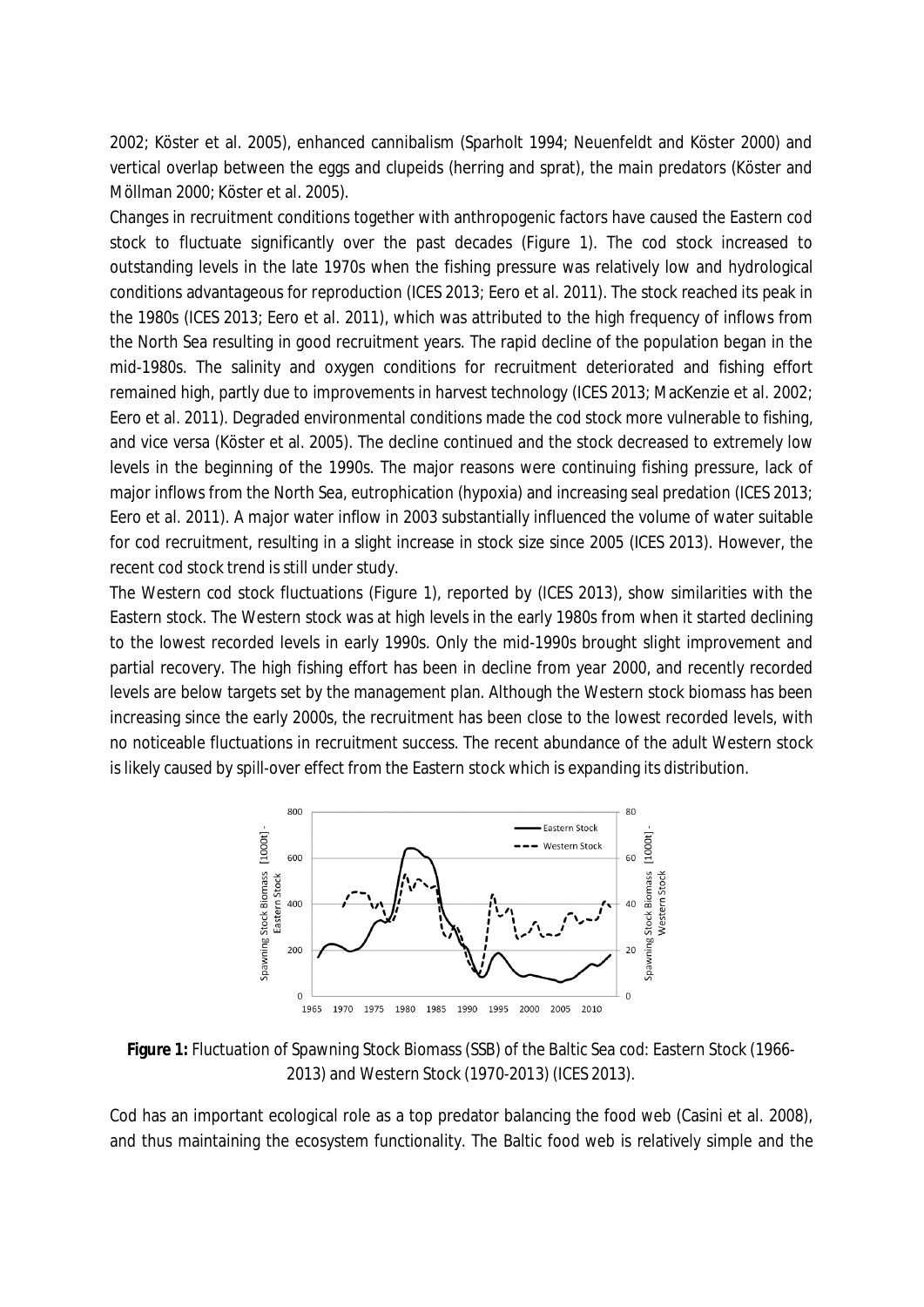fish community is dominated by three species: cod, sprat and herring. During the last decades, major fluctuations in the cod abundance have been part of the large-scale Baltic Sea ecosystem changes related to climate, fisheries and eutrophication (Österblom et al. 2007; Casini et al. 2008; Möllmann et al. 2009). The major period of ecological stress and anthropogenic impacts such as overfishing of cod (1987-1993) pushed the biotic part of the central Baltic Sea into an altered state of reduced cod productivity. This, in turn, impacted the whole ecosystem due to the role of cod as the main predator of sprat and herring (Österblom et al. 2007; Casini et al. 2008; Möllmann et al. 2009). As the cod stock decreased, sprat stocks increased its abundance due to reduced predation supported by favorable environmental conditions at the time; a shift from a cod-dominated to a sprat-dominated regime took place. Then, the predator-prey feedback loop stabilized the system, as a high sprat stock formed an increased predation pressure on cod eggs and juveniles (Möllmann and Köster 1999; Köster and Möllman 2000; Österblom et al. 2007). A trophic cascade took place as the shift from cod to clupeids occurred in combination with climate-driven changes in zooplankton composition and altered regulation of phytoplankton (Möllmann and Köster 1999; Österblom et al. 2007; Casini et al. 2008). Changes in zooplankton composition influenced prey availability for both cod and sprat, and promoted algal blooms on the Baltic Sea (Möllmann and Köster 1999; Österblom et al. 2007; Casini et al. 2008). Economically, the shift from a cod-dominated to a clupeid-dominated state in the late 1980s decreased the value of the catch due to the relative composition of the fish species. It has been estimated that increasing the cod stock and reducing sprat abundance would be economically more profitable than the clupeid-dominated state (Döring and Egelkraut 2008; Nieminen, Lindroos, and Heikinheimo 2012; Waldo et al. 2013). The future major threats to cod stock sustainability and reproduction potential include pollution and climate change (MacKenzie et al. 2007; Niiranen et al. 2013; Lindegren et al. 2010).

The Western stock is mainly fished by Denmark, Germany and Sweden, whereas the Eastern stock is fished by Denmark, Sweden and Poland (ICES 2013). The profitability depends on the gear segment, as well as the vulnerability to the condition of the main target species (Blenckner et al. 2011). The secondary economic and social impacts include employment, retail, jobs and income at the dockyards, and work for local craftsmen (Blenckner et al. 2011). In many Baltic countries, fishermen have long fishing traditions and few job alternatives, so management actions are constructed to avoid the loss of jobs (Blenckner et al. 2011).

The latest (2013) Annual Economic Report of the EU Fishing Fleet reports the 2012 value of landings<sup>6</sup> generated by the EU Baltic Sea fleet in the amount of approximately 237 million EUR, of which Poland (56 million EUR), Sweden (51 million EUR), and Denmark (43 million EUR) collectively accounted for around 60%. Cod generated the highest value of landings (77 million EUR) followed by herring (63 million EUR) and sprat (45 million EUR), although the total volume of cod accounted for only 62 thousand tons (compared to 220 thousand tons of herring and 177 thousand tons of sprat). The total volume landed in 2012 was 510 thousand tons (2% decrease from 2011) (STECF 2013).

The above-described complex links between different parts of the ecosystem show the value of cod to the Baltic Sea. It is an economically valuable fish and it contributes to the Baltic Sea ecosystem

<sup>&</sup>lt;sup>6</sup> Estonia is excluded from the analysis due to failed performance data for 2011. Total landings weight excludes the German pelagic trawl segment.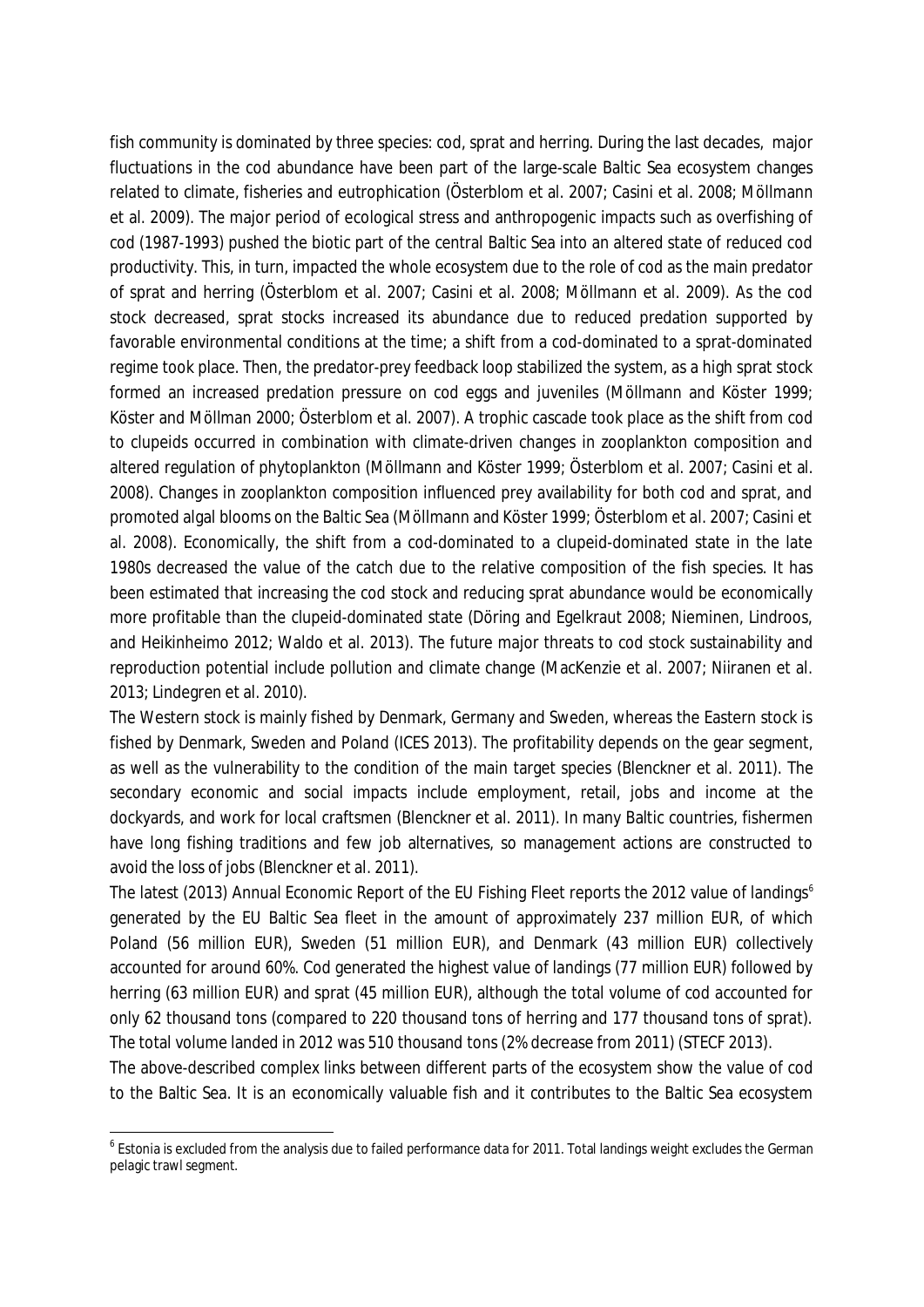functioning. Cod forms a link between the social and ecological systems of the Baltic region both through ecosystem services and anthropogenic stressors.

# *2.2. Fisheries Management of the Baltic Cod*

In order to coordinate the interests of countries participating in the Baltic fisheries the International Baltic Sea Fisheries Commission (IBSFC) was established in 1973 as a result of the Gdansk Convention on Fishing and Conservation of the Living Resources in the Baltic Sea and the Belts in 1973 (TRE 535/1973). The signing countries were Denmark, Germany, Sweden, Finland, Poland and Russia, Estonia, Lithuania and Latvia as part of the USSR. The IBSFC was dissolved in 2005 when all countries except Russia had successively joined the European Union. From then on the management of the Baltic fishery has fallen under the Common Fisheries Policy (CFP) of the European Union for all member states. In 2006 the European Union called for a bilateral agreement concerning fishing activities with Russia (COM 868/2006) which came into force in 2009 (EC 439/2009). Prior to this, there have been bilateral agreements between Russia and the individual member states (Churchill and Owen 2010).

By the equal access principle defined in 1970 (EEC 2141/1970, modified in EC 2371/2002) all European Union member states have the same right to fish in all Community waters, including all shared EEZs, except for the 12 nm zone. Those terms are then manifested in bilateral agreements between member countries. In this setting all Baltic countries are able to choose the most profitable fishing grounds. Figure 2 shows that for the Baltic cod stock these fishing grounds are located in the south of the Baltic leading to a high concentration of fishing activity in that area (maps for the demersal trawlers and seiners sector; 8-40 m length, averages over 2004-2012).



2.a. Denmark 2.b. Germany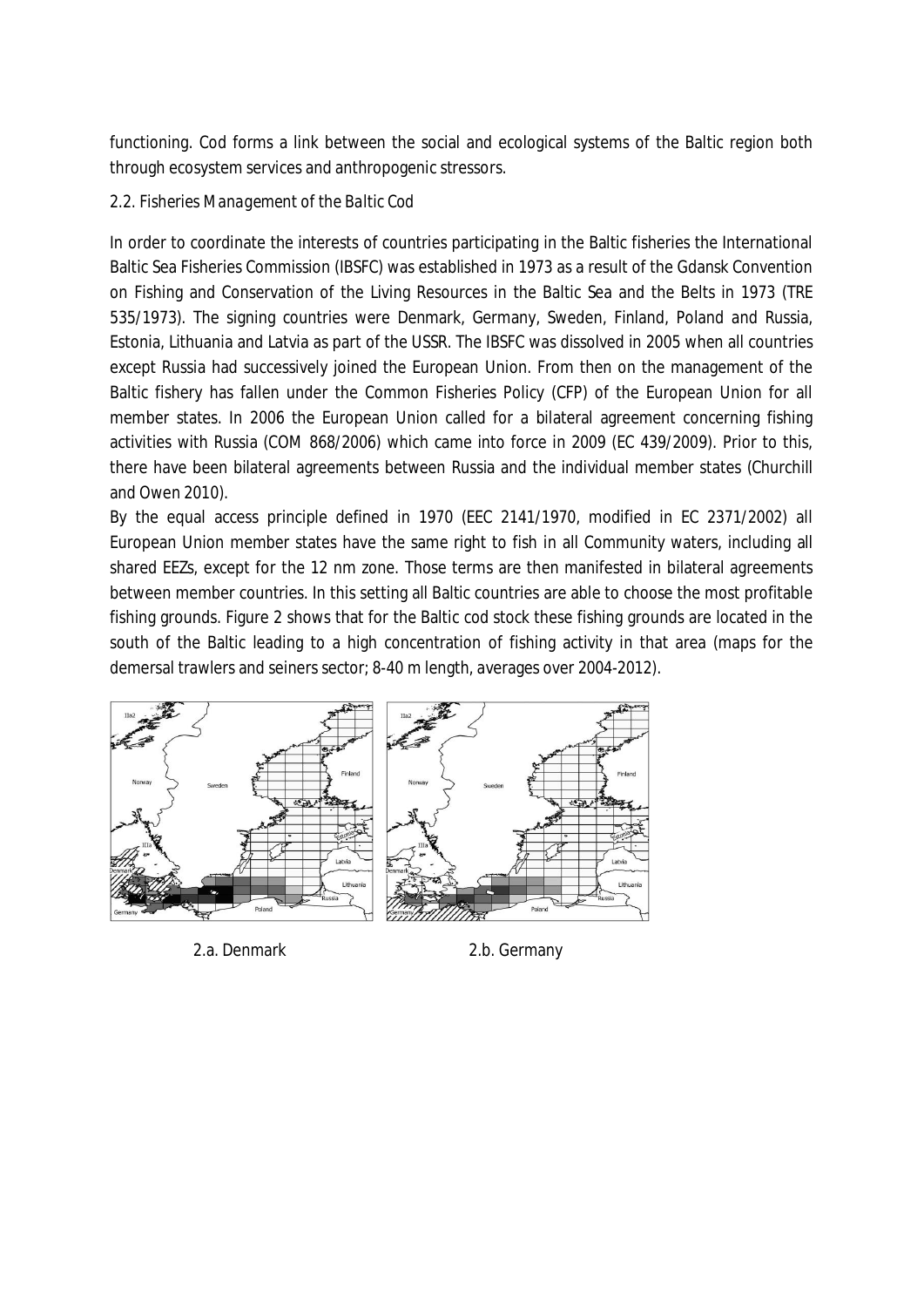

**Figure 2:** Distribution of cod harvest by demersal trawlers ad seiners sector (8-40 m length) from Denmark, Germany Poland and Sweden (averages over 2004-2012).

The IBSFC and the CFP base their management decisions on the scientific input of the International Council for the Exploration of the Sea (ICES) and the Scientific, Technical and Economic Council of Fisheries (STECF) of the European Union. Since 2006, stakeholders are actively involved in the decision-making by the Regional Advisory Council for the Baltic Sea (EC 585/2004). In order to take the interests of individual states closer into account, the CFP encourages the cooperation of member countries with respect to fisheries management on a regional level (EU 1380/2013).

The main instrument in fisheries management used by the IBSFC and the CFP is TAC, which defines the amount of fish that is allowed to be caught from a specific stock in a year. TACs are usually set on an annual basis. The allocation of the TAC between countries is based on the principle of relative stability which states that each country receives a fixed share of the TAC (EC 2371/2002; Churchill and Owen 2010). For defining those shares three criteria are taken into account: (i) historical catch records, (ii) specific needs of areas particularly dependent on fishing and its dependent industries (Resolutions of The Hague) and (iii) the loss of fishing potential in the waters of third countries<sup>7</sup> (EEC 170/1983; EC 2371/2002; Churchill and Owen 2010). The TACs can be exchanged between member states (EC 2371/2002), but only on national level. Since 1976 the ICES has given recommendations for Baltic cod TACs. These have been exceeded regularly by the TACs set by the IBSFC (Radtke 2003). From 1982 to 1988 the IBSFC was even unable to set any TACs such that in this period the conditions resembled an open access fishery<sup>8</sup> (Kronbak 2005). From 1989 on, catches exceeded TACs to a lesser extent. However, substantial illegal, unregulated and unreported (IUU) fishing was a problem in the Baltic cod fishery until 2007 (OCEANA 2012). From 1993 to 1996 and from 2000 to 2007, the level of unreported landings has been between 35% and 40% (ICES 2013). Poland was to a large extent responsible for that fact which led to a penalty by the European Union for the Polish cod fishery (The Fisheries Secretariat 2009). As a consequence, the effort in monitoring and controlling has been increased. In recent years the level of misreporting has decreased to 6-7%. However, the problem of IUU remains (OCEANA 2012).

 $^7$  With (i) and (ii) being in particular relevant for the Baltic Sea.

<sup>&</sup>lt;sup>8</sup> Some technical measures were present, e.g. regulation regarding mesh size, minimum landing size, closed season.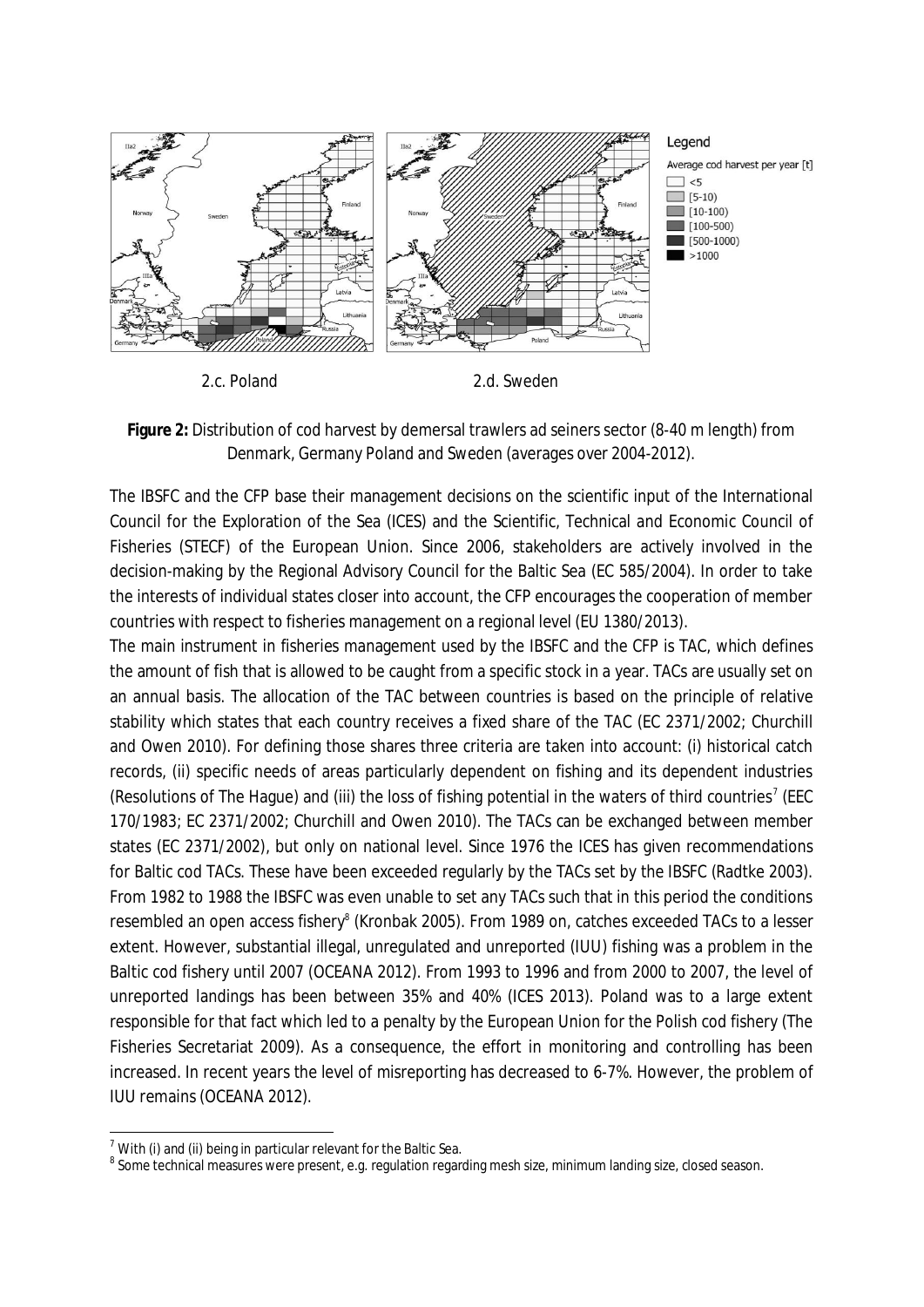Since 2004 there is a separate assessment including separate TACs for the Eastern and the Western cod stock (ICES 2013). Additional management instruments are technical specifications regarding effort and gear regulations (i.e. mesh size, minimum landing size, type of nets, size of vessel, days at sea) (Churchill and Owen 2010). Such specifications for the fisheries in the Baltic Sea are given in regulation EC 2187/2005.

As a reaction to the poor state of the Baltic cod stock in the beginning of the 90s the IBSFC put a lot of effort into the recovery of the stocks in addition to the TAC management. A new tool was the seasonal fishing ban from June to August introduced in 1995 (EC 3362/1994) which has been modified to a minimum duration of 2 months in 2007 (Kraus 2007). In 1997 a marine protected area (MPA) to protect spawning fish stocks has been implemented east of Bornholm (Suuronen, Jounela, and Tschenij 2010). This MPA has been increased several times and now covers most of Bornholm Deep. On top of this, in 2005 MPAs in the Gdansk Deep and in the Gotland Basin were implemented. There have also been a number of long term initiatives to support the recovery of the cod stock. In 1999 the IBSFC implemented a long term strategy for Eastern and the Western cod stocks in the Baltic Sea which had the aims to maintain a minimum spawning stock biomass (greater than 160000 t for the Eastern and greater than 9000 t for the Western stock) and to implement a long term management plan with TACs reflecting a precautionary fishing mortality rate (Apps and Lassen 2010). In 2001, a Recovery Plan for the Eastern Baltic Sea Cod was adopted, calling for a management that would reduce the fishing mortality rate. This plan also included area closures and seasonal fishing bans. However, the success of these initiatives was limited because of too high TACs, lacking control and unwillingness of the IBSFC members (Apps and Lassen 2010). Since 2005 each vessel greater than 8 m fishing for cod has had to hold a special fishing permit for cod (EC 27/2005). The cod permit is given if the vessel has been active in cod fishing the previous year and new vessels can only get a cod permit if another vessel with the same capacity is going to be inactive in exchange. In addition, special permits are necessary for fishing in the Gulf of Riga (EC 2187/2005). In 2007 the European Union implemented a multi-annual recovery plan for both cod stocks (EC 1098/2007). The goals of this plan are the recovery of the stocks (in terms of biomass) and a reduction of the fishing mortality rate by the implementation of a sustainable fishery based on maximum sustainable yield (MSY) criteria (target fishing mortality rate is 0.6 and 0.3 for the Western and the Eastern Baltic cod stock respectively; EC 1098/2007). The instruments used are limited variation of the TAC (maximum 15 % deviation from the previous year's TAC) and a 10 % reduction in days at seas as long as the fishing mortality rate is above the target value. Further limitations are the prohibition of driftnets in the cod fishery and exclusion of vessels below 8 m. The plan also includes the temporary closure of fishing areas (mainly Bornholm deep) and seasonal bans (West of Bornholm  $1<sup>st</sup> - 30<sup>th</sup>$  April, East of Bornholm 1<sup>st</sup> – 31<sup>st</sup> August). Currently both Baltic cod stocks are managed according to these plans and they are considered to be quite successful (Bastardie et al. 2010).

The guidelines regarding fisheries of the IBSFC and the CFP respectively apply to all member countries in the same way. However, there are some differences in the national allocation mechanisms of TACs. The main approach of the member states is an individual quota (IQ) system (Blenckner et al. 2011) where a governmental institution allocates shares of the TAC (quota) to either fishermen or vessels. In the following section the focus is on the national fisheries management of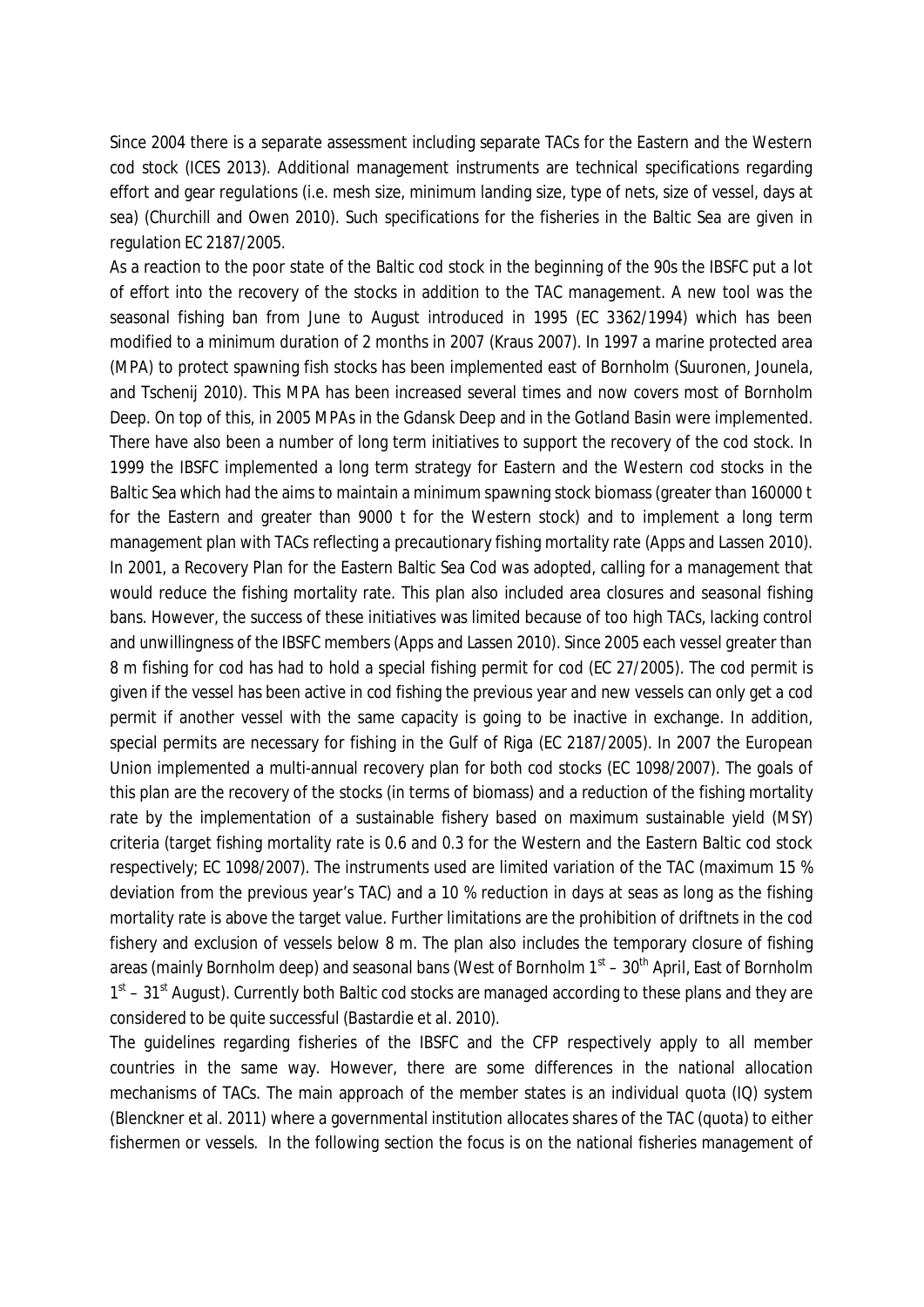the major trawling fleets for the Baltic cod, including Denmark, Germany, Poland and Sweden (ICES 2013).

### *2.3. National Management of the Baltic Sea Cod*

Denmark introduced a vessel quota share (VQS) system for demersal species, including cod, in 2007. The system allows trading of quotas on national markets. VQS are given and bound to vessels with more than 30,000 EUR gross earnings per year. The actual quota share is based on the landings of the reference period 2003 to 2005. Initially the VQS could only be transferred with the vessel, but that regulation was abolished in 2009 (Andersen 2012). VQS vessels can join the coastal fleet if they are less than 17 m and at least 80 % of their fishing trips are less than 3 days long (Andersen, Andersen, and Frost, 2010). Then, they have to stay in the coastal fleet for at least three years (Bonzon et al. 2013). Coastal vessels can buy quota from vessels larger than 17 m but not the other way round. Small-scale fisheries vessels (less than 30 000 EUR gross earning per year) are managed by a ration system with a fixed share of the national quota of 10 % (Bonzon et al. 2010). In so called fish pools (voluntary cooperatives) fishermen can swap and lease VQS between vessels. Inactive vessels can lease their shares within these pools for the current year (Andersen 2012). Highgrading is not allowed. The Danish system allows fleet adaptation by VQS transfers even on a daily basis.

Germany, Poland and Sweden use an individual vessel quota (IVQ) system where the quotas are nontradable. In Sweden IVQs are given to vessels greater than 8 m holding a special permit to fish for cod (Swedish Agency for Marine and Water Management, personal communication with Hannes Rasper). The cod permit is given to fishermen who have been active in cod fishery during 2005 to 2007. The cod permit allows for fishing in ICES zones 22 to 24 (25 to 28) for 147 (146) days and maximum 147 days in ICES zones 22 to 28. The quota share depends on the length and gross tonnage of the fishing vessel. However, currently the quota shares for Swedish vessels are unlimited, because it is not anticipated that the national TAC is going to be fully fished.

In Germany IVQs are allocated to the vessel owner. A license for fishing is only given to vessels that were active already in the fishing season 1986/1987 (SeeFishG/1984). IVQs are allocated based on previous year's quota. In addition, the relevant vessel has to be active for the past three years; otherwise it is not entitled to its IVQs (Justiz 2014). For the Baltic cod stock, individual licenses assign a specific amount of fish to each participating vessel depending on its historic catch.

In Poland the quota allocation between vessels with cod harvest permit (as in 2005) is based on vessel length (Dz. U. 225, poz. 1497/2008). Until 2008, IVQs were given to vessels greater or equal to 10 m, whereas units between 8 m and 10 m were subject to block quota. Vessels below 8 m, according to special European Union exemption, were allowed unlimited harvest (Dz. U. 225, poz. 1497/2008). Starting with 2009, the group of vessels between 8 m and 10 m joined the IVQ regulated fleet, whereas units below 8 m became subject to block quotas (Dz. U. 282, poz. 1653/2011). The IVQs are not transferable. Additionally, from 2009 to 2011 the Polish fleet was subject to a temporarily imposed regulation allowing only about one third of the vessels with cod harvest permits to receive quotas. The special three year management plan was a result of overfishing the TAC in 2007, which resulted in this penalty imposed by the European Union. Each year's group of vessels was selected according to the lottery with the possibility to win only once (Dz. U. 225, poz.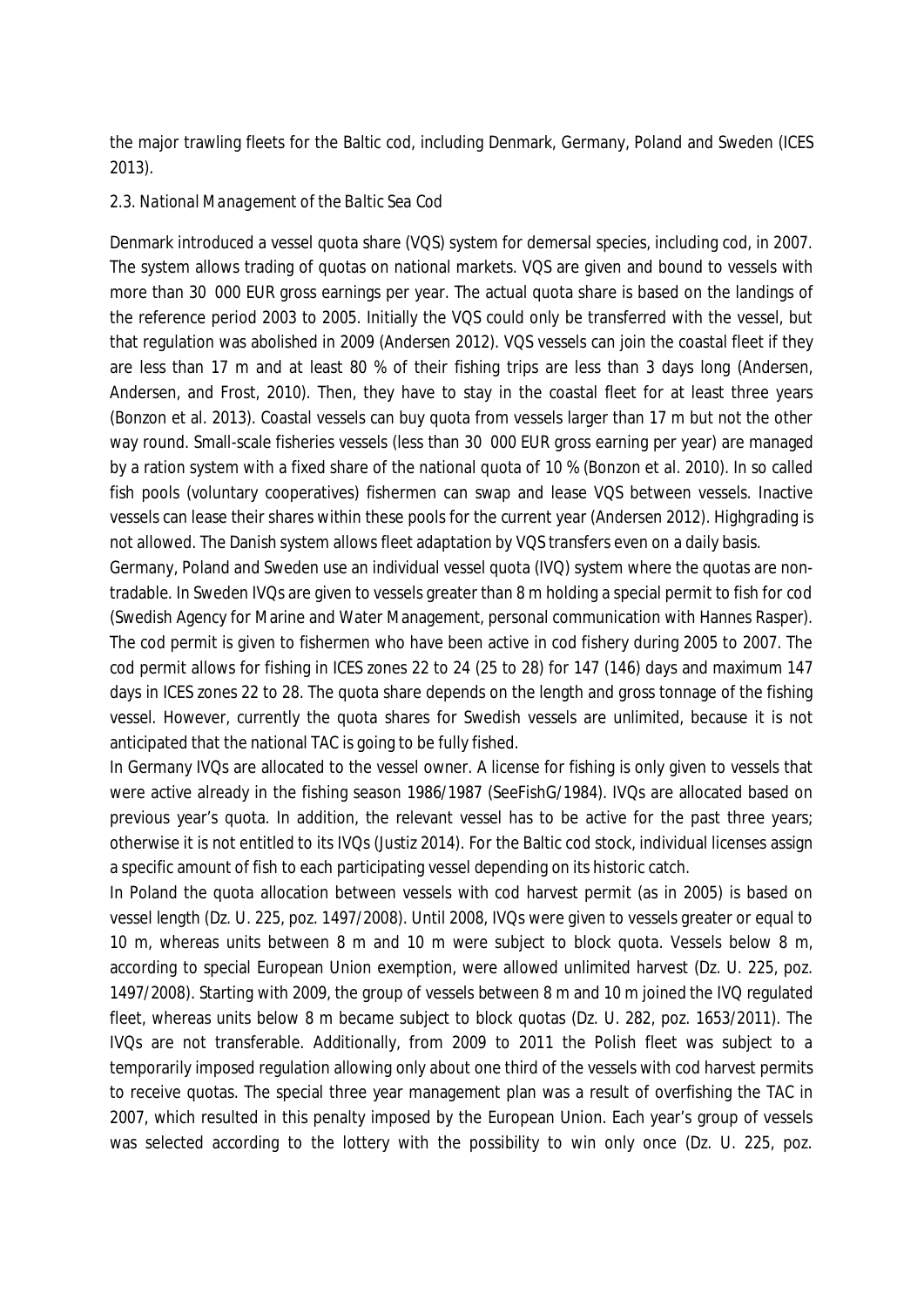1497/2008). In order to reduce the overcapacity in the Baltic fleet, a new fleet policy was introduced after the reform of the CFP in 2002 (EC 2371/2002). This issue is examined in more detail in the following section.

### *2.4. Overcapitalization Tendencies and Reasons Behind*

The past regulations regarding Baltic cod resulted in increasing capacity. Fleet capacity consists of the number, size and type of the vessel and gear, technical efficiency of the vessel for finding, handling and storing the fish on-board, the potential fishing time of each vessel, which is dependent on the distance to the fishing grounds, and the fishers' ability to catch fish (Smith and Hanna 1990). The fleet becomes overcapitalized if the number of vessels or capacity in a fleet exceeds the use potential of the fish stock (Blenckner et al. 2011). Overcapacity does not only have an adverse impact on the fish stocks but it also affects negatively the economic outcome of fishermen, thus it is important to balance the fishing effort and the existing resource in order for the fishery to be economically and biologically sustainable in the long-term.

In the Baltic cod fishery the main reason for the overcapitalization is the past management system that gave fishermen incentives to invest in larger vessels and new technologies. The EU introduced subsidies in the 1970s in order to help the economic situation of the fishing companies and to keep fish prices at a consumer-friendly level (Kirkley and Squires 1999; Blenckner et al. 2011). Subsidies reduce the costs of fishing and therefore encourage investments that would not occur without subsidies (Arnason, Kelleher, and Willmann 2009). Once the fleets were highly capitalized, TACs were intentionally set higher than the scientific recommendation due to the political pressure by fishing industries that were troubled by overcapacity (Apps and Lassen 2010). The decision-makers wanted to guarantee the social and economic welfare and keep the fishermen employed, but the management was driven by short-term perspective with conventional discounting which practically ignored the longer-run conservation goals (Edwards, Link, and Rountree 2004; Sumaila and Walters 2005; Apps and Lassen 2010). The decision-makers believed the socio-economic benefits were so high compared to the risk of negative effects on stocks that they justified exceeding the quotas (Aps, Kell, and Liiv 2007). On top of this, due to technological progress, even stricter capacity reductions were needed to ensure sustainable harvest (EC 2008).

Since the revision of the CFP in 2002 the Member States are responsible for keeping a balance between their fishing capacity and the existing fish stocks. This continues in the most recent revision of the CFP that came into force in 2014. The members are obligated to keep their capacity (both in tonnage and power) under the fixed maximum levels, whereas failing to achieve the targeted reduction may result in suspension of the financial support from the European Maritime and Fisheries Fund. The latest analysis shows that all Member States achieved the initial goal with the help of the long-term management plan introduced in 2007 by the EU, which included effort limitations in addition to quotas. Failing to achieve the balance requires construction of an additional action plan including adjustment targets and tools for retrieving the balance (EC 2014). The most commonly used tool for capacity reduction has been vessel scrapping financed by the European Fisheries Fund. Between 2007-2013 the fund allocated 1.3 billion EUR for permanent or temporary cessation in order to reduce the fishing capacity in European waters (EC 2013). Danish fishing fleet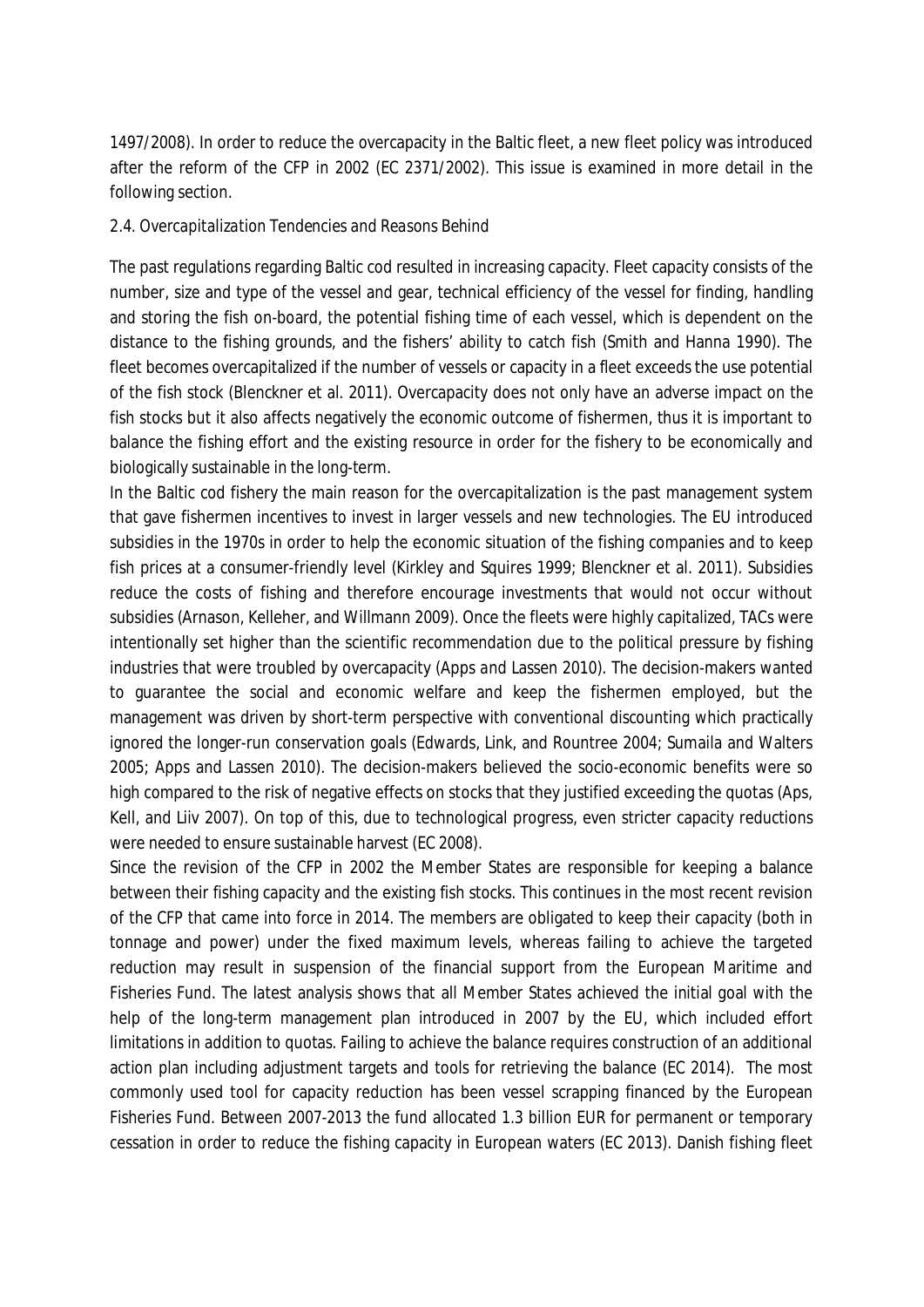was reduced between 2000 and 2009 by 12% with the use of scrapping programs. Additional 24% reduction was attributed to the ITQ system applied in 2007. Reduction programs between 2004 and 2008 succeeded in decreasing the Polish fishery by 45% in tonnage. Sweden implemented two national scrapping campaigns in 2008 and 2009 aimed at demersal cod trawlers, which contributed to a 26% reduction in tonnage (EC 2013). Germany's fleet has been reduced in number due to the EU scrapping program by 33% between 1995 and 2010 (EC 2013). However, a major problem has been encountered throughout the adopted programs, e.g. a lack of clear rules regarding what happens to the fishing rights after the scrapping. Overall, some progress towards increasing balance between the fishing capacity and the fish stocks can be noticed (EC 2014). The regulations aiming at harvest control and capacity reduction had an important influence on the transitions of the fleet targeting cod over past years, including the major cod fleet, namely the demersal trawlers and seiners.

### *2.5. Demersal Trawlers and Seiners Sector*

The demersal trawlers and seiners sector (DTS) accounts for the majority of the cod catches in the four Baltic Sea national fleets assessed in this study (table 1). Additionally, there has been a growing trend over the years strengthening its importance in the region.

| Country | 2008 | 2009 | 2010 | 2011 | 2012 |  |
|---------|------|------|------|------|------|--|
| Denmark | 62.0 | 65.8 | 67.3 | 67.3 | 69.2 |  |
| Germany | 83.8 | 91.2 | 88.5 | 89.3 | 89.3 |  |
| Poland  | 51.9 | 49.2 | 51.7 | 64.8 | 64.5 |  |
| Sweden  | 60.7 | 67.1 | 76.3 | 79.7 | 80.9 |  |

**Table 1:** Demersal trawlers' and seiners' share of the live weight of the total national cod catches (%).

Source: STECF 2013.

The DTS sector accounted for the majority of the income in the Baltic Sea region in 2011 (101 million EUR), and the sector's economic performance in the longer vessel groups (12-18 m, 18-24 m, and 24- 40 m) have been improving. However, the smaller vessels are still facing problems to generate economically positive returns in the fishery. A key factor influencing profits has been the increased productivity of the fleets, whereas rising fuel prices are slowing down the development (STECF 2013). The number of vessels is the highest in the length group 12-18 m, while the length category 24-40 m accounts for the biggest share of the catch. The Danish fleet is the biggest within the sector. However, not all the Danish vessels, nor the German, harvest only in the Baltic Sea; a large share is operating also in the North Sea and North Atlantic. The second biggest fleet within the sector is in Sweden (STECF 2013). The capacity in number of vessels has been showing mostly a negative trend in the DTS sector (table 2). The number of Danish demersal vessels was decreasing over past years while the sector was increasing its profits. This confirms that although the capacity decreased, the remaining vessels have sufficient technology to obtain higher catches, and thus, attain higher profits. Also, the German fleet capacity has been decreasing. In Poland, the excess capacity has been reduced especially among the bigger vessels. In 2012 a part of the Polish demersal fleet returned to the fishery after 3-year temporary suspension of cod fishing rights in 2009-2011, which shows in the number of smaller vessels. In Sweden the capacity in vessel number has been decreasing in all but smaller vessels (STECF 2013).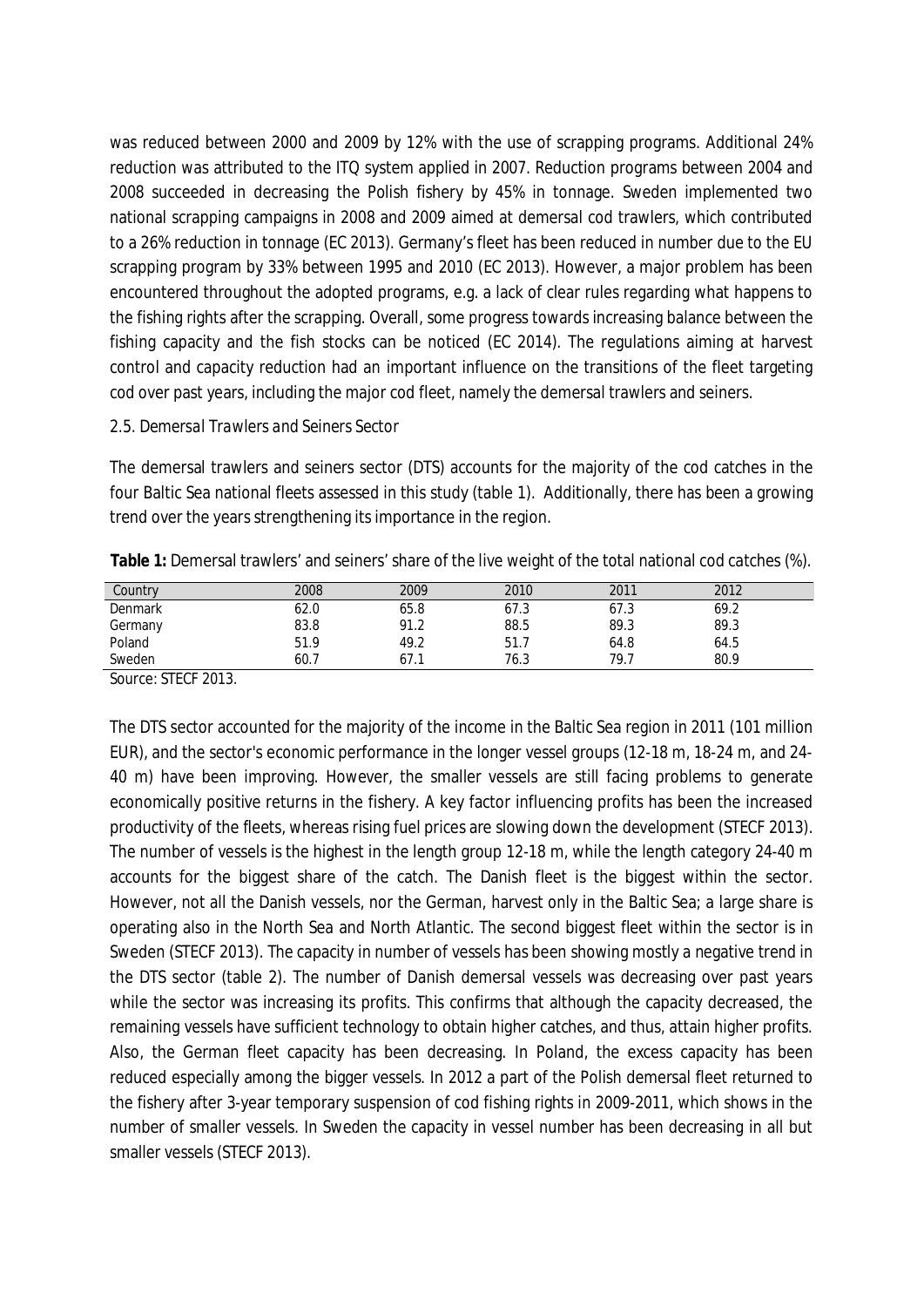|                | 2004 | 2005      | 2006      | 2007      | 2008           | 2009 | 2010 | 2011 | 2012      |
|----------------|------|-----------|-----------|-----------|----------------|------|------|------|-----------|
| <b>Denmark</b> |      |           |           |           |                |      |      |      |           |
| $0-10 m$       | 37   | 34        | 12        | 12        | 12             | 10   | 12   | 14   | <b>NA</b> |
| $10-12 m$      |      |           |           |           | 10             | 13   | 8    | 8    | <b>NA</b> |
| 12-18 m        | 317  | 286       | 271       | 217       | 184            | 177  | 168  | 156  | ΝA        |
| 18-24 m        |      |           |           |           | 79             | 77   | 68   | 70   | ΝA        |
| 24-40 m        | NA   | <b>NA</b> | <b>NA</b> | <b>NA</b> | 51             | 46   | 42   | 39   | NA        |
| Germany        |      |           |           |           |                |      |      |      |           |
| $0-10m$        | 21   | 14        | 14        | 14        | $\overline{2}$ | 2    | 1    | 1    | <b>NA</b> |
| 10-12 m        |      |           |           |           | 14             | 13   | 15   | 15   | 10        |
| $12-18 m$      | 75   | 76        | 77        | 78        | 41             | 39   | 37   | 33   | 27        |
| 18-24 m        |      |           |           |           | 31             | 28   | 30   | 29   | 20        |
| 24-40 m        | 24   | 27        | 26        | 26        | 12             | 17   | 16   | 13   | 10        |
| Poland         |      |           |           |           |                |      |      |      |           |
| $0-10 m$       | 13   | <b>NA</b> | <b>NA</b> | <b>NA</b> | <b>NA</b>      | 5    | 3    | 1    | 1         |
| $10-12 m$      |      |           |           |           | <b>NA</b>      | 7    | 12   | 15   | 15        |
| $12-18 m$      | 141  | 124       | 91        | 93        | 59             | 45   | 46   | 55   | 58        |
| 18-24 m        |      |           |           |           | 34             | 22   | 20   | 16   | 34        |
| 24-40 m        | 74   | 48        | 44        | 32        | 25             | 10   | 10   | 4    | 5         |
| Sweden         |      |           |           |           |                |      |      |      |           |
| $0-10 m$       | 64   | 65        | 71        | 63        | 10             | 9    | 15   | 21   | 22        |
| 10-12 m        |      |           |           |           | 50             | 53   | 48   | 48   | 49        |
| $12-18 m$      | 160  | 149       | 158       | 160       | 105            | 100  | 89   | 80   | 74        |
| 18-24 m        |      |           |           |           | 55             | 58   | 49   | 43   | 46        |
| 24-40 m        | 30   | 30        | 27        | 33        | 32             | 31   | 31   | 31   | 28        |

**Table 2:** Trends in of the DTS sector fishing capacity (2004-2012) [number of vessels].

Note: NA – not available. Source: STECF 2013.

The potential overcapacity of the DTS sector is assessed by comparing vessel utilisation ratios provided by STECF (STECF 2014) (table 3). This technical indicator illustrates a ratio of the average fishing time spent at sea to the maximum fishing time at sea in each fleet segment.<sup>9</sup> A value below 0.7 indicates under-utilisation of the fleet which may be caused by a structural overcapacity. The values between 0.7 and 1 indicate that the fleet may be considered in balance with the available resource. The values suggest that the majority of the DTS sector struggle with overcapacity. The optimal situation is observed only among bigger vessels, over 18 m, in Germany and Denmark, and among vessels over 24 m in Sweden. A recent positive trend is shown by Denmark and mid-sized vessels from Poland and Sweden, indicating a capacity reduction (STECF 2014).

**Table 3:** Vessel utilization ratios for DTS sector in 2008-2012.

| Country | Length   | 2008      | 2009 | 2010 | 2011 | 2012 |  |
|---------|----------|-----------|------|------|------|------|--|
|         | $10-12m$ | 0.36      | 0.34 | 0.48 | ΝA   | 0.45 |  |
| Denmark | $12-18m$ | 0.47      | 0.49 | 0.50 | 0.50 | 0.59 |  |
|         | 18-24m   | 0.60      | 0.64 | 0.69 | 0.64 | 0.69 |  |
|         | 24-40m   | 0.88      | 0.97 | 0.91 | 0.88 | 0.90 |  |
|         | $10-12m$ | 0.44      | 0.42 | 0.36 | 0.37 | 0.30 |  |
|         | $12-18m$ | 0.40      | 0.40 | 0.40 | 0.39 | 0.45 |  |
| Germany | 18-24m   | 0.63      | 0.58 | 0.56 | 0.54 | 0.68 |  |
|         | 24-40m   | 0.86      | 0.72 | 0.68 | 0.68 | 0.84 |  |
| Poland  | $10-12m$ | <b>NA</b> | NA.  | 0.23 | NА   | NA.  |  |
|         | 12-18m   | 0.26      | 0.36 | 0.34 | 0.45 | 0.57 |  |

<sup>9</sup> Here 240 days, used to reflect the average working days in most economic sectors (365 days - weekends - holidays). The ratio includes potential fishing in other waters.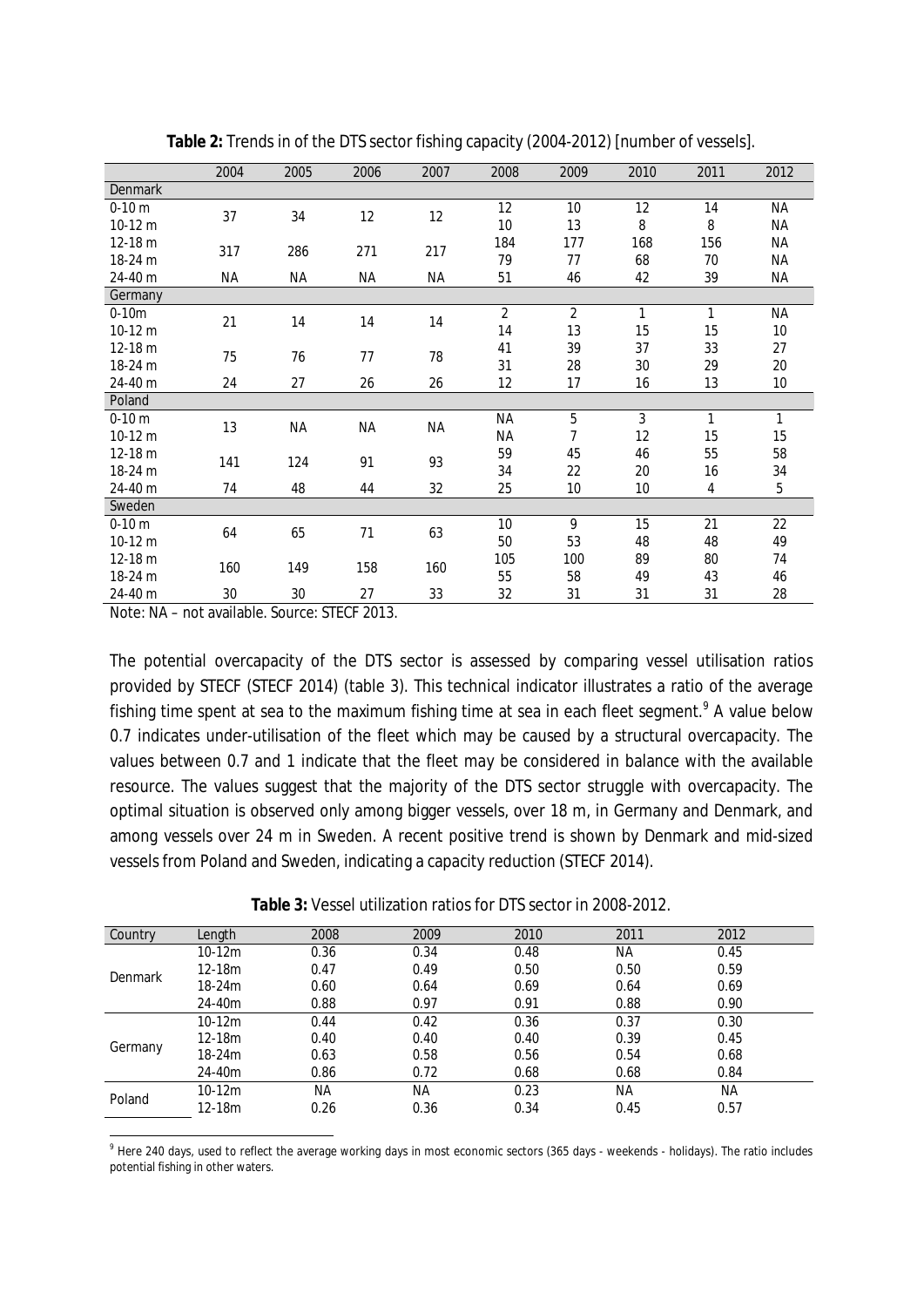| 18-24m     | 0.30 | 0.32 | 0.34 | 0.39      | 0.38 |  |
|------------|------|------|------|-----------|------|--|
| 24-40m     | 0.36 | 0.40 | 0.23 | <b>NA</b> | ΝA   |  |
| $10-12m$   | 0.26 | 0.27 | 0.24 | 0.24      | 0.26 |  |
| $12 - 18m$ | 0.38 | 0.37 | 0.34 | 0.37      | 0.41 |  |
| 18-24m     | 0.47 | 0.44 | 0.49 | 0.6       | 0.64 |  |
| 24-40m     | 0.75 | 0.7  | 0.65 | 0.73      | 0.67 |  |
|            |      |      |      |           |      |  |

Note: NA – not available. Source: STECF 2014.

### **3. Methodology**

### *3.1. General Context*

The fishing industry can be considered a set of firms (vessels) clustered in fleet segments depending on main gear, vessel size, country of origin and fishing region (STECF 2013). These homogeneous<sup>10</sup> sub-divisions are often referred to as métiers (ICES, 2013). In each segment, the input-based technical efficiency (TE, referring to the full input based technical efficiency specification from herein) is dependent on the production of outputs, i.e. harvested species, using inputs in the form of fishing effort. The TE value gives information to what extent the production in a segment differs from the best-practice in the industry, i.e. how far it is from the established frontier. Deviation indicates that the accessible technology is not used to its full potential. The effort required for a certain level of harvest depends on the long-term strategy and short-term decision of the fishermen. The longterm strategy is associated mostly with capital investments, its type, size, etc. The short-term decision is on which species to target, whether to change gear or not, whether to fish on given day, and where to fish (Eales and Wilen 1986).

The choice of fishing ground is an important aspect of fishing (Pascoe, Koundouri, and Bjørndal 2007). Following modern biological studies, the fish population structure often exhibits properties like patchiness and heterogeneity, and this effect should not be disregarded in fisheries modeling (Holland et al. 2004; Smith, Sanchirico, and Wilen 2009). Patch, following Sanchirico and Wilen (1999), is a 'location in space that contains or has the potential to contain an aggregation of biomass.' A productive patch, abounding in a target species, in general implies higher catchability, lower on-site costs and higher rents.<sup>11</sup> Effort should be increased in such areas. In contrast, effort should be driven away from less productive patches (Sanchirico and Wilen 1999). Technical efficiencies are considered to differ with the productivity of different fishing grounds. Thus, the spatial dimension and explicit choice of fishing grounds adds new insight into comparing efficiency between métiers.

The distance between port and fishing ground is an important constraint in this context. The fisherman will not choose the most productive fishing ground if the travelling effort is too high. Thus, the fisherman faces the trade-off between TE on-site and travel distance. The fisherman's choice of fishing ground is subject to uncertainties in the stock dynamics, stock migration and locations of stock abundance (Mangel and Clark 1983; Schnier and Andersen 2006). Searching behavior provides

 $10$  There is, of course, some degree of heterogeneity within the sector. However, for the purpose of this research, the differences within

sector defined in this way are not considered.<br><sup>11</sup> This consideration is of particular relevance for species whose harvest is density dependent. It may be not particularly applicable to schooling fish types whose aggregations can be targeted with use of modern technologies, including acoustic equipment.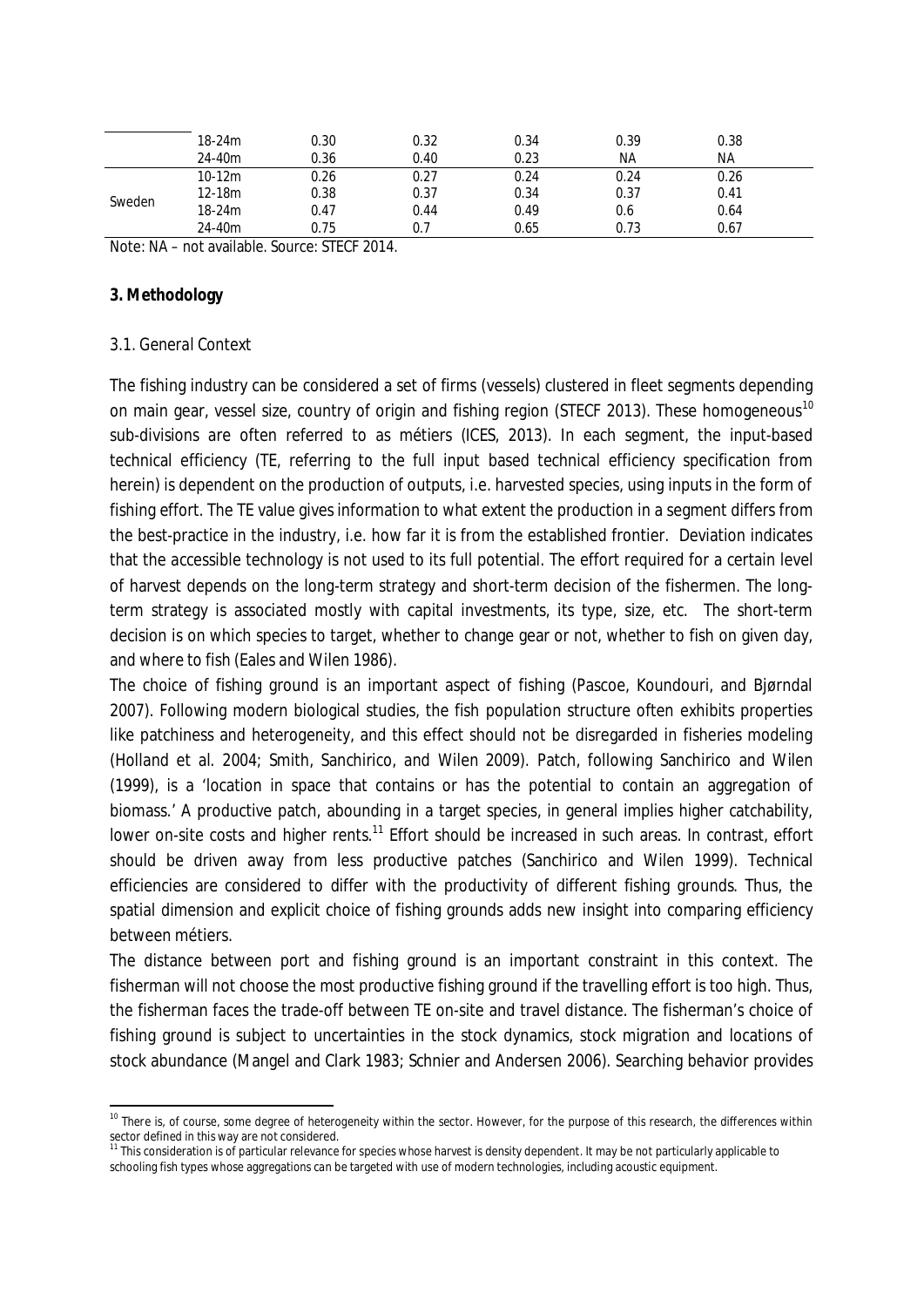reduction of such uncertainty. However, searching for information about stock abundance implies an opportunity cost equal to forgone payoffs which could have been realized by fishing (Marcoul and Weninger 2008). Many fisheries require substantial effort to gather enough information about where to set the net or start the trawl (Mangel and Clark 1983; Wilen 2004). Rent dissipation may occur as a consequence of excess effort involved in search itself, as well as through inefficient targeting (Eales and Wilen 1986). Thus, the fishing behavior can be thought of as a combination of searching activity, location choice and harvest, or a trade-off between exploration and exploitation, in addition to required travel distance.

### *3.2. Modeling Approach*

Throughout this article, the technical efficiency in the fishing industry is evaluated as input based onsite technical efficiency subject to travel distance tradeoffs. The on-site TE, once the investment in capital is made, corresponds to the deviation from the minimum possible input given the output combination. The output is a composition of multiple fish species that are landed after returning to the port, and it generates revenue. The input is effective effort, measured as trawling time.

It is impossible to distinguish between effort involved in search and actual harvest. However, the trawling time in relation to the harvest indicates how efficiently the total on-site effort is utilized, i.e. how well effort is divided into search and harvest comparing to the best practice. It is assumed that the amount of effort required to harvest a certain fish composition depends on multiple factors describing the available technology. The affiliation to a particular fleet segment indicating main gear and size, and the specification of long-term strategy, is considered a major one. The TE is also dependent on national factors that include regulations, fleet structural changes, etc.

The role of technical progress in the fishing industry is acknowledged by accounting for time specific changes common to all observations (Squires and Vestergaard 2013). In this manner, it is assumed that general advancement in technology is wildly available, but fleet segments do not necessarily have to take an advantage of it, which is reflected in time-specific efficiency levels.

The on-site TEs are also considered to be specific for particular fishing grounds as those vary in fish density. However, the harvest location is associated with particular requirement with regard to travel time, here derived as distance to home country. Therefore, the fishing units face, each time, a spatial decision which implies certain on-site efficiency, but also a distance to cover. Moreover, the final productivity is only realized on-site, thus, adaptation and learning capacity when making the choice matters. Multiple empirical studies suggest that decisions regarding time and location of fishing are flexible, and can be adjusted relatively quickly (Wilen 2004). Often, it can be considered a discrete choice made on a daily basis (Smith 2000). The efficiency of harvest activity depends on experience and skills (Kirkley, Squires, and Strand 1998). There is also a great deal of heterogeneous responses to signals and varying learning patterns associated with the search outcomes. Thus, the spatial decisions, in particular tradeoffs between on-site efficiency and distance, are evaluated with respect to their rationality in the second stage analysis.

The TE is also influenced by stochastic factors which include any random processes affecting the final outcome, e.g., luck (Kirkley, Squires, and Strand 1995). The relation between elements determining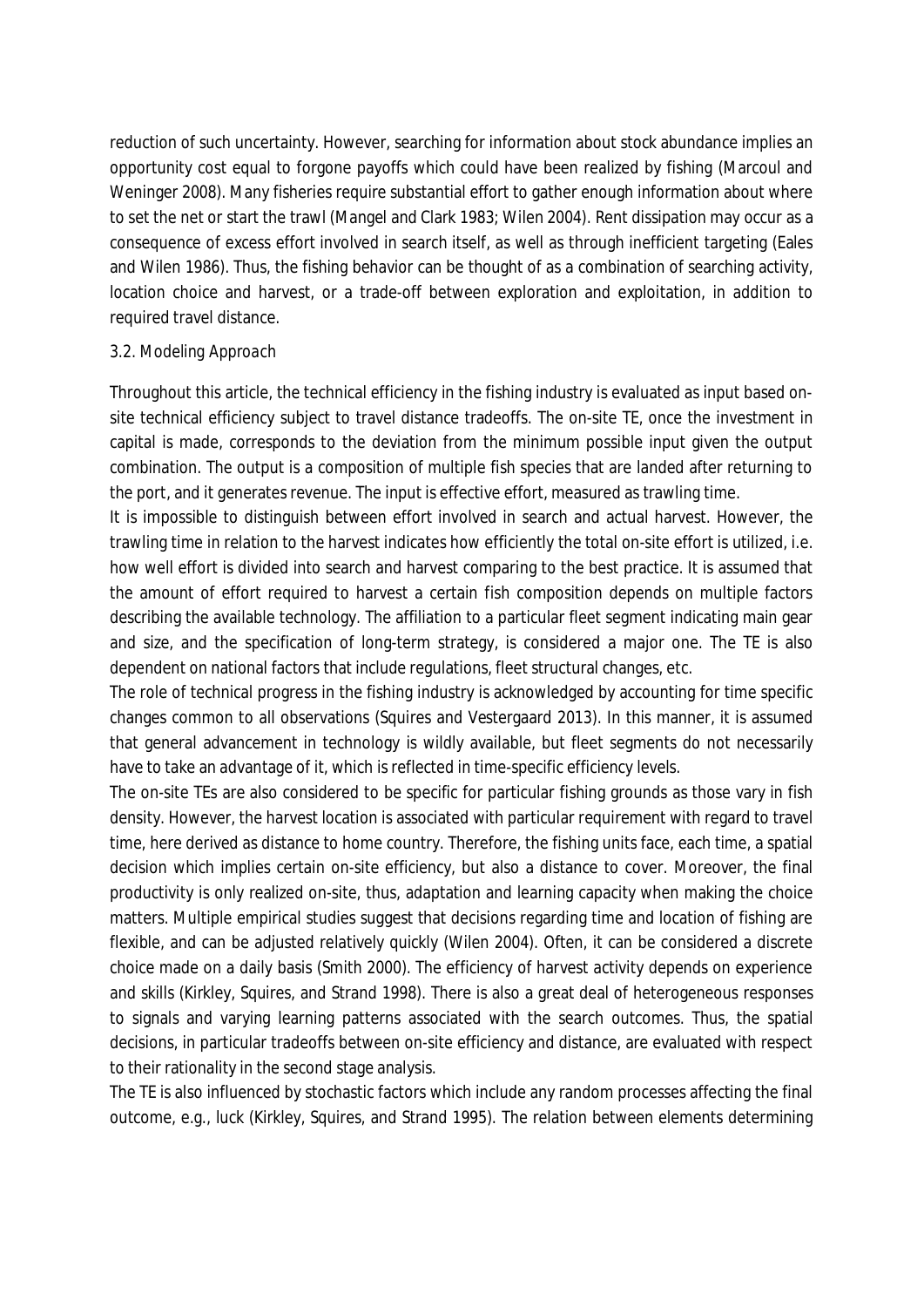the TE is depicted in figure 3. The TE in a short-run decision process can be estimated using a stochastic frontier analysis for the multiproduct distance function.



**Figure 3:** Elements of technical on-site efficiency in short-run decision process.

## *3.3. Multiproduct Distance Function*

The majority of econometric studies model multiple-output technologies by either aggregating all outputs into a single index (e.g. Paasche, Laspeyres, Fisher or Tornqvist) or using dual cost and profit functions (Coelli and Perelman 2000). However, it is rarely the case that the whole set of prices required for creating an index is available. On the other hand, dual functions require strict assumptions regarding either cost minimization or profit maximization that are often not met due to sectors under investigation being highly regulated or strongly influenced by tradition. The example of such industry is the European Union fishery. The remaining approaches include the factor requirement function (Diewert 1974) and the distance function. However, because the focus of the article is on the efficiency of the European fleets, the distance function approach seems most compelling (Fӓre and Grosskopf 1990).

The production technology *P(Y)* represents all input vectors **X** that can produce output vector **Y**. As the fishing industry is considered to have better control over inputs rather than outputs, the multiproduct distance function with input oriented specification is considered more appropriate (Coelli and Perelman 2000) and can be defined as (Shephard 1970):

# $D(X, Y)^{T} = max(\theta: (X/\theta) \in P(Y))$  (1)

where  $D(X,Y)^{l}$  is the distance from the inner boundary of the input set with following properties: it is nondecreasing, positively linear homogenous and concave in *X*, and decreasing in *Y*. The frontier is where the lowest amount of input *X* is used to produce given output *Y*, whereas *ϴ* indicates the level of efficiency. The maximum efficiency is realized at the frontier, which requires *D(X,Y) I* = *ϴ* = 1 and therefore the function  $D(X,Y)^{1}$  can only take values  $\geq 1$ . Conversely, when  $D(X,Y)^{1}$  is approaching infinity, the infinite amount of input is needed to produce a given output.

A full logarithmic specification for *i* outputs (*iϵI*) and *j* inputs (*jϵJ*) for métier *n* at time *t* is given as: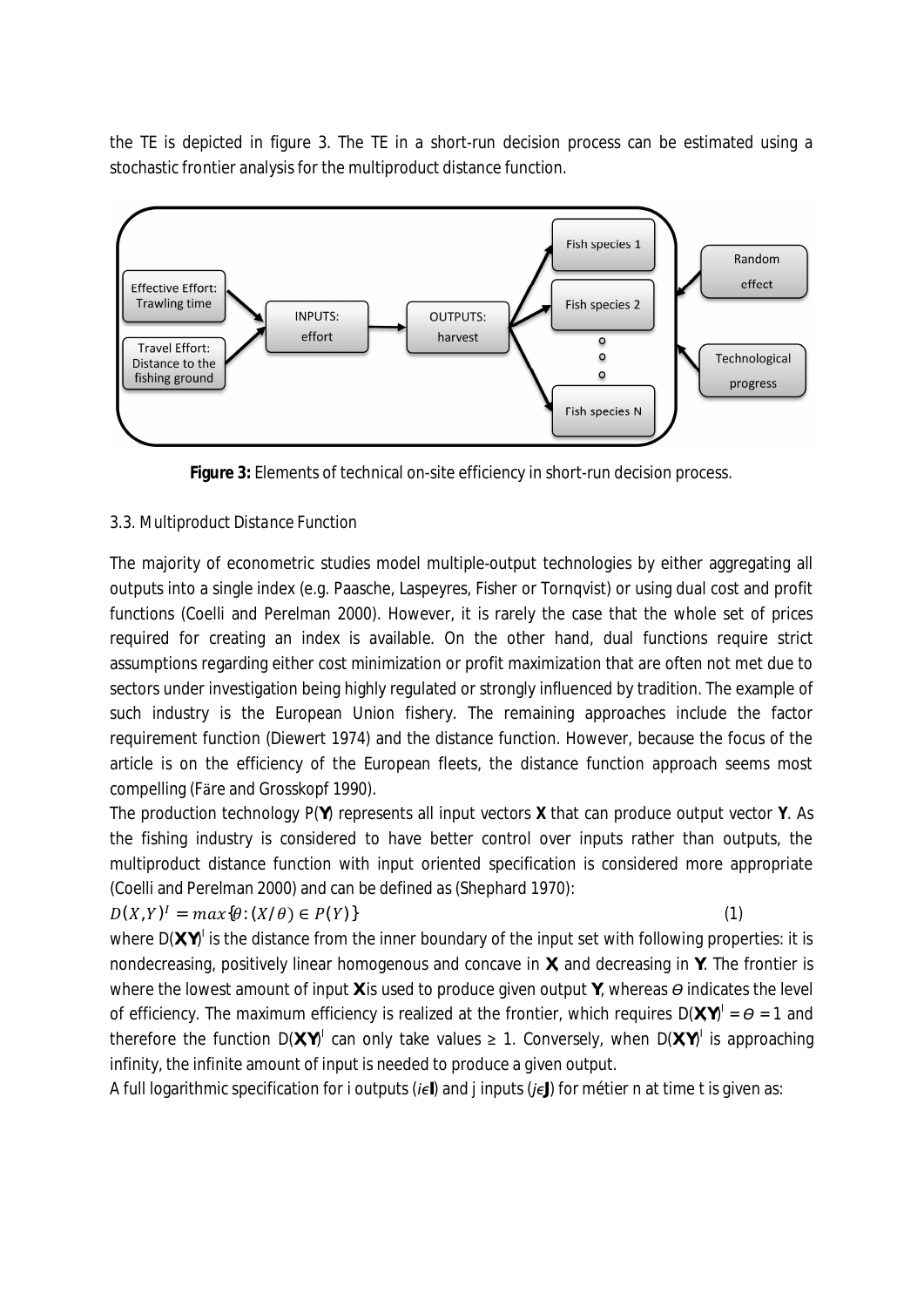$$
lnD_{n,t} = \alpha_0 + \sum_{i \in I} \alpha_i \ln(y_{i,n,t}) + \sum_{j \in J} \alpha_j \ln(x_{j,n,t}) +
$$
  
\n
$$
\sum_{i \in I} \sum_{i \in I} \alpha_{ii'} \ln(y_{i,n,t}) \ln(y_{i',n,t}) + \sum_{i \in I} \sum_{j \in J} \alpha_{ij} \ln(y_{i,n,t}) \ln(x_{j,n,t}) +
$$
  
\n
$$
\sum_{j \in J} \sum_{j' \in J} \alpha_{jj'} \ln(x_{j,n,t}) \ln(x_{j',n,t})
$$
\n(2)

The choice of logarithmic form is dictated by its flexibility with respect to determining the structure of the technology (Kirkley, Squires, and Strand 1995). Imposing homogeneity of degree one in inputs requires:  $\sum_{j\in J}\alpha_j=\mathbf{1}$ ,  $\sum_{j\in J}\alpha_{jj'}=\mathbf{0}$  for all  $j'$ ૯J,  $\sum_{j\in J}\alpha_{ij}=\mathbf{0}$  for all *i*∈*I*, whereas symmetry requires  $\alpha_{ii'} = \alpha_{i'i}$  and  $\alpha_{jj'} = \alpha_{j'j}$ . That, for the case of single input  $x_i^{12}$  implies:  $ln(D_{n,t}/X_{n,t}) = \alpha_0 + \sum_{i\in I}\alpha_i \ln(y_{i,n,t}) + \sum_{i\in I}\sum_{i\in I}\alpha_{ii'} \ln(y_{i,n,t}) \ln(y_{i',n,t})$  $(3a)$ 

or:

 $ln x_{n,t} = -(\alpha_0 + \sum_{i \in I} \alpha_i \ln(y_{i,n,t}) + \sum_{i \in I} \sum_{i \in I} \alpha_{ii'} \ln(y_{i,n,t}) \ln(y_{i',n,t})) + lnD_{n,t}$ (3b)

There are multiple concerns regarding the use of effort as a single input variable (Squires and Vestergaard 2012). However, it is a traditionally important measure (Cunningham and Whitmarsh 1980) which offers a convenient framework to examine TE. Moreover, the comprehensive data needs to be available, which is not the case for e.g., fuel use. This is a crucial issue with respect to the attempt to compare multiple countries.

### **3.4. Empirical Model**

Extending the analysis by spatial component requires redefining panels in (3b) as segment-, locationand time-specific. Introducing *r* as a notation for location and including linear time trend (*t*) indicating technical progress, the final model takes form of:

$$
ln x_{n,r,t} = -(\alpha_0 + \sum_{i \in I} \alpha_i \ln(y_{i,n,r,t}) +
$$
  
 
$$
\sum_{i \in I} \sum_{i' \in I} \alpha_{ii'} \ln(y_{i,n,r,t}) \ln(y_{i',n,r,t}) + \alpha_t t + u_{n,r,t} + v_{n,r,t}
$$
 (4)

Fishing sensitivity to random factors is captured in the term *lnDn,t* (3b) that can be redefined to the composed error (εn,t) containing the normally distributed stochastic variable *vn,t* (statistical noise) and the strictly nonnegative inefficiency  $u_{n,t}$ <sup>13</sup> After transformation, the  $u_{n,t}$  term can be interpreted as efficiency (Jondrow et al. 1982):

$$
TE_{n,t} = \exp\left(-E(u_{n,t}|\varepsilon_{n,t})\right). \tag{5}
$$

In this paper we consider the (Battese and Coelli 1995) methodology designed for panel data, in which the inefficiency term  $u_{n,t}$  is obtained by truncation at zero of the normal distribution with mean δ, which is an unknown parameter to be estimated.<sup>14</sup> This allows comparability of the TE scores between observations, whereas it shows no attempt to evaluate numerically the influence of other factors; rather it gives consistent scores for further analysis. The advantage of the method is also that the unbalanced character of the data does not pose an estimation problem (Battese and Coelli 1995).

<sup>&</sup>lt;sup>12</sup> For the multi-input case, the following restrictions imply (Coelli & Perelman, 2000):  $ln(D_{n,t}/X_{1,n,t}) =$ 

 $\alpha_0$  +  $\sum_{i\in I}\alpha_i\ln(y_{i,n,t})$  +  $\sum_{j\in J\neq 1}\alpha_j\ln(z_{j,n,t}/x_{1,n,t})$  +  $\sum_{i\in I}\sum_{i\in I}\alpha_{ii'}\ln(y_{i,n,t})$  in  $(y_{i',n,t})$   $\sum_{i\in I}\sum_{j\in J\neq 1}\alpha_{ij}\ln(y_{i,n,t})$  in  $(x_{j,n,t}/x_{1,n,t})$  $\mathcal{X}_{1,n,t}$ ) +  $\sum_{j\in J\neq 1}\sum_{j'\in J\neq 1}\alpha_{jj'}$ ln $(x_{j,n,t}/x_{1,n,t})$  ln $(x_{j',n,t}/x_{1,n,t})$ .

<sup>&</sup>lt;sup>13</sup> With formally stated properties as follows (Stevenson 1980):  $v_{n,t}$  ~ $N[0,\sigma_v^2]$  and  $u_{n,t}$  ~ $N[{\delta},\sigma_u^2] \perp v_{n,t}$ .

<sup>&</sup>lt;sup>14</sup> The 'sfpanel' package for Stata developed by Belotti F., Daidone S., Atella V. and Ilardi G.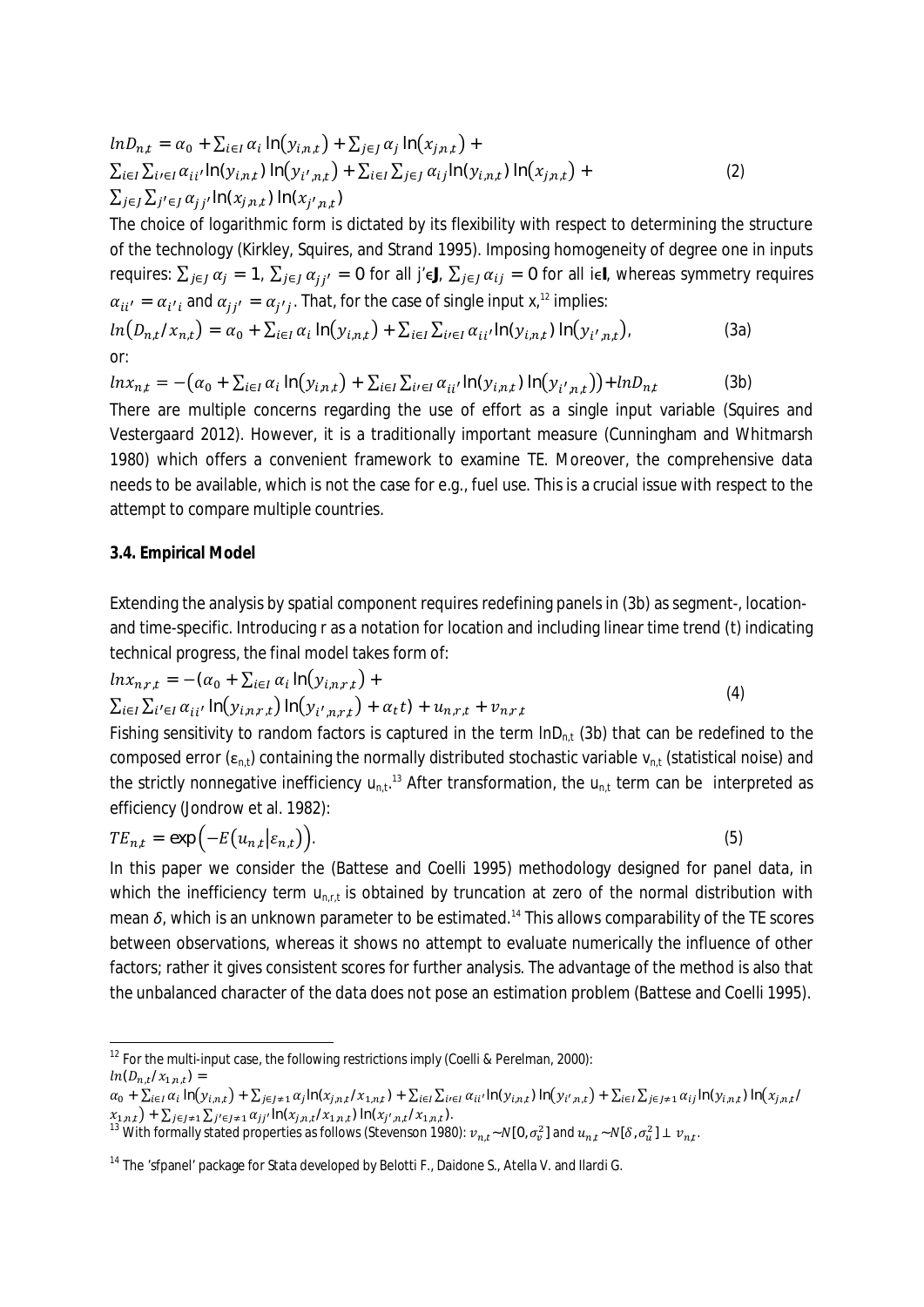The estimates of the multiproduct distance function give the specific on-site TE of each country at a given time and in a defined location. This efficiency, combined with information on location distance for each segment, presents a unique base for comparing overall efficiency of multiple fleet segments and the incurred tradeoffs.

### **4. Data**

The analysis is based on data on harvest (landings) and effective effort given by administrative rectangles<sup>15</sup> for specific year, gear, country and length category, originating from supplementary material for 'The 2013 Annual Economic Report on the EU Fishing Fleet' (STECF 2013).<sup>16</sup> Effective effort is measured as the number of hours trawling. Harvest is divided into three groups reflecting the Baltic Sea species composition and includes: cod (c), pelagic species (p) with herring and sprat, and group of other species (o). The groups are formed by linear aggregation of tons of fresh weight. The dataset used is limited to major European fleets fishing in the area of the Baltic Sea using demersal gear over the period 2004-2012. The study considers DTS sector fleets from Denmark, Germany, Poland and Sweden. These countries account for over 80% of total cod harvest during the period under investigation and therefore are the most important for the analyses, and the DTS sector is the most important for harvesting cod in the Baltic Sea. Each demersal fleet is described by country of origin and length range. The dataset is restricted to five vessel length categories: 8-10m (1), 10- 12m (2), 12-18m (3), 18-24m (4) and 24-40m (5). Smaller vessels are excluded as they are less mobile units and highly restricted to coastal areas neighboring the home port. Big trawlers of length over 40m were excluded as very mobile and performing their fishing activity often outside of the Baltic Sea which is our area of focus. The data for length category 1 for 2004 in Germany was not available. Year 2004 was chosen as a starting period, as since then, all countries under investigation are members of the EU and subject to the principle of relative stability in the context of setting TACs.

The spatial distribution of cod harvest, the main target species of the DTS sector, summed over the investigated length categories is presented in figure 2 (as the average of harvest over the investigated period 2004-2012). The observations with exceptionally low reported effort (less than 12 h per year) were excluded as of low importance for the analysis. During the period under investigation, the data was recorded for 102 rectangles with fishing activity of minimum 12h during the year. In total there are 2705 observations with a summary given in table 4.

The distances to the fishing grounds are calculated as the length of a straight line from the middle of the rectangle's offshore area (polygon's centroid) to the nearest feature of the country of origin mainland or island with road connection (bridge). The results are derived in nautical miles with a use of GIS software (QGIS). Within this research framework the possibility of landing the harvest on the islands with only a water-based connection was excluded. However, it is acknowledged that some of the landing occurs on Bornholm and Gotland.

Whereas Swedish Gotland is situated outside of the major cod fishing areas, fish landed on Danish Bornholm, located in the most productive cod fishing areas, may influence the results. However, the

<sup>&</sup>lt;sup>15</sup> The exact location of each ICES statistical rectangle can be viewed as interactive map available through ICES Spatial Facility under following address: http://geo.ices.dk/viewer.php?add\_layers=ices\_ref:ices\_rectangles.

<sup>16</sup> Available online: http://stecf.jrc.ec.europa.eu/data-reports.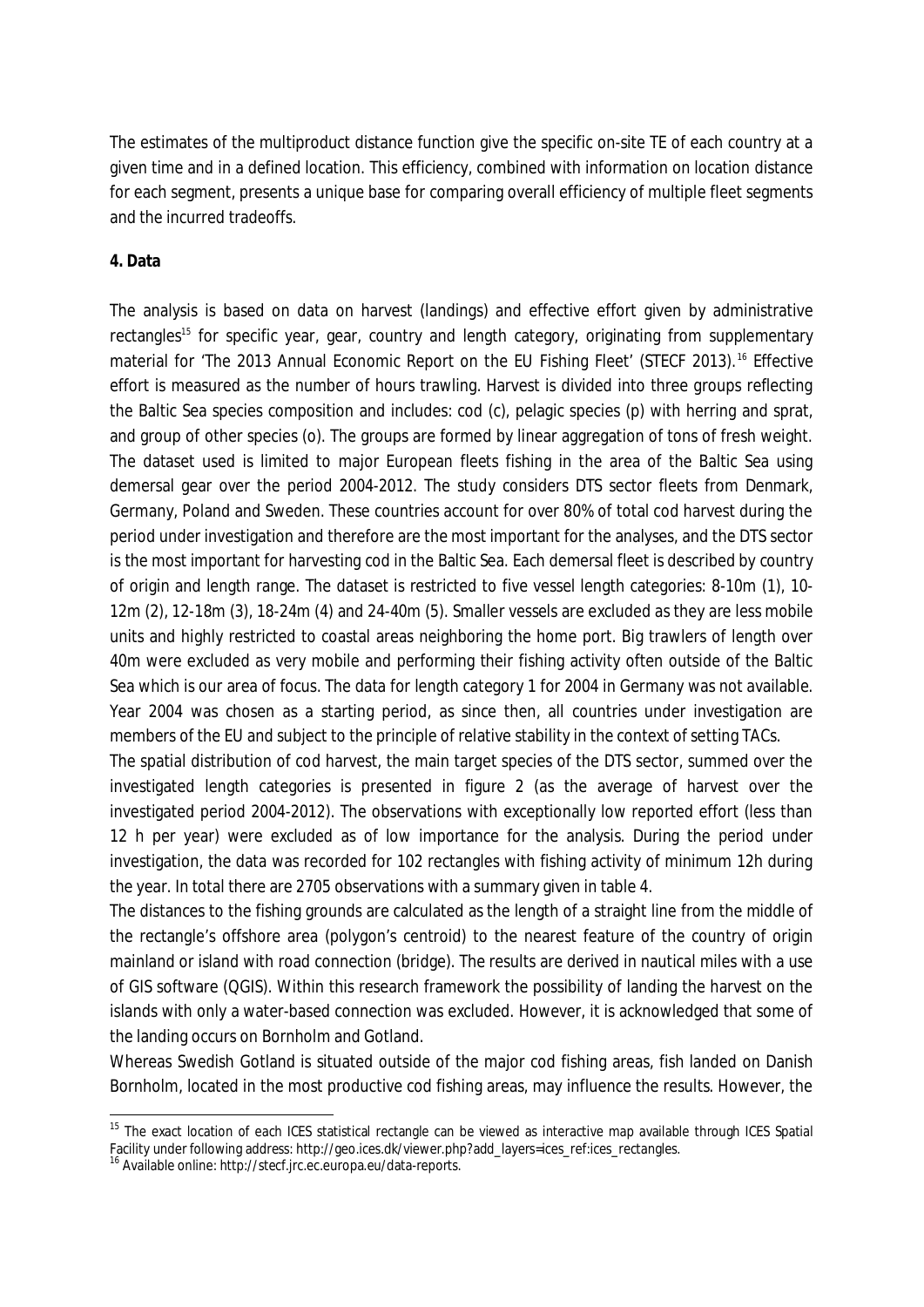Danish landing statistics (Ministry of Food, Agriculture and Fisheries of Denmark 2014) suggest decreasing importance of Bornholm ports. The difference in distance is also expected to be reflected in prices, as Bornholm is not the primary place of the final demand and thus most of the processed product has to be transported to the mainland.

| Country | of | Length   | Observations    | Rectangles      | <b>Effort mean</b> | Harvest of   | Harvest of   | Harvest of |
|---------|----|----------|-----------------|-----------------|--------------------|--------------|--------------|------------|
| origin  |    | category |                 | fished          | [days]             | cod mean [t] | pelagic      | other      |
|         |    |          |                 |                 |                    |              | species mean | species    |
|         |    |          |                 |                 |                    |              | $[t]$        | mean [t]   |
| Denmark |    | $8-10m$  | $\overline{77}$ | $\overline{17}$ | 377.88             | 7.90         | 0.00         | 6.74       |
|         |    |          |                 |                 | (508.41)           | (17.07)      | (0.00)       | (12.15)    |
|         |    | 10-12m   | 160             | 27              | 1339.96            | 46.52        | 0.15         | 16.25      |
|         |    |          |                 |                 | (1475.21)          | (80.86)      | (1.84)       | (22.88)    |
|         |    | 12-18m   | 277             | 43              | 4379.39            | 235.29       | 256.70       | 78.06      |
|         |    |          |                 |                 | (6366.04)          | (422.26)     | (649.99)     | (144.87)   |
|         |    | 18-24m   | 238             | 42              | 1611.53            | 130.64       | 42.07        | 28.99      |
|         |    |          |                 |                 | (2399.03)          | (183.39)     | (181.59)     | (72.17)    |
|         |    | 24-40m   | 201             | 51              | 419.30             | 69.96        | 86.89        | 8.83       |
|         |    |          |                 |                 | (595.17)           | (142.99)     | (160.88)     | (27.63)    |
| Germany |    | 8-10m    | 25              | $\overline{7}$  | 335.80             | 9.99         | 0.13         | 3.51       |
|         |    |          |                 |                 | (238.01)           | (9.09)       | (0.45)       | (3.63)     |
|         |    | 10-12m   | 112             | 19              | 735.46             | 35.69        | 60.77        | 28.38      |
|         |    |          |                 |                 | (828.09)           | (39.07)      | (128.77)     | (39.40)    |
|         |    | 12-18m   | 136             | 25              | 1588.05            | 111.43       | 148.82       | 76.60      |
|         |    |          |                 |                 | (2362.02)          | (181.62)     | (246.11)     | (133.20)   |
|         |    | 18-24m   | 163             | 27              | 991.26             | 110.85       | 85.91        | 45.48      |
|         |    |          |                 |                 | (1665.71)          | (183.70)     | (201.23)     | (85.68)    |
|         |    | 24-40m   | 162             | 44              | 435.16             | 68.38        | 117.17       | 11.50      |
|         |    |          |                 |                 | (725.19)           | (102.30)     | (312.58)     | (25.29)    |
| Poland  |    | $8-10m$  | 45              | 9               | 1474.47            | 5.91         | 30.11        | 14.66      |
|         |    |          |                 |                 | (3280.58)          | (10.73)      | (74.69)      | (24.51)    |
|         |    | 10-12m   | 70              | 16              | 667.94             | 25.62        | 10.52        | 40.02      |
|         |    |          |                 |                 | (850.09)           | (45.51)      | (33.37)      | (61.49)    |
|         |    | 12-18m   | 159             | 23              | 3538.07            | 138.05       | 40.62        | 162.80     |
|         |    |          |                 |                 | (4860.05)          | (197.75)     | (101.36)     | (311.15)   |
|         |    | 18-24m   | 152             | 22              | 2193.49            | 95.04        | 37.45        | 66.96      |
|         |    |          |                 |                 | (3605.90)          | (161.10)     | (105.76)     | (102.28)   |
|         |    | 24-40m   | 159             | 31              | 2639.49            | 110.41       | 42.55        | 121.93     |
|         |    |          |                 |                 | (5280.47)          | (183.69)     | (101.02)     | (250.34)   |
| Sweden  |    | 8-10m    | $\overline{21}$ | $\overline{3}$  | 187.48             | 0.00         | 4.36         | 0.01       |
|         |    |          |                 |                 | (106.27)           | (0.00)       | (4.82)       | (0.02)     |
|         |    | 10-12m   | 79              | 18              | 403.70             | 0.80         | 33.55        | 0.09       |
|         |    |          |                 |                 | (445.83)           | (3.58)       | (49.04)      | (0.25)     |
|         |    | 12-18m   | 188             | 46              | 345.81             | 32.87        | 233.44       | 0.83       |
|         |    |          |                 |                 | (491.19)           | (109.56)     | (489.28)     | (3.19)     |
|         |    | 18-24m   | 167             | 40              | 462.16             | 101.70       | 329.32       | 1.43       |
|         |    |          |                 |                 | (616.46)           | (249.97)     | (554.70)     | (4.24)     |
|         |    | 24-40m   | 114             | 36              | 277.11             | 69.08        | 271.91       | 0.67       |
|         |    |          |                 |                 | (338.19)           | (149.99)     | (412.77)     | (1.99)     |

# **Table 4:** Summary Statistics for the Data Used

Note: Standard deviations in parentheses.

### **5. Results**

*5.1. Distance function estimates*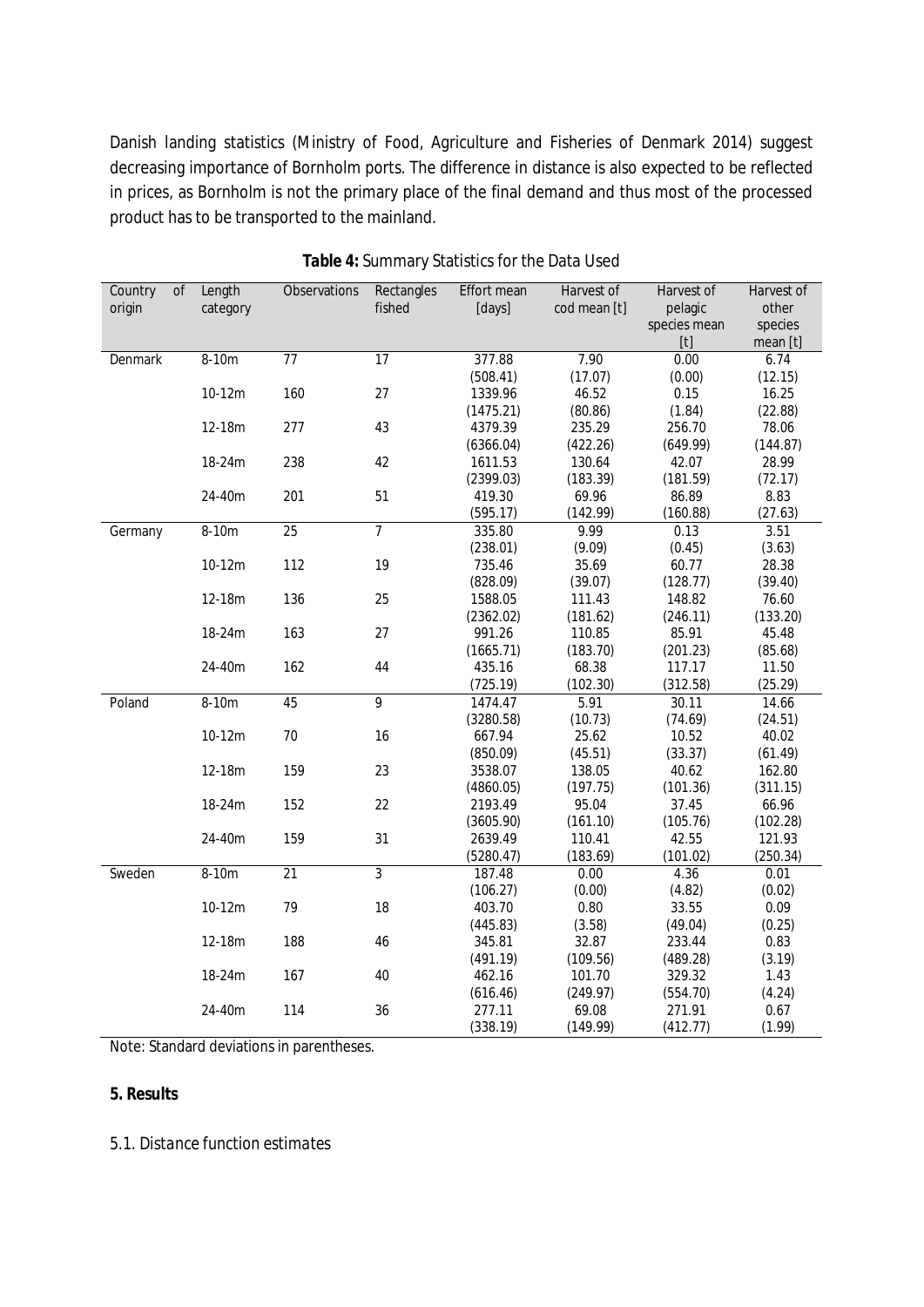The estimation is performed over panels with observations for the DTS sector specified by country, administrative rectangle and time, separately for each length category. Due to lack of more detailed data on capital, there is no possibility to compare directly métiers of different sizes. Therefore the comparison will be relevant only within each length category and the production technology that is common for such a group is estimated (Vestergaard et al. 2003). For the purpose of estimation, data have been scaled through dividing each parameter by sample mean prior to estimation (Coelli and Perelman 2000). The results of the distance function estimation, together with robust standard errors adjusted for clusters on country and area, are presented in table 5.

The majority of coefficients are statistically significant indicating good fit of the proposed model for each length category. Additionally, an alternative structure of the model in the form of the Cobb-Douglas function was tested and rejected for each length category. All first-order terms have expected negative signs. The first-order output coefficients, with exception of the category including the biggest vessels, sum to an absolute value smaller than one, indicating increasing returns to scale. The opposite, decreasing returns to scale, are found for vessels between 24 and 40m. The coefficient  $\alpha_t$  in each length category is significant and indicates a common positive time trend. In general, it shows increasing production at the same level of input over time. The ratio of *σu* to *σv* exceeded a value of one and was statistically different from zero at 1% level of significance for each length category. This suggests the existence of a stochastic frontier function and that the deviations from the frontier are dominated by input inefficiencies. The model inefficiency levels suggest a higher degree of heterogeneity between small vessels.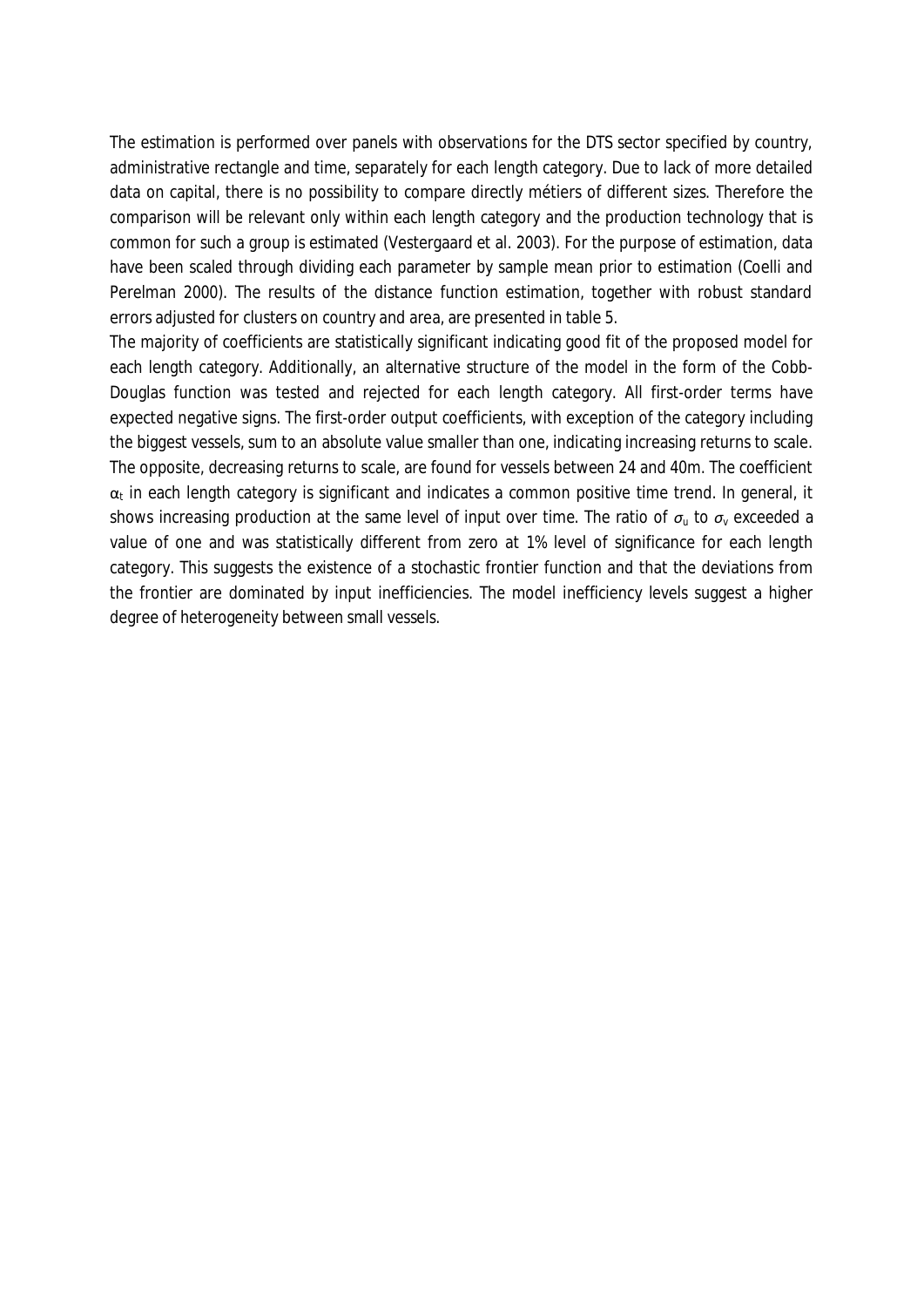|                                                |          | Len1: 8-10 m |       |          | Len2: 10-12 m |              |          | Len3: 12-18 m |         |          | Len4: 18-24 m |       |          | Len5:24-40 m |              |
|------------------------------------------------|----------|--------------|-------|----------|---------------|--------------|----------|---------------|---------|----------|---------------|-------|----------|--------------|--------------|
| Coefficient                                    | Value    | <b>SE</b>    |       | Value    | <b>SE</b>     |              | Value    | <b>SE</b>     |         | Value    | <b>SE</b>     |       | Value    | <b>SE</b>    |              |
| $\alpha_c$                                     | $-0.327$ | 0.108        | $***$ | $-0.358$ | 0.097         | $***$        | $-0.405$ | 0.087         | $***$   | $-0.441$ | 0.054         | $***$ | $-0.515$ | 0.077        | $***$        |
| $\alpha_{p}$                                   | $-0.245$ | 0.115        | $***$ | $-0.004$ | 0.069         |              | $-0.196$ | 0.072         | $***$   | $-0.185$ | 0.043         | $***$ | $-0.259$ | 0.053        | $***$        |
| $\alpha_{0}$                                   | $-0.197$ | 0.170        |       | $-0.281$ | 0.063         | ***          | $-0.299$ | 0.071         | ***     | $-0.198$ | 0.037         | $***$ | $-0.353$ | 0.044        | $***$        |
| $\alpha_{\text{cc}}$                           | $-0.120$ | 0.029        | $***$ | $-0.124$ | 0.024         | $***$        | $-0.114$ | 0.024         | $***$   | $-0.095$ | 0.014         | $***$ | $-0.096$ | 0.015        | $***$        |
| $\alpha_{cp}$                                  | 0.016    | 0.012        |       | 0.022    | 0.012         | $\star$      | 0.015    | 0.011         |         | 0.022    | 0.006         | $***$ | 0.016    | 0.007        | $\star\star$ |
| $\alpha_{\rm co}$                              | 0.045    | 0.022        | $***$ | 0.048    | 0.018         | ***          | 0.052    | 0.018         | $***$   | 0.047    | 0.007         | $***$ | 0.029    | 0.009        | $***$        |
| $\alpha_{\text{pp}}$                           | $-0.035$ | 0.027        |       | 0.007    | 0.021         |              | $-0.051$ | 0.023         | **      | $-0.045$ | 0.013         | $***$ | $-0.057$ | 0.015        | $***$        |
| $\alpha_{\rm po}$                              | 0.030    | 0.022        |       | 0.026    | 0.010         | $***$        | 0.028    | 0.012         | $***$   | 0.024    | 0.004         | $***$ | 0.006    | 0.007        |              |
| $\alpha_{oo}$                                  | $-0.061$ | 0.027        | $***$ | $-0.076$ | 0.030         | $***$        | $-0.072$ | 0.016         | $***$   | $-0.069$ | 0.009         | $***$ | $-0.076$ | 0.011        | ***          |
| $\alpha_{t}$                                   | 0.049    | 0.023        | $***$ | 0.045    | 0.016         | ***          | 0.069    | 0.014         | ***     | 0.092    | 0.012         | ***   | 0.082    | 0.014        | $***$        |
| $\alpha_0$                                     | $-0.029$ | 0.268        |       | 0.455    | 0.336         |              | $-0.112$ | 0.146         |         | $-0.372$ | 0.138         |       | $-0.305$ | 0.158        |              |
| $\sigma_{u}$                                   | 5.180    | 1.994        | $***$ | 1.053    | 0.466         | $\star\star$ | 4.257    | 2.023         | $\star$ | 2.576    | 4.115         |       | 3.493    | 0.677        | $***$        |
| $\sigma_{v}$                                   | 0.467    | 0.098        | $***$ | 0.497    | 0.141         | $***$        | 0.686    | 0.135         | $***$   | 0.566    | 0.046         | $***$ | 0.585    | 0.047        | $***$        |
| Estimated inefficiencies $\widehat{u_{n,r,t}}$ |          |              |       |          |               |              |          |               |         |          |               |       |          |              |              |
| Mean                                           |          | 0.573        |       |          | 0.915         |              |          | 0.489         |         |          | 0.343         |       |          | 0.404        |              |
| <b>SD</b>                                      |          | 0.495        |       |          | 0.550         |              |          | 0.326         |         |          | 0.193         |       |          | 0.259        |              |
| Min                                            |          | 0.119        |       |          | 0.147         |              |          | 0.105         |         |          | 0.097         |       |          | 0.093        |              |
| Max                                            |          | 3.186        |       |          | 3.081         |              |          | 2.647         |         |          | 1.517         |       |          | 2.461        |              |
| Log-likelihood                                 |          | $-178.14$    |       |          | $-512.99$     |              |          | $-939.72$     |         |          | -717.59       |       |          | $-1175.37$   |              |

**Table 5:** Estimated Parameters of the Distance Functions

Note: Significance levels: \*\*\* 1%, \*\* 5% and \* 10%.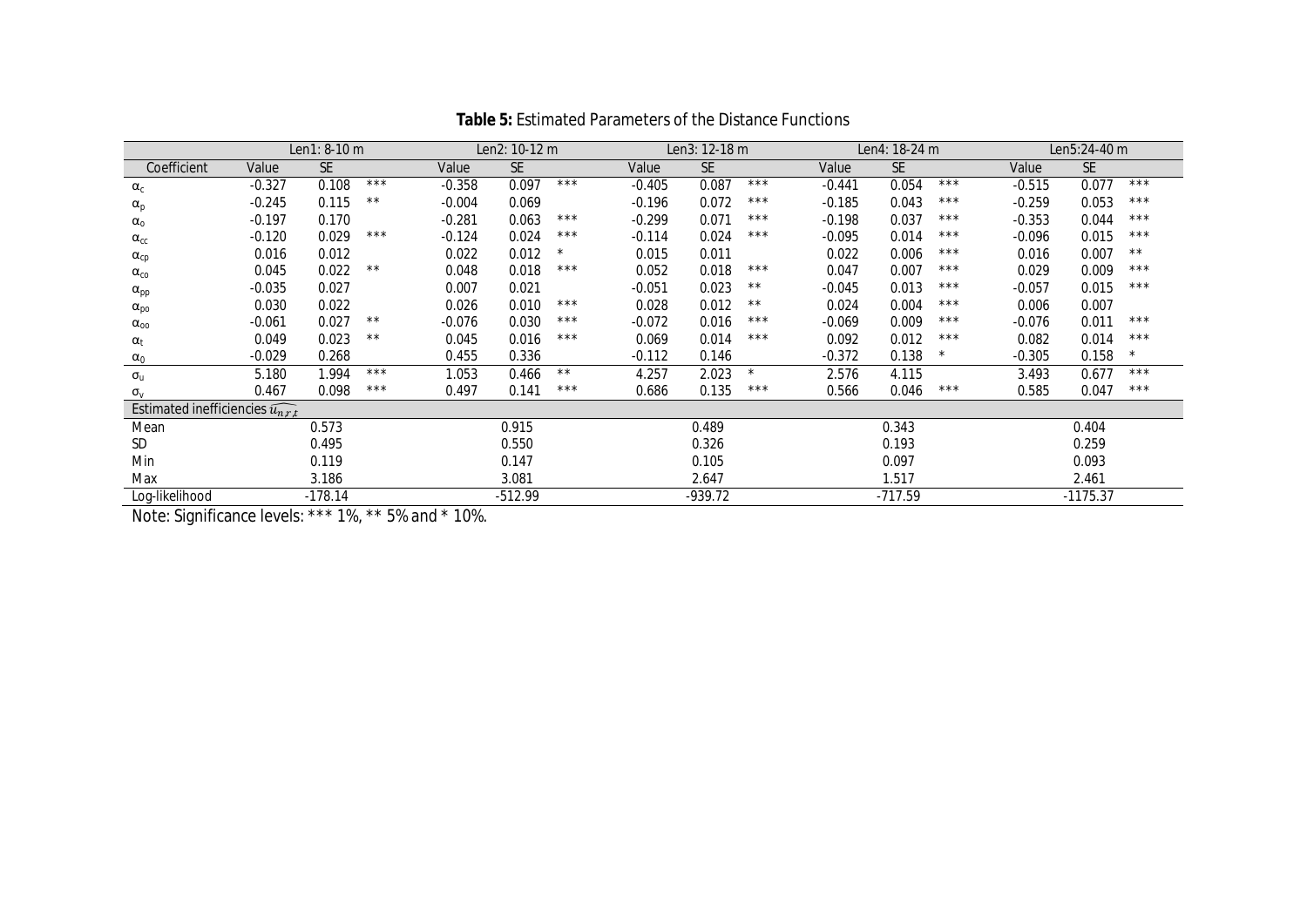### *5.2. Efficiency on-site comparison*

The technical efficiency estimates in form of mean and standard deviation are reported at national level for each length category in table 6. The overall TE for a given fleet segment is formed by weighting site specific values with associated effort. Thus, the final TE measure incorporates the effect of fishing ground choice.

Among analyzed countries Germany is the most efficient, except being closely behind Poland in length category 2. The least efficient fleet belongs to Sweden looking at units below 18 m, and to Poland considering the fleet consisting of larger vessels. The biggest differences are observed among small vessels (length category 2), where the best score, for Poland, is over 60% higher compared to Sweden, the last in the group. The differences between TEs fade away with increasing size of the vessel. The smallest efficiency asymmetries are observed among the largest vessel group where the most efficient, Germany, is only about 20% ahead of Poland which is closing the group. The biggest vessels are also characterized by the smallest variation of efficiency within the group, again suggesting that the small vessels are considerably more heterogeneous.

**Table 6:** Efficiency Estimates: Mean (M), Standard Deviation (SD) and Efficiency Weighted (EW).

|         |      | $Len1:8-10m$ |           |      | Len2: 10-12m |           |      | Len3: 12-18m |      |      | $len4:18-24m$ |           | $len5:24-40m$ |      |           |
|---------|------|--------------|-----------|------|--------------|-----------|------|--------------|------|------|---------------|-----------|---------------|------|-----------|
| Country | M    | SD           | <b>FW</b> | M    | SD           | <b>FW</b> | M    | <b>SD</b>    | EW   | M    | SD.           | <b>FW</b> | M             | SD.  | <b>FW</b> |
| Denmark | 0.60 | 0 15         | 0.53      | 0.34 | 0.15         | 0.32      | 0.62 | 0.11         | 0.62 | 0.70 | 0.12          | 0.67      | 0.67          | በ 14 | 0.63      |
| Germany | 0.65 | 0.10         | 0.62      | 0.56 | 0.11         | 0.50      | 0.72 | 0.07         | በ 71 | 0.78 | 0.06          | 0.77      | 0.75          | 0.08 | በ 71      |
| Poland  | 0.65 | O 23         | በ 47      | 0.60 | 0.15         | 0.52      | 0.64 | 0.11         | 0.60 | 0.67 | 0.13          | 0.56      | 0.63          | በ 14 | 0.57      |
| Sweden  | 0.53 | 0.25         | በ 44      | 0.40 | 0.24         | 0.19      | 0.61 | 0.21         | 0.53 | 0.75 | 0.10          | 0.75      | 0.70          | በ 12 | 0.65      |
|         |      |              |           |      |              |           |      |              |      |      |               |           |               |      |           |

Note: Efficiency Weighted (EW) using effort as weighting factor.

## *5.3. Changes over time*

The model results suggest a negative time trend for effort requirement in the investigated part of the European fishing industry. The most probable explanation is the combination of technological progress in European fisheries, less competition in the sector, decreasing size of the EU fleets and improving cod stock condition (from 2005). The biggest increase in efficiency is observed among vessels over 18m.

Disregarding the common time trend and looking at individual country changes over time (figure 4, specific values in table A1), the fleet below 10m presents considerably more variation over years compared to bigger vessels. The simple explanation may be that the small scale fleet lacks capacity for fast adaptation to variation of external factors. This is in line with conclusions of other authors, who have found that mobile fleets adjust faster to catch per unit of effort compared to small-scale, sedentary fleets fishing in close proximity to the home port (Hilborn and Ledbetter 1979).

The biggest differences between nations can be observed in length category 2, in which, in contrast to length category 1, the technical efficiencies stay at similar levels over years. Regarding length category three and over, one interesting feature is a substantial drop of efficiency in 2012 within Danish vessels, which is a big contributor to lower overall efficiency of this country. One probable reason behind is the decrease of total landings in 2012 compared to 2011 by 31% along with an effort drop of only 3%. The major factor causing it was a decrease by about 80% in the sandeel quota which is an important species for the Danish industrial fisheries, as well as a significant drop in the harvest of other pelagic species, sprat (64% drop) and herring (20% drop) (STECF 2013; ICES 2013).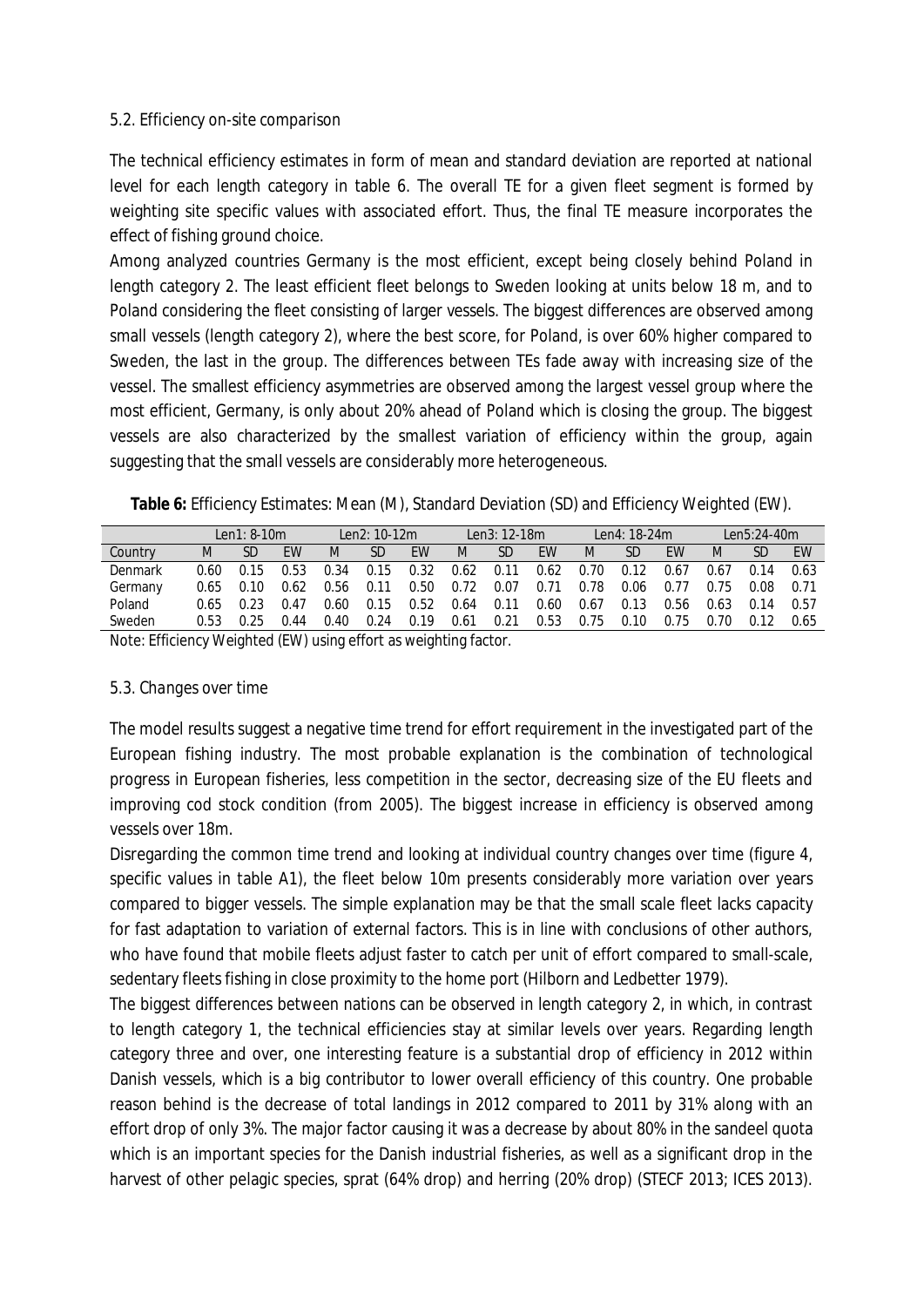The harvest of demersal and pelagic species is interconnected, as they are often targeted by the same vessels, i.e. vessels in the DTS sector have the option to allocate some of their effort to pelagic harvest through flexible gear changes (Hutniczak 2014). It is expected that this fact contributed to demersal segment performance whereas the available data is not sufficient predict the future trend with respect to this fleet. One can also notice a temporary peak for Polish vessels in length category 3-5 during the period 2009-2011. That could be explained by higher on average individual vessel quotas and less competition due to restricting access to the fishery as a consequence of the EU's punishment for overfishing cod in earlier years (Regulation 1497/2008). Furthermore, the landing volumes for earlier years are probably underestimated due to problems with illegal landings and misreporting (ICES 2013). Moreover, the visible increasing trend in the efficiency of Polish vessels above 12 m can be a result of the major fleet restructuring process that is outrunning other countries.

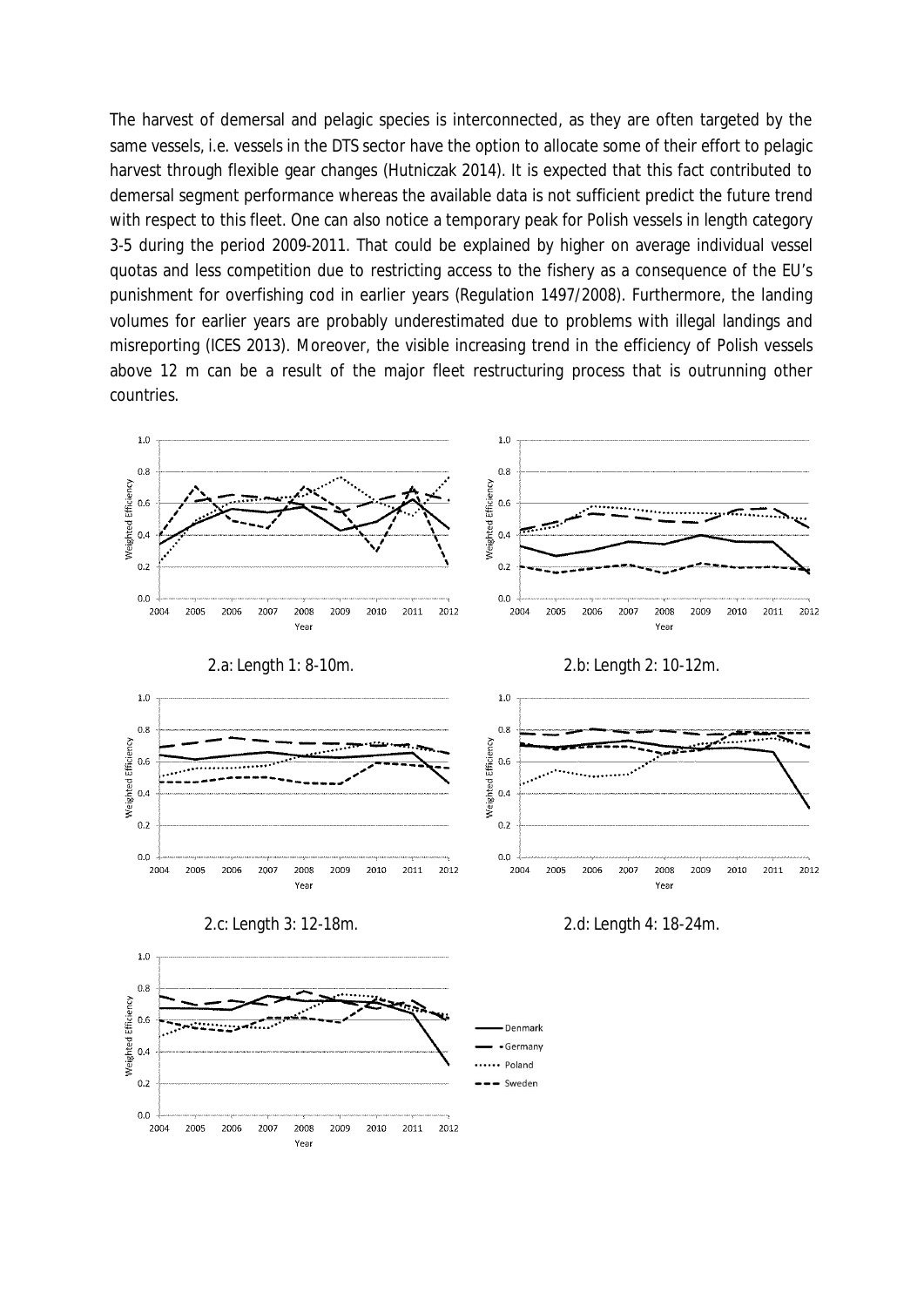2.e: Length 5: 24-40m.

**Figure 4:** Efficiency estimates by year, weighted by effort, presented graphically.

### *5.4. Spatial consideration*

The model presents significant differences in on-site TE depending on the choice of fishing ground. The specific results compiled with distances for the most important cod fishing grounds are presented in the appendix (table A2). The efficiencies were calculated as weighted with effort average over the period 2004-2012.<sup>17</sup>

There is a big overlap between countries with respect to fishing ground choice for the bigger vessels. Considering top rectangles, bigger vessels (over 12 m) from all countries share the most productive fishing grounds. In particular, the largest vessels are observed to be fishing the same few rectangles. In the case of length category 5, 88% of cod is harvested in merely 12 rectangles. Harvest by small vessels is much more spread, showing the limitations in location choice. This fact is most visible in length category 1, but also noticeable for category 2. This conclusion is in line with findings by other authors that suggest vessel size significantly influences trip choice behavior (Pradhan and Leung 2004).

The tradeoffs between on-site efficiency and distance to the fishing ground is evaluated by comparing weighted TE and distances for the whole fishing activity with the equivalent parameters for the most efficiently utilized effort and the area with the most effort applied. The results for 2011 are presented in table 7. Year 2011 was chosen as the most recent after eliminating 2012 due to results for Denmark outside of general trend.<sup>18</sup> The table shows that in many cases the tradeoffs are well established and the majority of effort is often utilized in the areas of closer proximity to home country, even despite the lower on-site efficiency. Potential for TE improvement by better location choice can be observed in column denoted by 'Top 10%'. Here the results are derived for the 10% of effort utilized at the highest efficiency level. Although in a few cases it would require significant increase of distances, there are many instances in which the potential for improvement, both from the perspective of on-site TE and distance, is noticeable. In relation to weighted distance, that includes: Denmark in category one; whole category two; Denmark and Germany in category three; Poland in category four; and category five with exclusion of Germany. Thus, better management, defined here as more optimal site choice, gives a potential for higher input efficiency.

|                            |      | Weighted Average |      | Max Effort      |      | Top 10%         |  |
|----------------------------|------|------------------|------|-----------------|------|-----------------|--|
|                            | TE   | <b>Distance</b>  | TE   | <b>Distance</b> | TE   | <b>Distance</b> |  |
| Length category 1: 8-10 m  |      |                  |      |                 |      |                 |  |
| Denmark                    | 0.63 | 40.6             | 0.67 | $98.5^{(1)}$    | 0.77 | 11.2            |  |
| Germany                    | 0.68 | 4.7              | 0.67 | 2.2             | 0.71 | 12.4            |  |
| Poland                     | 0.52 | 3.2              | 0.65 | 1.3             | 0.70 | 3.6             |  |
| Sweden                     | 0.71 | 6.9              | 0.71 | 6.9             | 0.71 | 6.9             |  |
| Length category 2: 10-12 m |      |                  |      |                 |      |                 |  |
| Denmark                    | 0.36 | 45.7             | 0.46 | $98.5^{(2)}$    | 0.53 | 6.1             |  |
| Germany                    | 0.57 | 13               | 0.59 | 5.7             | 0.67 | 12.9            |  |

**Table 7:** Technical Efficiency and Distance Tradeoffs in 2011.

<sup>17</sup> No significant differences over years when it comes to choice of harvest grounds by each length category were observed, whereas the

time trend was excluded.<br><sup>18</sup> Despite the arguments explaining the low efficiency scores for Denmark in 2012, due to unsufficient data it cannot be established whether the situation has a temporary or permanent character. On contrary, the data for 2011 fits into consistent trend.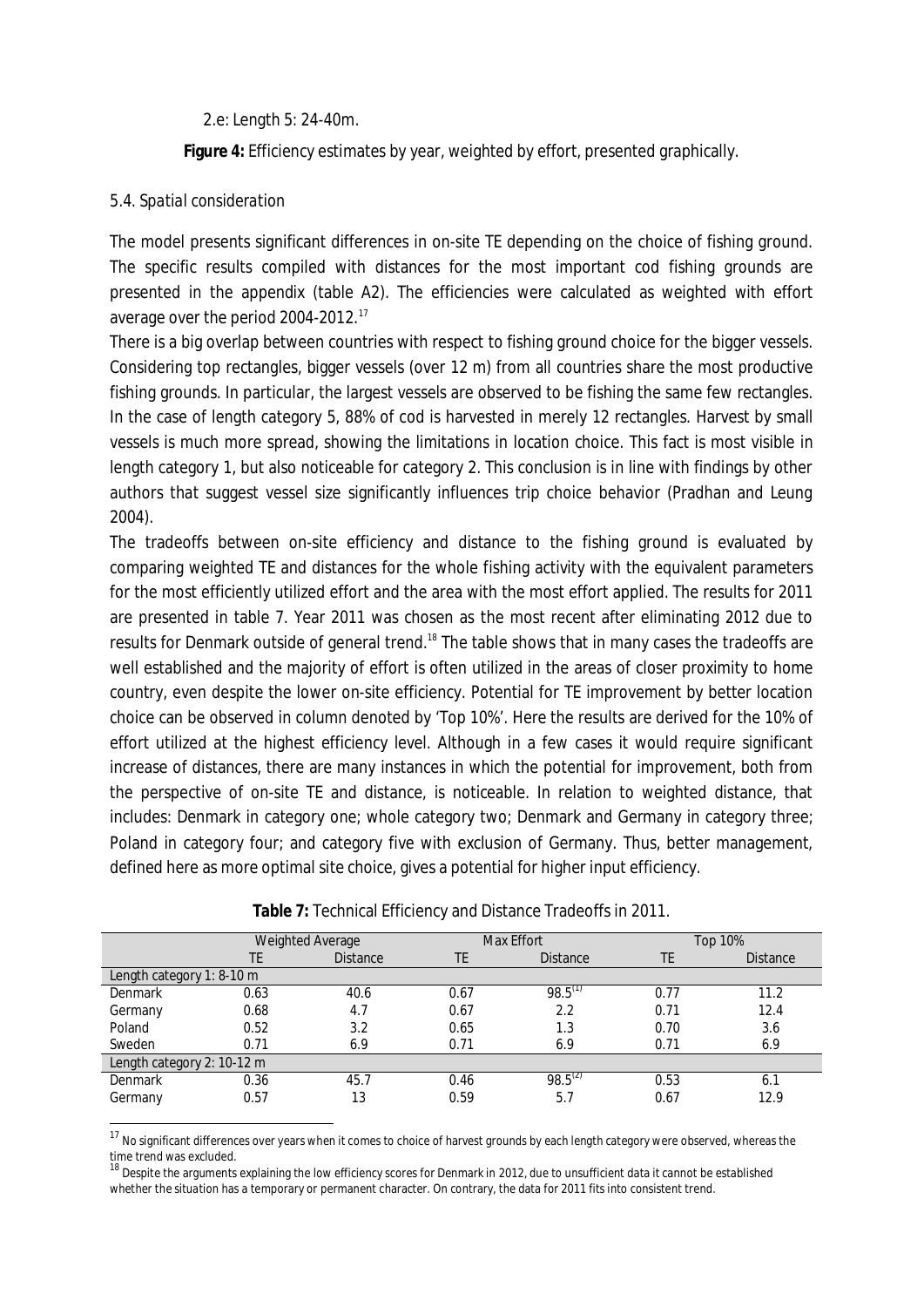| Poland                     | 0.52 | 17.3  | 0.29 | 1.3           | 0.71 | 14.7  |
|----------------------------|------|-------|------|---------------|------|-------|
| Sweden                     | 0.20 | 8.6   | 0.11 | 7             | 0.50 | 2.9   |
| Length category 3: 12-18 m |      |       |      |               |      |       |
| Denmark                    | 0.66 | 47.8  | 0.70 | $98.5^{(3)}$  | 0.70 | 35.6  |
| Germany                    | 0.71 | 16.4  | 0.71 | 9.6           | 0.76 | 16.1  |
| Poland                     | 0.69 | 19.4  | 0.70 | 9.9           | 0.76 | 24.1  |
| Sweden                     | 0.58 | 18.5  | 0.66 | 13.3          | 0.89 | 91    |
| Length category 4: 18-24 m |      |       |      |               |      |       |
| Denmark                    | 0.66 | 84.5  | 0.55 | $103.3^{(4)}$ | 0.77 | 103.8 |
| Germany                    | 0.77 | 27.3  | 0.76 | 9.6           | 0.81 | 60.6  |
| Poland                     | 0.75 | 18.5  | 0.74 | 3.6           | 0.81 | 15.1  |
| Sweden                     | 0.78 | 34    | 0.76 | 13.3          | 0.82 | 76    |
| Length category 5: 24-40 m |      |       |      |               |      |       |
| Denmark                    | 0.64 | 131.1 | 0.61 | $132.1^{57}$  | 0.76 | 73    |
| Germany                    | 0.72 | 53.5  | 0.72 | 5.7           | 0.79 | 102.6 |
| Poland                     | 0.66 | 27.4  | 0.70 | 28.6          | 0.77 | 21.6  |
| Sweden                     | 0.68 | 41.7  | 0.72 | 13.3          | 0.76 | 39.9  |

Note: Distance in nautical miles. Max Effort indicates score for the area where the most effort was applied. Top 10% indicates 10% share of effort utilized at the highest levels of efficiency.

 $^{(1)}$  The distance for Bornholm rectangle. The scores for the next in line that is not in the area of Bornholm are as follows: TE=0.66, Distance=2.2.

 $^{(2)}$  The distance for Bornholm rectangle. The scores for the next in line that is not in the area of Bornholm are as follows: TE=0.53, Distance=6.1.

 $<sup>(3)</sup>$  The distance for Bornholm rectangle. The scores for the next in line that is not in the area of Bornholm are as</sup> follows: TE=0.67, Distance=6.1.

 $<sup>(4)</sup>$  The distance for Bornholm rectangle. The scores for the next in line that is not in the area of Bornholm are as</sup> follows: TE=0.66, Distance=12.8.

 $<sup>(5)</sup>$  The sector is almost exclusively fishing in the distant to the mainland waters.</sup>

### **6. Concluding remarks**

The article addresses a potential shortcoming of the vast literature on fishery resource exploitation, namely the assumption about the uniformly distributed effort (Smith & Wilen, 2003). The modeling system takes advantage of a richer data set and incorporates spatial and intertemporal dimensions. These exhibited features build into general efficiency that can be compared between countries. The study moves away from the obsolete views that treat fish populations as spatially uniform or the state of technology over time as constant (Smith, et al., 2009). The paper compares multiple fleet segments taking into account different accessibility of the most productive fishing grounds, the state of current technological progress, efforts undertaken in the fleet restructuring process, and advantages created by applied management systems.

The major argument for different levels of technical efficiency that comes to mind is uneven access to the most productive fishing grounds. However, the equal access principle in the European Union gives all member states the same right to fish in the whole Baltic Sea.<sup>19</sup> Hence, there is no legal discrimination of vessels regarding access to fishing grounds. The article shows that vessels of length over 12 m (and partially vessels of length 10-12 m) take full advantage of this fact and conduct their activity in the same areas. The lack of technical limitations (capital feasibility) cause strong spatial overlap of fishing grounds. The advantages of fishing in particular areas are shown by derived areaspecific TEs that present considerable asymmetries. On the other hand, for smaller vessels it is more risky, costly or even unfeasible, to go all the way to the main cod fishing areas and thus the harvest activity is more localized. Thus, tradeoffs between on-site efficiency and travelled distance, especially

<sup>&</sup>lt;sup>19</sup> Except for the 12 nautical mile zone. In these zones bilateral agreements define access rights.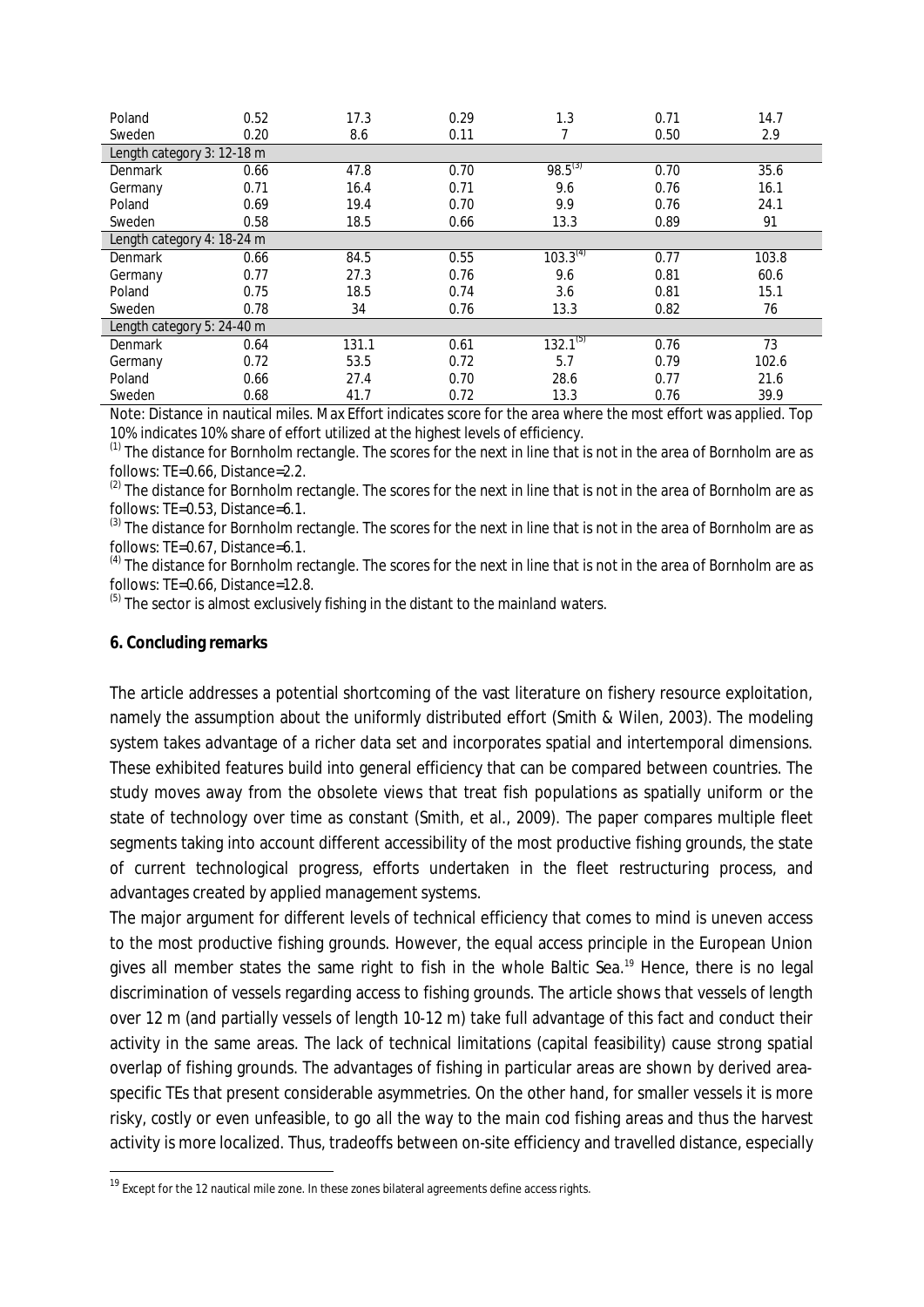in the case of bigger vessels, are necessary to be considered when comparing efficiencies of European fleets' with respect to utilization of national TACs.

The paper investigates the travelled distances to the fishing grounds in comparison with on-site efficiencies specified for given area per length category. This can be considered second order frontiers of the industry with two inputs, effective effort and travel effort. The smallest vessels (category 1) travel mostly up to 20 nm (on average 5-10 nm, depending on country) and are not able to reach the most productive fishing grounds.<sup>20</sup> The landings of this category are also not substantially contributing to the total Baltic Sea production of cod. Considering TE, the results for the smallest vessels show high variability which means vulnerability to local variations of fishing conditions, i.e. changes in the distribution of fish. Thus, it is difficult to draw specific conclusions besides the high sensitivity of this fleet sector to surrounding circumstances. Considering quota exchanges within this group, the high responsiveness to surrounding conditions suggest that shortterm quota leases might be efficiency improving. They would allow the more flexible participants to take an advantage of favorable conditions.

Certainly a different situation occurs in the case of bigger vessels (category 2 only partially). These can travel longer distances (more than 100 nm, up to 200 nm) and are more flexible in their choice of fishing site. Their fishing activities overlap and are concentrated in the most productive South part of the Baltic Sea, around the island of Bornholm. Given that those vessels fish in the same area, the differences in TE are expected be more likely resulting from differences in the structure and the utilization of the national fleets.<sup>21</sup> Fisheries management is also an important factor in this context as national implementation of CFP varies between countries. This holds especially for the way in which the TAC is allocated between resource users.

The differences between estimated TEs among bigger vessels are more visible and allow comparison as the levels are rather stable. Based on the model results the following conclusion can be made. The stage of the fleet restructuring process seems to have the highest impact on the on-site catch efficiencies of the single fleet segments. If the restructuring process is in an advanced stage (as e.g. in Germany or Denmark) and the capacity utilization high, the catch efficiencies are higher. On the other hand, a country still undergoing major structural changes and struggling with overcapacity is reflected in a low level of catch efficiency (as e.g. in Poland), which does however give the potential of faster improvement. The outstanding result for Poland (vessels over 12 m, especially category 4) showing faster improvement than other countries suggests an increase in performance over last years. That can be explained again by the big restructuring process in the Polish fleet – between 2004 and 2011 almost 500 vessels were removed. The use of tradable quotas seems to be improving efficiency (as e.g. in Denmark), although it is expected that its main contribution is in supporting the restructuring process. A flexible quota system that allows quota swapping (i.e. ITQs) is expected to have a positive impact on the catch efficiency through incentives given to less efficient vessels to leave the market by selling their quota shares and thus increasing the catch efficiency of the sector. However, the differences in TE have faded away in recent years, implying that the fleets in the DTS sector in the Baltic Sea are becoming more competitive.

<sup>&</sup>lt;sup>20</sup> The exceptionally high distances for Denmark within category 1 accounts for the harvest located in rectangle directly bordering the island of Bornholm. This part of harvest is, most probably locally landed in Bornholm.

<sup>&</sup>lt;sup>21</sup> The effects of restructuring process, here meaning the adjustment of the fleets to requirements of the EU.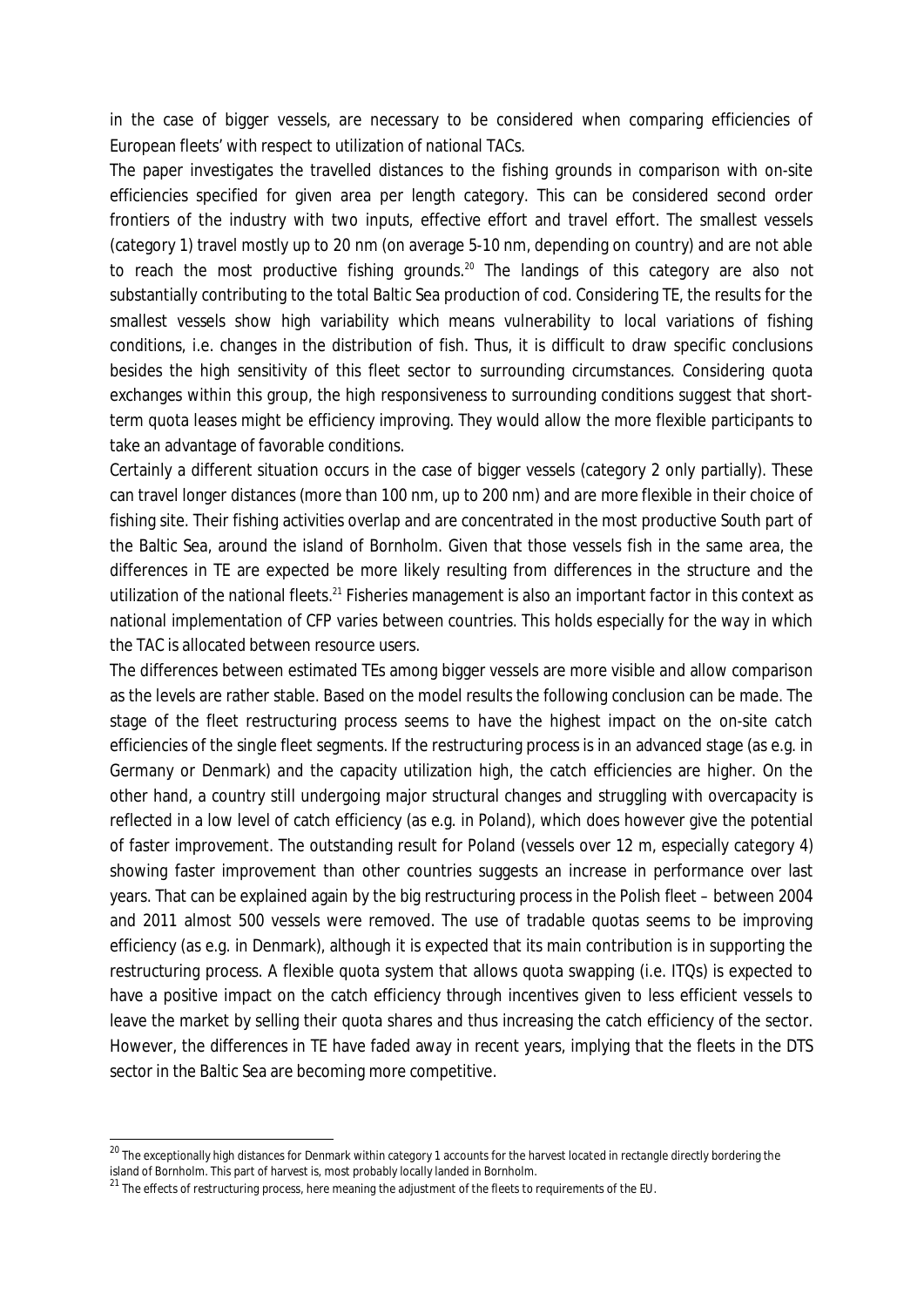Moreover, the article findings suggest that efficiency can be improved by the optimal choice of fishing grounds. The results show significant differences in TE between harvest areas which are often not well utilized. In many instances the overall efficiency would increase by changing effort allocation patterns, not necessary at the cost of further distances. Moreover, being situated closer to the productive grounds is shown to be beneficial. Countries like Poland and Germany take advantage of it. This fact is expected to influence the potential direction of international quota flow.

Concluding, the asymmetries in on-site efficiencies combined with evaluated location advantages are expected to be crucial when evaluating the benefits of the potential international flow of quotas. Allowing quota trade between the countries could diminish the discrepancies in efficiency and simultaneously increase the overall efficiency. Following economic principles, such a system would set incentives for the less efficient vessels to sell their shares while the more efficient vessels enlarge their harvest by buying additional quotas, and contribute to overall efficiency by moving it closer to the established technological frontier. Better spatial management and benefits associated with optimal fishing ground choice in the context of the advantage of being located closer to generally more productive grounds could be utilized as well. Such a system would show in practice the true distance vs. on-site capital utilization tradeoff. This kind of trans-border management is also in line with the current CFP, whose latest reform promotes the idea of regionalization of the fishing management (EU 1380/2013). The aim is to re-allocate responsibility from the EU level and allow the member states to freely coordinate their activities as long as the overall goals of the CFP are taken into account.

Nevertheless, the social concerns associated with applying pure economic principle (Kjærsgaard 2010), e.g. lack of fairly distributed benefits from common pool resource, may be hard to overcome. Such a state also may not be desirable to individual countries. Thus, the impact of other factors influencing national levels of efficiency is highlighted here, which can be considered as guidance with respect to efficiency improvement best practices.

### **References**

- Andersen, J. 2012. *Danish Fisheries: Management, Fleet Structure and Economic Performance.* Copenhagen: University Copenhagen.
- Andersen, P., J. L. Andersen, and H. Frost. 2010. ITQs in Denmark and Resource Rent Gains. *Marine Resource Economics* 25 (1): 11-22.
- Apps, R., and H. Lassen. 2010. Recovery of Depleted Baltic Sea Fish Stocks: A Review. *ICES Journal of Marine Science* 67: 1856-1860.
- Aps, R., L. Kell, and I. Liiv. 2007. Short Communication Negotiation Framework for Baltic Fisheries Management: Striking the Balance of Interest. *ICES Journal of Marine Science* 64: 858-861.
- Arnason, A., K. Kelleher, and R. Willmann. 2009. *The Sunken Billions.* Washington: The World Bank.
- Bagge, O., F. Thurow, E. Steffensen, and J. Bay. 1994. The Baltic Cod. *DANA* 10: 1-28.
- Bastardie, F., M. Vinther, J. Nielsen, C. Ulrich, and M. Storr-Paulsen. 2010. Stock-based vs. Felt-based Evaluation of the Multi-annual Management Plan for the Cod Stocks in the Baltic Sea. *Fisheries Research* 101 (3): 71-86.
- Battese, G., and T. Coelli. 1995. A Model for Technical Inefficiency Effects in Stochastic Frontier Production Function for Panel Data. *Empirical Economics* 20: 325-332.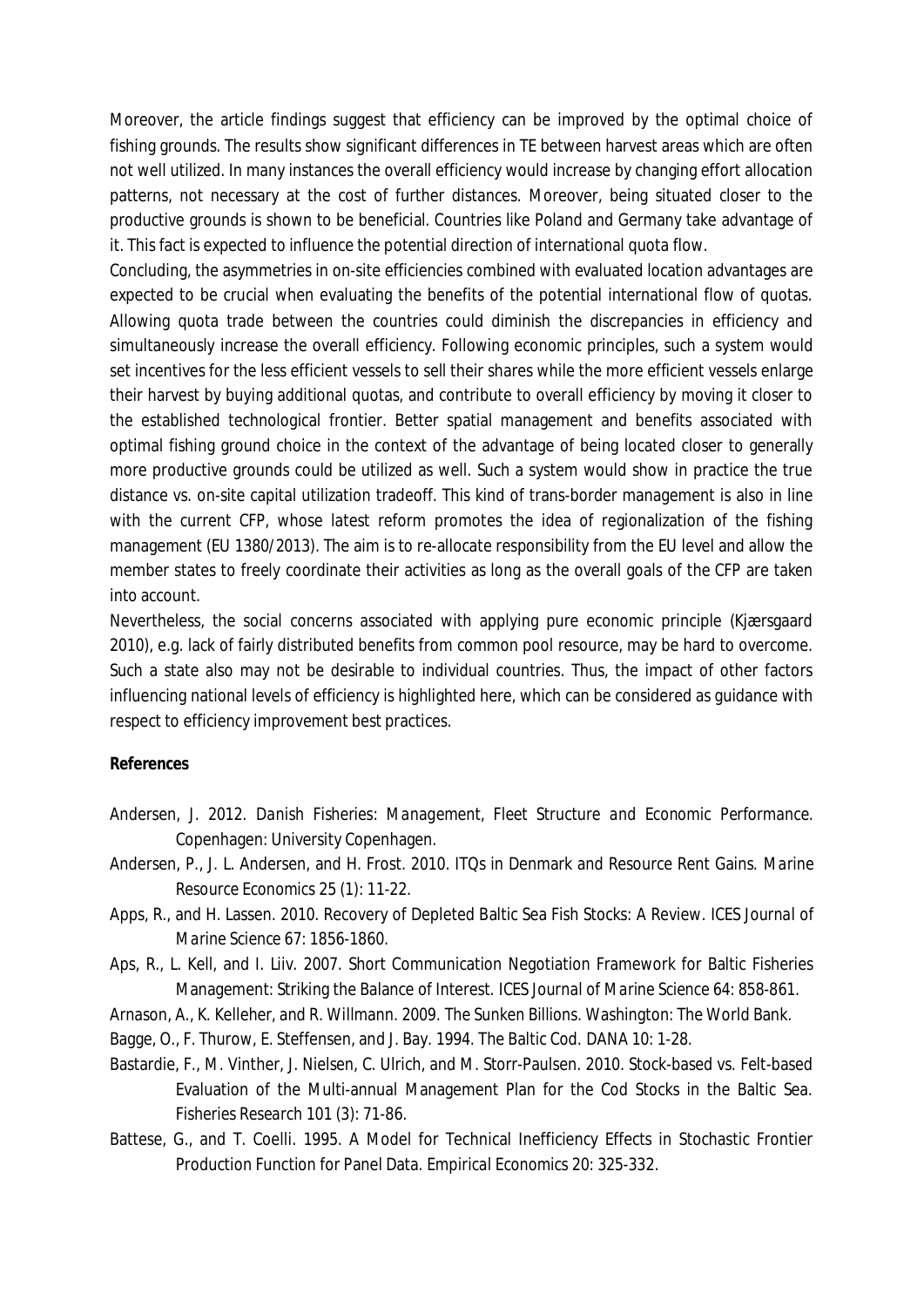- Blenckner, T., R. Döring, M. Ebeling, A. Hoff, M. Tomczak, J. L. Andersen, E. Kuzebski, J. Kjellstrand, J. Lees, A. Motova, M. Vatemaa, and J. Vitanen. 2011. *FishSTERN – A First Attempt at an Ecological-economic Evaluation of Fishery Management Scenarios in the Baltic Sea.* Stockholm: Swedish Environmental Protection Agency.
- Bonzon, K., K. McIlwain, C. Kent Strauss, and T. Van Leuvan. 2010. *Catch Share Design Manual, Volume 1: A Guide for Managers and Fishermen.* New York: Environmental Defense Fund.
- Casini, M., J. Lövgren, J. Hjelm, M. Cardinale, J. Molinero, and G. Kornilovs. 2008. Multi-level Trophic Cascades in a Heavily Exploited Open Marine Ecosystem. *Proceedings of the Royal Society: Biological Sciences* 275: 1793-1801.
- Churchill, R., and D. Owen. 2010. *The EC Common Fisheries Policy.* Oxford: University Press.
- Coelli, T., and S. Perelman. 2000. Technical Efficiency of European Railways: A Distance Function Approach. *Applied Economics* 32 (15): 1967-1976.
- Cunningham, S., and D. Whitmarsh. 1980. Fishing Effort and Fisheries policy. *Marine Policy* 4 (4): 309- 316.
- Diewert, W. 1974. Functional Forms for Revenue and Factor Requirement Functions. *International Economic Review* 15 (1): 119-130.
- Döring, R., and T. Egelkraut. 2008. Investing in Natural Capital as Management Strategy in Fisheries: The Case of the Baltic Sea Cod Fishery. *Ecological Economics* 64: 634-642.
- Eales, J., and J. Wilen. 1986. An Examination of Fishing Location Choice in the Pink Shrimp Fishery. *Marine Resource Economics* 2: 331-351.
- EC (European Commission). 2008. Annual *Report from the Commission to the European Parliament and the Council on MemberStates' Efforts during 2007 to Achieve a Sustainable Balance between Fishing Capacity and Fishing Opportunities.* Brussels: EC.
- EC (European Commission). 2013. *Retrospective Evaluation of Permanent and Temporary Cessation Measures in the EFF.* Brussels: EC.
- EC (European Commission). 2014. *Report from the Commission to the European Parliament and the Council on Member States' Efforts during 2012 to Achieve a Sustainable Balance between Fishing Capacity and Fishing Opportunities.* Brussels: EC.
- Edwards, S., J. Link, and B. Rountree. 2004. Portfolio Management of Wild Fish Stocks. *Ecological Economics* 49: 317-329.
- Eero, M., B. R. MacKenzie, F. W. Köster, and H. Gislason. 2011. Multi-decadal Responses of a Cod (*Gadus morhua*) Population to Human-induced trophic Changes, Fishing, and Climate. *Ecological Applications* 21 (1): 214-226.
- FAO (Food and Agriculture Organization). 2011. *Review of the State of World Marine Fishery Resources.* Rome: FAO.
- Fӓre, R., and S. Grosskopf. 1990. A Distance Function Approach to Price Efficiency. *Journal of Public Economics* 42 (1): 123-126.
- Hilborn, R., and M. Ledbetter. 1979. Analysis of the British Columbia Salmon Purse Seine Fleet: Dynamics of Movement. *Journal of the Fisheries Research Board* 36: 384-391.
- Hinrichsen, H., C. Möllmann, R. Voss, F. W. Köster, and G. Kornilovs. 2002. Biophysical Modelling of Larval Baltic Cod (*Gadus morhua* L.) Growth and Survival. *Canadian Journal of Fisheries and Aquatic Science* 59: 1858-1873.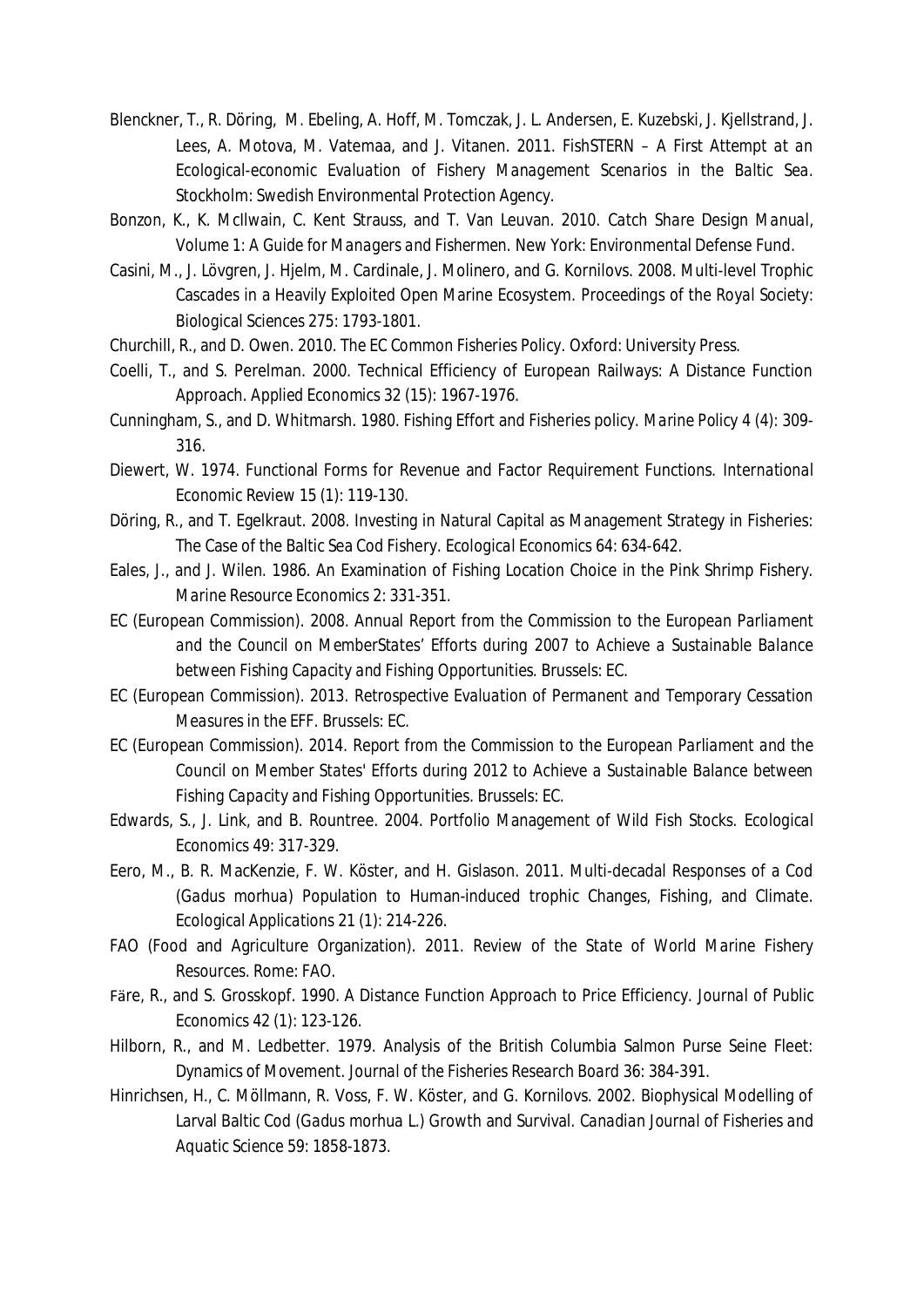- Holland, D., J. Sanchirico, R. Curtis, and R. Hicks. 2004. An Introduction to Spatial Modeling in Fisheries Economics. *Marine Resource Economics* 19: 1-6.
- Hutniczak, B. 2014. Increasing Pressure on Unregulated Species due to Changes in Individual Vessel Quotas: an Empirical Application to Trawler Fishing in the Baltic Sea. *Marine Resource Economics* 29 (3): 201-217.
- Hüssy, K., M. S. John, and U. Böttcher. 1997. Food Resource Utilization by Juvenile Baltic Cod *Gadus morhua*: A Mechanism Potentially Influencing Recruitment Success at the Demersal Juvenile Stage? *Marine Ecology Progress Series* 155: 199-208.
- ICES (International Council for the Exploration of the Sea). 2013. *Report of the Baltic Fisheries Assessment Working Group (WGBFAS).* Copenhagen: ICES.
- Jondrow, J., I. Materov, K. Lovell, and P. Schmidt. 1982. On the estimation of Technical Inefficiency in the Stochastic Frontier Production Function Model. *Journal of Econometrics* 19: 233-238.
- Justiz, B. D. 2014. *Erste Bekanntmachung über den Fischfang durch Deutsche Fischereibetriebe im Jahr 2014 [in German].* Hamburg: Bundesanstalt für Landwirtschaft und Ernährung.
- Kirkley J., and D. Squires. 1999. Measuring Capacity and Capacity Utilization in Fisheries. In: *Managing Fishing Capacity: Selected Papers on Undergoing Concepts and Issues*. Rome: FAO.
- Kirkley, J., D. Squires, and I. E. Strand. 1995. Assessing Technical Efficiency in Commercial Fisheries: The Mid-Atlantic Sea Scallop Fishery. *American Journal of Agricultural Economics* 77(3): 686-697.
- Kirkley, J., D. Squires, and I. E. Strand. 1998. Characterizing Managerial Skill and Technical Efficiency in a Fishery. *Journal of Productivity Analysis* 9: 145-160
- Kjærsgaard J. 2010. Quest for Appropriate Overcapacity in the Fisheries Industry. *Socio-Economic Planning Sciences* 44: 141-150.
- Köster, F. W., and C. Möllman. 2000. Trophodynamic Control by Clupeid Predators on Recruitment Success in Baltic Cod. *ICES Journal of Marine Science* 57: 320-323.
- Köster, F. W., C. Möllmann, H. H. Hinrichsen, K. Wielanda, J. Tomkiewicz, G. Kraus, R. Voss, A. Makarchouk, B. R. MacKenzie, M. A. St. John, D. Schnack, N. Rohlf, T. Linkowski, and J. E. Beyer. 2005. Baltic Cod Recruitment - The Impact of Climate Variability on Key Processes. *ICES Journal of Marine Science* 62: 1408-1425.
- Köster, F. W., C. Möllmann, S. Neuenfeldt, M. St. John, M. Plikshs, and R. Voss. 2001. Developing Baltic cod Recruitment Models: Resolving Spatial and Temporal Dynamics of Spawning Stock and Recruitment for Cod, Herring, and Sprat. *Canadian Journal of Fisheries and Aquatic Sciences* 58 (8): 1516-1533.
- Kraus, G. 2007. A Model-based Evaluation of Marine Protected Areas: The Example of the Eastern Baltic cod (*Gadus morhua callarias* L.). *ICES Journal of Marine Science* 66: 109-121.
- Kronbak, L. 2005. The Dynamics of an Open-access Fishery: Baltic Sea Cod. *Marine Resource Economics* 19: 459-479.
- Lindegren, M., C. Möllmann, A. Nielsen, K. Brander, B. MacKenzie, and N. Stenseth. 2010. Ecological Forecasting under Climate Change: The Case of Baltic Cod. *Proceedings of the Royal Society, Biological Sciences* 277: 2121-2130.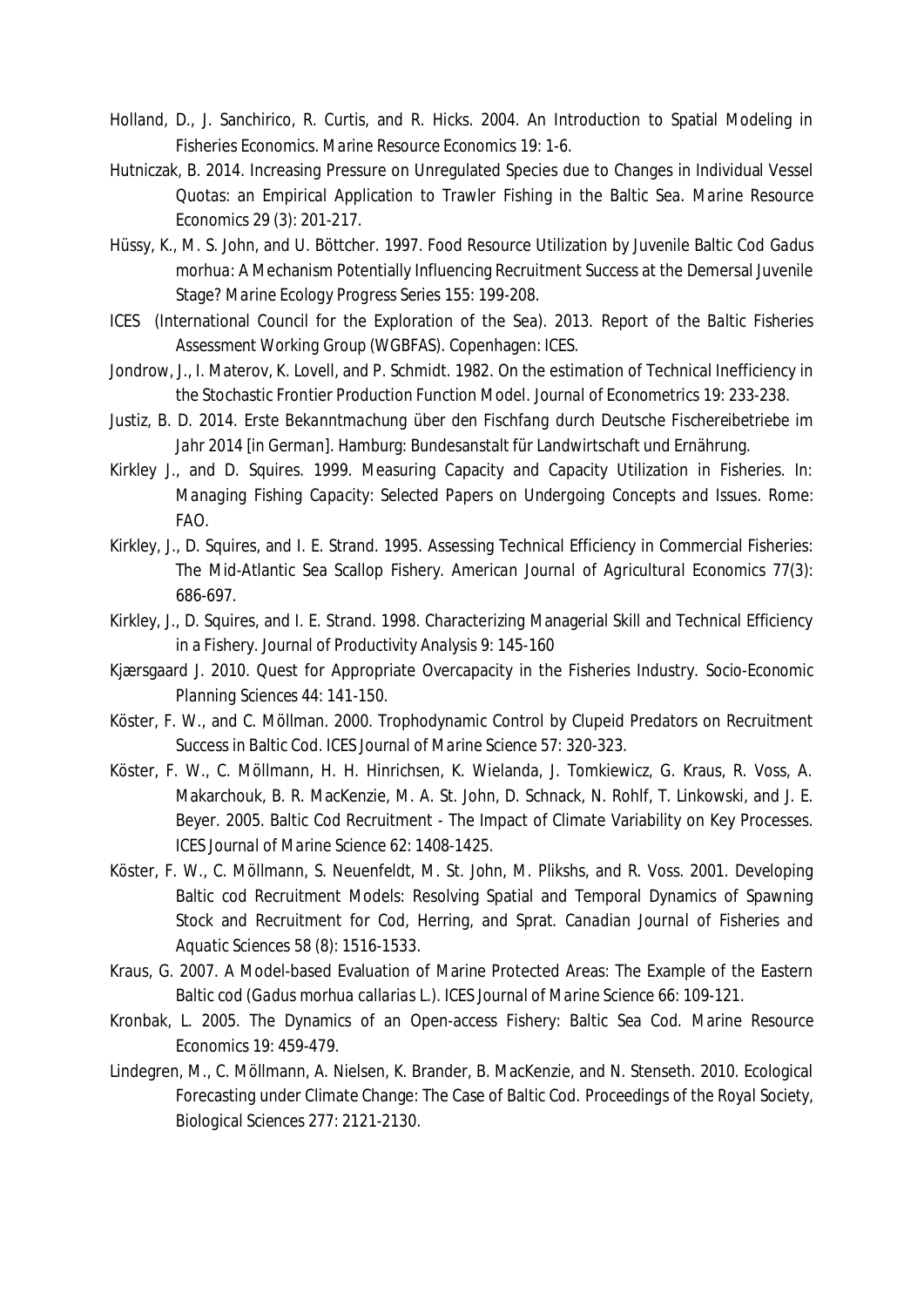- MacKenzie, B. R. , H. Hinrichsen, M. Plikshs, K. Wieland, and Zezera. 2000. Quantifying Environmental Heterogeneity: Habitat Size Necessary for Successful Development of Cod *Gadus morhua* Eggs in the Baltic Sea. *Marine Ecology* 193: 143-156.
- MacKenzie, B. R., J. Alheit, D. Conley, P. Holm, and C. Kinze. 2002. Ecological Hypotheses for a Historical Reconstruction of Upper Trophic Level Biomass in the Baltic Sea and Skagerrak. *Canadian Journal of Fisheries and Aquatic Sciences* 59 (1): 173-190.
- MacKenzie, B. R., H. Gislason, C. Möllmann, and F. W. Köster. 2007. Impact of 21st century Climate Change on the Baltic Sea Fish Community and Fisheries. *Global Change Biology* 13 (7) 1348- 1367.
- Mangel, M., and C. Clark. 1983. Uncertainty, Search, and Information in Fisheries. *ICES Journal of Marine Science* 41: 93-103.
- Marcoul, P., and Q. Weninger. 2008. Search and Active Learning with Correlated Information: Empirical Evidence from Mid-Atlantic Clam Fishermen. *Journal of Economic Dynamics and Control* 32: 1921-1948.
- Matthäus, W., and H. Franck. 1992. Characteristics of Major Baltic Inflows A Statistical Analysis. *Continental Shelf Research* 12 (12): 1375-1400.
- Ministry of Food, Agriculture and Fisheries of Denmark. 2014. Accessed August 2014. *Dynamic Tables of Landings.* http://fd-statweb.fd.dk/landingsrapport/landingsrapport\_\_front\_matter.
- Möllmann, C., and F. W. Köster. 1999. Food Consumption by Clupeids in the Central Baltic: Evidence for Top-down Control? *ICES Journal of Marine Science* 56: 100-113.
- Möllmann, C., F. W. Köster, B. Müller-Karulis, G. Kornilovs, M. Plikshs, and P. Axe. 2009. Reorganization of a Large Marine Ecosystem due to Atmospheric and Anthropogenic Pressure: A Discontinuous Regime Shift in the Central Baltic Sea. *Global Change Biology* 15 (6): 1377-1393.
- Neuenfeldt, S., and F. W. Köster. 2000. Thermodynamic Control on Recruitment Success in the Baltic Cod: The Influence of Cannibalism. *ICES Journal of Marine Science* 57: 300-309.
- Nielsen, E. E., M. M. Hansen, D. E. Ruzante, D. Meldrup, and P. Grønkjær. 2003. Evidence of a Hybridzone in Atlantic Cod (*Gadus morhua*) in the Baltic and the Danish Belt Sea Revealed by Individual Admixture Analysis. *Molecular Ecology* 12 (6): 1497-1508.
- Nieminen, E., M. Lindroos, and O. Heikinheimo. 2012. Optimal Bioeconomic Multispecies Fishery Management: A Baltic Sea Case Study. *Marine Resource Economics* 27: 115-136.
- Niiranen, S., J. Yletyinen, M. T. Tomczak, T. Blenckner, O. Hjerne, B. R. MacKenzie, B. Müller-Karulis, T. Neumann, and H. E. Meier. 2013. Combined Effects of Global Climate Change and Regional Ecosystem Drivers on an Exploited Marine Food Web. *Global Change Biology* 19 (11): 3327-3342.
- Nissling, A., and L. Westin. 1997. Salinity Requirements for Successful Spawning of Baltic and Belt Sea cod and the Potential for Cod Stock Interactions in the Baltic Sea. *Marine Ecology Progress Series* 152: 261-271.
- OCEANA. 2012. *Fisheries Management in the Baltic Sea: How to Get on Track to a Sustainable Future in Baltic Fisheries.* Copenhagen: OCEANA.
- Österblom, H., S. Hanesson, U. Larsson, O. Hjerne, F. Wulff, R. Elmgren, and C. Folke. 2007. Humaninduced Trophic Cascades and Ecological Regime Shifts in the Baltic Sea. *Ecosystems* 10 (6): 877-889.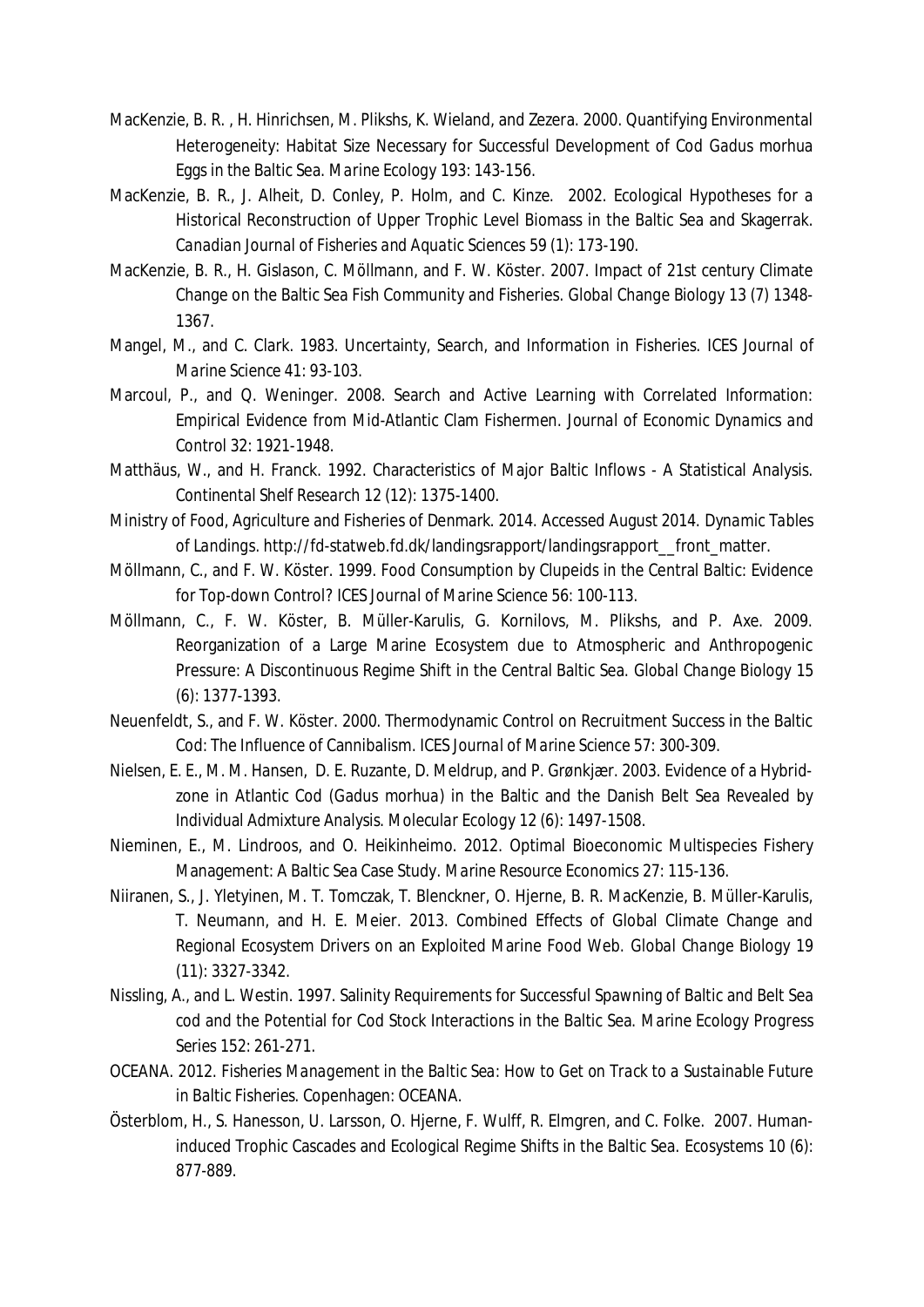- Pascoe, S., P. Koundouri, and T. Bjørndal. 2007. Estimating Targeting Ability in Multi-Species Fisheries: A Primal Multi-Output Distance Function Approach. *Land Economics* 83 (3): 382- 397.
- Pradhan, N., and P. Leung. 2004. Modeling Trip Choice Behavior of the Longline Fishers in Hawaii. *Fisheries Research* 68: 209-224.
- Radtke, K. 2003. Evaluation of the Exploitation of Eastern Baltic Cod (*Gadus morhua callarias* L.) Stock in 1976-1997. *ICES Journal of Marine Science* 60: 1114-1122.
- Sanchirico, J., and J. Wilen. 1999. Bioeconomics of Spatial Exploitation in a Patchy Environment. *Journal of Environmental Economics and Management* 37: 129-150.
- Schnier, K., and C. Anderson. 2006. Decision Making in Patchy Resource Environments: Spatial Misperception of Bioeconomic Models. *Journal of Economic Behavior and Organization* 61: 234-254.
- Shephard, R. 1970. *Theory of Cost and Production Functions.* Princeton, New York: Princeton University Press.
- Smith, C., and S. Hanna. 1990. Measuring Fleet Capacity and Capacity Utilization. *Canadian Journal of Fisheries and Aquatic Sciences* 47: 2085-2091.
- Smith, M. 2000. Spatial Search and Fishing Location Choice: Methodological Challenges of Empirical Modeling. *American Journal of Agricultural Economics* 82 (5): 1198-1206.
- Smith, M. and J. Wilen. 2003. Economic Impacts of Marine Reserves: The Importance of Spatial Behavior. *Journal of Environmental Economics and Management* 46: 183-206.
- Smith, M., J. Sanchirico, and J. Wilen. 2009. The Economics of Spatial-dynamic Processes: Applications to Renewable Resources. *Journal of Environmental Economics and Management* 57: 104-121.
- Sparholt, J. 1994. Fish Species Interactions in the Baltic Sea. *Dana* 10: 131-162.
- Squires, D., and N. Vestergaard. 2012. *The Microeconomic Foundation of Renewable Resource Models: Rethinking the Commons Problem* [Unpublished].
- Squires D., and N. Vestergaard. 2013. Technical Change and The Commons. *Review of Economics and Statistics* 95 (5): 1769-1787.
- STECF (Scientific, Technical and Economic Committee for Fisheries). 2014. *Balance Indicators*. Luxemburg: STECF.
- STECF (Scientific, Technical and Economic Committee for Fisheries). 2013. *The 2013 Annual Economic Report on the EU Fishing Fleet.* Copenhagen: STECF.
- Stevenson, R. 1980. Likelihood Functions for Generalized Stochastic Frontier Functions. *Journal of Econometrics* 13: 57-66.
- Sumaila, U., and C. Walters. 2005. Intergenerational Discounting: A New Intuitive Approach. *Ecological Economics* 52: 135-142.
- Suuronen, P., P. Jounela, and V. Tschenij. 2010. Fishermen Responses on Marine Protected Areas in the Baltic Cod Fishery. *Marine Policy* 34: 237-243.
- The Fisheries Secretariat. 2009. *Survey of Institutions Responsible for Inspecting Polish Fisheries in the Baltic Sea – Report.* Stockholm: The Fisheries Secretariat.
- Vestergaard, N., D. Squires, F. Jensen, and J. L. Andersen. 2003. Technical Efficiency of the Danish Trawl Fleet: Are the Industrial Vessels Better Than Others? *Nationalokonomisk Tidsskrift* 141: 225-242.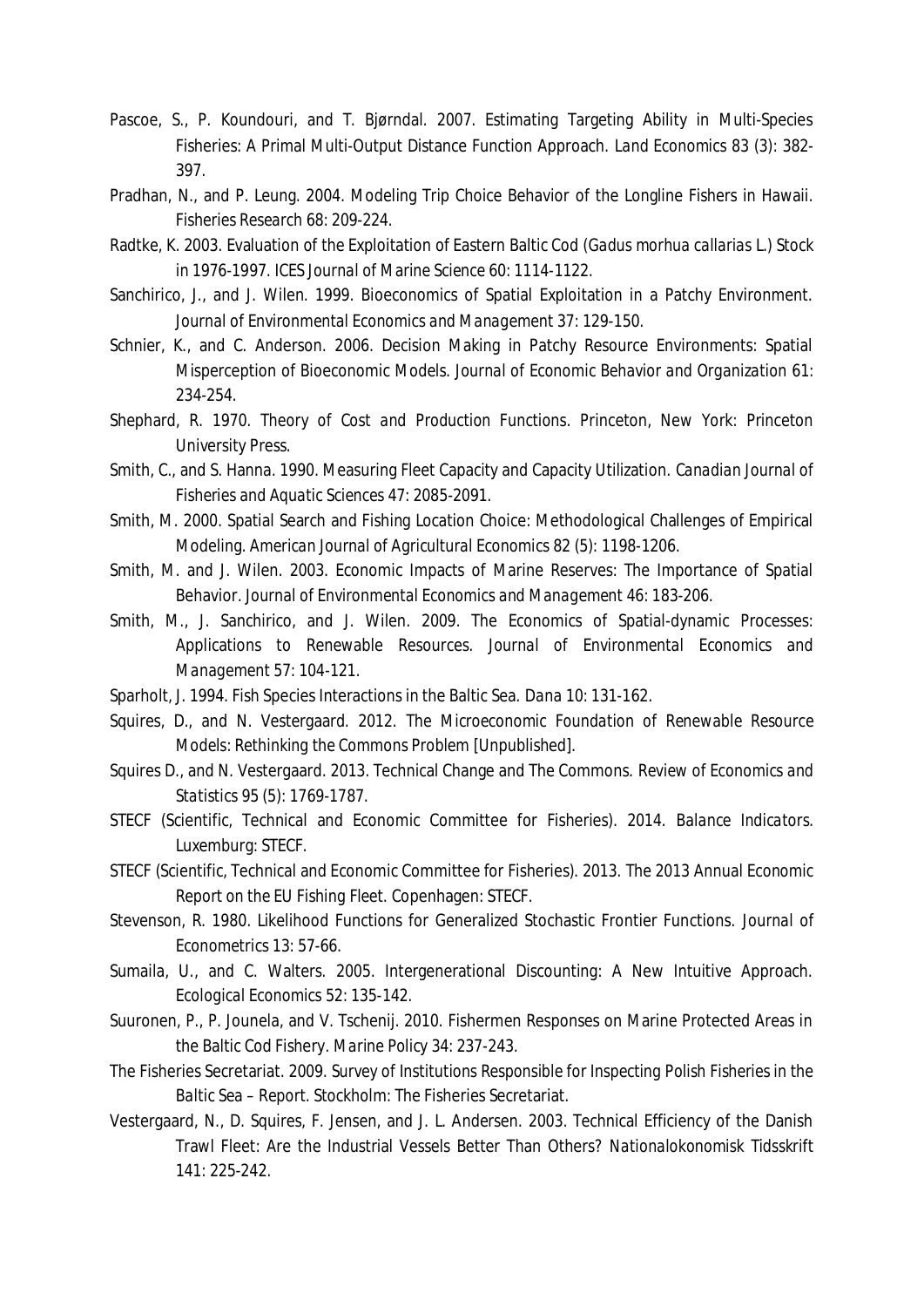- Waldo, S., A. Paulrud, K. Ringdahl, J. Lövgren, and M. Bergenius. 2013. *Cod or clupeids? Economic Consequences for Fisheries Operating in Different Ecosystem States.* Öregrund: Swedish University of Agricultural Sciences.
- Wieland, K., U. Waller, and D. Schnack. 1994. Development of Baltic Cod Eggs at Different Levels of Temperature and Oxygen Content. *Dana* 10: 163-177.
- Wilen, J. 2004. Spatial Management of Fisheries. *Marine Resource Economics* 19: 7-19.

**References to Regulations**

- COM 868/2006. *Proposal for a Council Regulation on the Conclusion of the Agreement between the European Community and the Government of the Russian Federation on Co-operation in Fisheries and the Conservation of the Living Marine Resources in the Baltic Sea.* European Commission: 22 December 2006.
- Dz. U. 225, poz. 1497/2008. *Rozporządzenie Ministra Rolnictwa i Rozwoju Wsi z dnia 19 grudnia 2008 r w Sprawie Sposobu i Warunków Wykorzystania Ogólnej Kwoty Połowowej w 2009 r.* Polish Ministry of Agriculture and Rural Development: 19 December 2008 [*in Polish*].
- Dz. U. 282, poz. 1653/2011. *Rozporządzenie Ministra Rolnictwa i Rozwoju Wsi z dnia 23 grudnia 2011 r w Sprawie Sposobu i Warunków Wykorzystania Ogólnej Kwoty Połowowej w 2012 r.* Polish Ministry of Agriculture and Rural Development: 23 December 2011 [*in Polish*].
- EC 1098/2007. *Council Regulation (EC) No 1098/2007 of 18 September 2007 Establishing a Multiannual Plan for the Cod Stocks in the Baltic Sea and the Fisheries Exploiting Those Stocks, Amending Regulation (EEC) No 2847/1993 and Repealing Regulation (EC) No 779/1997*. European Council: 18 September 2007.
- EC 2187/2005. *Council Regulation (EC) No 2187/2005 of 21 December 2005 for the Conservation of Fishery Resources through Technical Measures in the Baltic Sea, the Belts and the Sound, Amending Regulation (EC) No 1434/1998 and Repealing Regulation (EC) No 88/1998*. European Council: 21 December 2005.
- EC 2371/2002. *Council Regulation (EC) No 2371/2002 of 20 December 2002 on the Conservation and Sustainable Exploitation of Fisheries Resources under the Common Fisheries Policy*. European Council: 20 December 2002
- EC 27/2005. *Council Regulation (EC) No 27/2005 of 22 December 2004 Fixing for 2005 the Fishing Opportunities and Associated Conditions for Certain Fish Stocks and Groups of Fish Stocks, Applicable in Community Waters and, for Community Vessels, in Waters Where Catch Limitations are Required*. European Council: 22 December 2005.
- EC 3362/1994. *Council Regulation (EC) No 3362/1994 of 20 December 1994 Fixing, for Certain Fish Stocks and Groups of Fish Stocks, the Total Allowable Catches for 1995 and Certain Conditions under Which They May Be Fished*. European Council: 20 December 1994.
- EC 439/2009. *Council Regulation (EC) No 439/2009 of 23 March 2009 Concerning the Conclusion of the Agreement between the European Community and the Government of the Russian Federation on Cooperation in Fisheries and the Conservation of the Living Marine Resources in the Baltic Sea*. European Council: 23 March 2009.
- EC 585/2004. *Council Decision of 19 July 2004 Establishing Regional Advisory Councils und the Common Fisheries Policy*. European Council: 19 July 2004.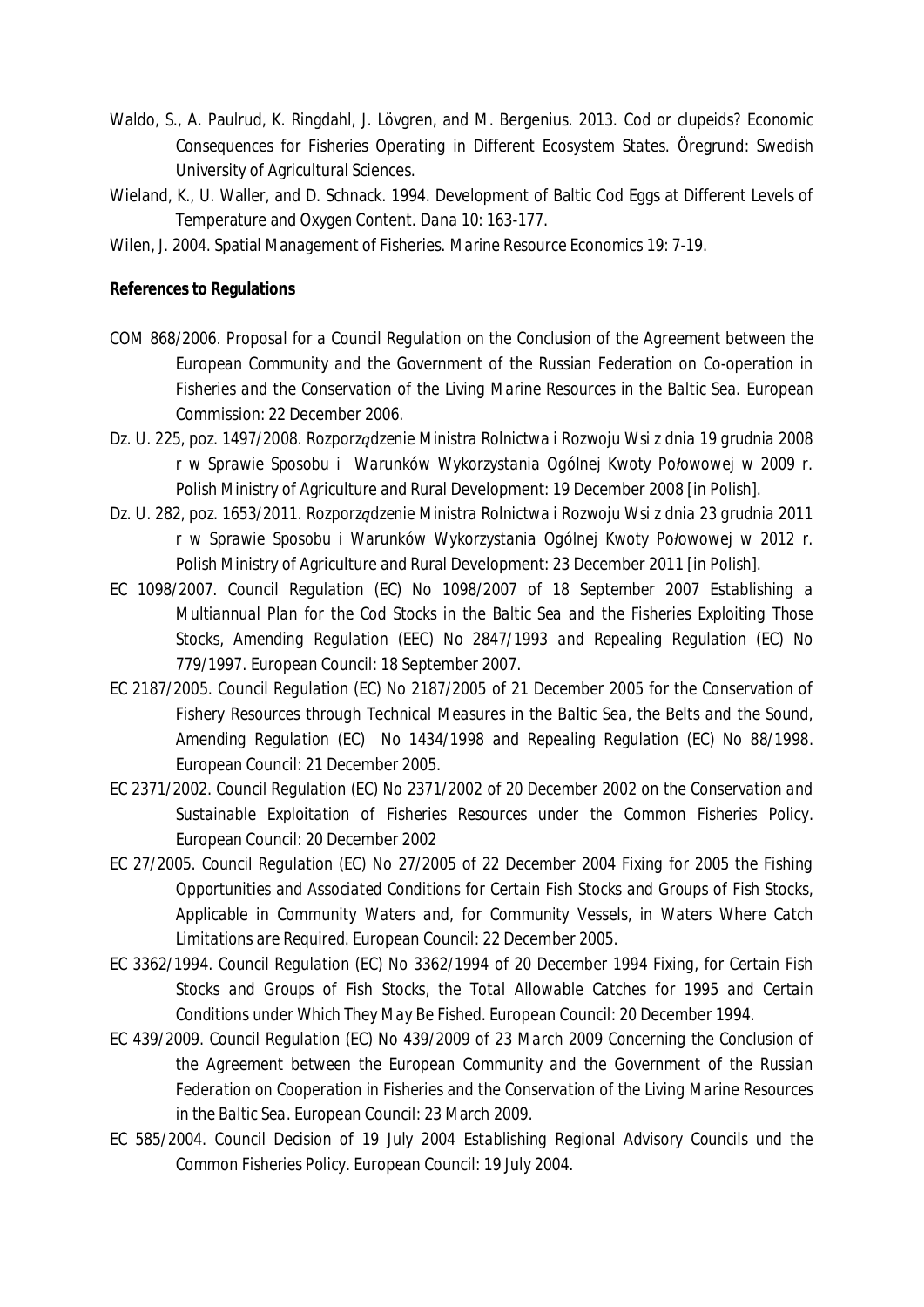- EEC 170/1983. *Council Regulation (EEC) No 170/1983 of 25 January 1983 Establishing a Community System for the Conservation and Management of Fishery Resources*. European Economic Community: 25 January 1983.
- EEC 2141/1970. *Regulation (EEC) No 2141/1970 of the Council of 20 October 1970 Laying Down a Common Structural Policy for the Fishing Industry*. European Economic Community: 20 October 1970.
- EU 1380/2013. *Regulation (EU) No 1380/2013 of the European Parliament and of the Council of 11 December 2013 on the Common Fisheries Policy, Amending Council Regulations (EC) No 1954/2003 and (EC) No 1224/2009 and Repealing Council Regulations (EC) No 2371/2002 and (EC) No 639/2004 and Council Decision 2004/585/EC*. European Union: 11 December 2013.
- SeeFishG/1984. *Gesetz zur Regelung der Seefischerei und zur Durchführung des Fischereirechts der Europäischen Union (Seefischereigesetz - SeeFischG).* Bundesministerium der Justiz: 12 July 1984 [*in German*].
- TRE 535/1973. *Convention on Fishing and Conservation of the Living Resources in the Baltic Sea and the Belts*. Gdansk Convention: 13 September 1973.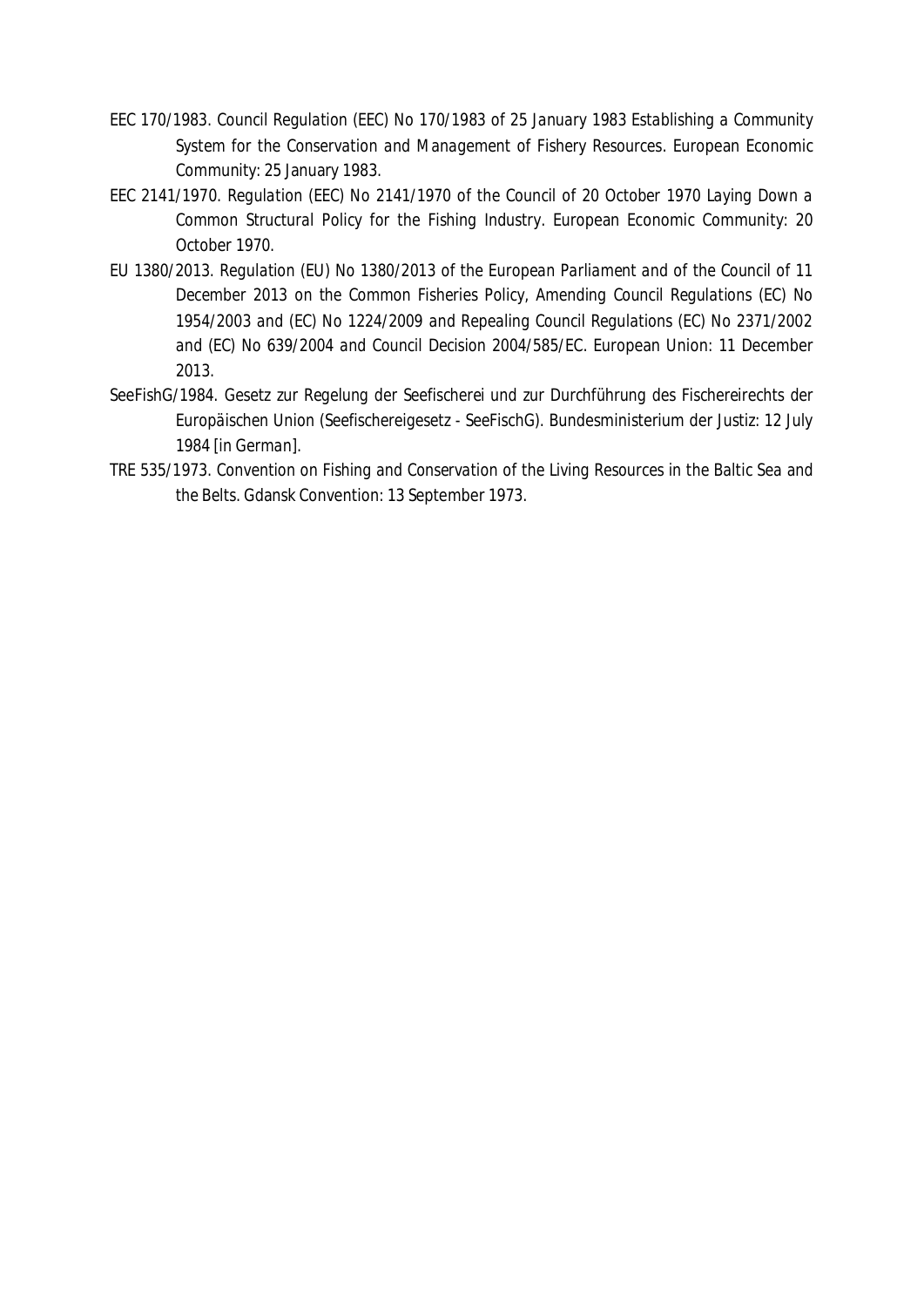# **Appendix**

| Country                                   | 2004  | 2005  | 2006  | 2007  | 2008  | 2009  | 2010  | 2011  | 2012  |
|-------------------------------------------|-------|-------|-------|-------|-------|-------|-------|-------|-------|
| Length category 1: 8-<br>10 <sub>m</sub>  |       |       |       |       |       |       |       |       |       |
| Denmark                                   | 0.345 | 0.473 | 0.567 | 0.543 | 0.579 | 0.429 | 0.485 | 0.627 | 0.443 |
| Germany                                   |       | 0.614 | 0.655 | 0.636 | 0.591 | 0.545 | 0.620 | 0.678 | 0.622 |
| Poland                                    | 0.228 | 0.491 | 0.609 | 0.631 | 0.648 | 0.768 | 0.612 | 0.523 | 0.763 |
| Sweden                                    | 0.399 | 0.707 | 0.492 | 0.445 | 0.707 | 0.564 | 0.298 | 0.709 | 0.203 |
| Length category 2: 10-<br>12 <sub>m</sub> |       |       |       |       |       |       |       |       |       |
| Denmark                                   | 0.333 | 0.270 | 0.306 | 0.360 | 0.344 | 0.400 | 0.360 | 0.358 | 0.159 |
| Germany                                   | 0.433 | 0.483 | 0.537 | 0.518 | 0.488 | 0.478 | 0.562 | 0.571 | 0.447 |
| Poland                                    | 0.416 | 0.454 | 0.584 | 0.568 | 0.541 | 0.540 | 0.533 | 0.518 | 0.502 |
| Sweden                                    | 0.204 | 0.163 | 0.191 | 0.216 | 0.160 | 0.224 | 0.195 | 0.200 | 0.182 |
| Length category 3: 12-<br>18 <sub>m</sub> |       |       |       |       |       |       |       |       |       |
| Denmark                                   | 0.643 | 0.614 | 0.640 | 0.661 | 0.634 | 0.625 | 0.641 | 0.656 | 0.466 |
| Germany                                   | 0.691 | 0.719 | 0.751 | 0.727 | 0.715 | 0.715 | 0.701 | 0.708 | 0.653 |
| Poland                                    | 0.506 | 0.560 | 0.561 | 0.576 | 0.640 | 0.680 | 0.722 | 0.688 | 0.655 |
| Sweden                                    | 0.473 | 0.471 | 0.501 | 0.502 | 0.466 | 0.461 | 0.592 | 0.579 | 0.561 |
| Length category 4: 18-<br>24 m            |       |       |       |       |       |       |       |       |       |
| Denmark                                   | 0.703 | 0.690 | 0.712 | 0.732 | 0.698 | 0.681 | 0.688 | 0.662 | 0.310 |
| Germany                                   | 0.777 | 0.767 | 0.806 | 0.782 | 0.794 | 0.770 | 0.774 | 0.774 | 0.689 |
| Poland                                    | 0.454 | 0.546 | 0.506 | 0.521 | 0.653 | 0.713 | 0.724 | 0.747 | 0.695 |
| Sweden                                    | 0.716 | 0.677 | 0.695 | 0.694 | 0.650 | 0.674 | 0.790 | 0.779 | 0.781 |
| Length category 5:24-                     |       |       |       |       |       |       |       |       |       |
| 40 m                                      |       |       |       |       |       |       |       |       |       |
| Denmark                                   | 0.677 | 0.675 | 0.667 | 0.753 | 0.722 | 0.723 | 0.711 | 0.643 | 0.321 |
| Germany                                   | 0.752 | 0.696 | 0.723 | 0.696 | 0.783 | 0.719 | 0.673 | 0.723 | 0.592 |
| Poland                                    | 0.497 | 0.581 | 0.561 | 0.549 | 0.658 | 0.763 | 0.748 | 0.663 | 0.635 |
| Sweden                                    | 0.599 | 0.550 | 0.530 | 0.615 | 0.615 | 0.586 | 0.734 | 0.685 | 0.613 |

**Table A1:** Efficiency Estimates by Year, Weighted by Effort.

Note: \* indicates missing data.

# **Table A2:** Efficiency Scores and Distances for the Baltic Sea Rectangles with the High Cod Harvest

|              |                           | Share    | Efficien | <b>Distanc</b> | Efficien   | <b>Distanc</b> |          |                |          |                |
|--------------|---------------------------|----------|----------|----------------|------------|----------------|----------|----------------|----------|----------------|
|              | Sum of                    | within   | Cy       | e              | Cy         | e              | Efficien | <b>Distanc</b> | Efficien | <b>Distanc</b> |
| Rectang      | cod                       | length   | Denma    | Denma          | Germa      | Germa          | Cy       | e              | Cy       | e              |
| le           | harvest                   | category | rk       | rk             | ny         | ny             | Poland   | Poland         | Sweden   | Sweden         |
|              | Length category 1: 8-10m  |          |          |                |            |                |          |                |          |                |
| $39G5^{(2)}$ | 182                       | 0.16     | 0.70     | 98.5           | $\star$    | $\star$        | 0.66     | 55.7           | $\star$  | $\star$        |
| 38G0         | 145                       | 0.13     | 0.56     | 6.1            | 0.86       | 16.2           | $\star$  | $\star$        | $\star$  | $\star$        |
| $37G2^{(1)}$ | 125                       | 0.11     | $\star$  | $^{\star}$     | 0.62       | 2.2            | $\star$  | $\star$        | $\star$  | $\star$        |
| 37G1         | 119                       | 0.11     | $\star$  | $^\star$       | 0.63       | 9.6            | $\star$  | $\star$        | $\star$  | $\star$        |
| $37G5^{(1)}$ | 102                       | 0.09     | $^\star$ | $^{\star}$     | $^{\star}$ | $\star$        | 0.80     | 9.9            | $\star$  | $\star$        |
|              | Length category 2: 10-12m |          |          |                |            |                |          |                |          |                |
| $39G5^{(2)}$ | 2827                      | 0.21     | 0.41     | 98.5           | 0.58       | 75.4           | 0.70     | 55.7           | $\star$  | $\star$        |
| $38G5^{(2)}$ | 1591                      | 0.12     | 0.25     | 103.3          | 0.60       | 64.4           | 0.69     | 33.0           | $\star$  | $\star$        |
| $39G4^{(2)}$ | 1505                      | 0.11     | 0.48     | 66.5           | 0.55       | 49.9           | 0.49     | 70.8           | 0.61     | 14.3           |
| $38G4^{(2)}$ | 1193                      | 0.09     | 0.30     | 69.1           | 0.61       | 30.7           | 0.63     | 44.0           | *        | $\star$        |
| 38G3         | 1148                      | 0.09     | 0.22     | 35.4           | 0.40       | 5.7            | 0.56     | 56.3           | $\star$  | $\star$        |
| 38G0         | 1046                      | 0.08     | 0.36     | 6.1            | 0.53       | 16.2           | $\star$  | $\star$        | $\star$  | $\star$        |
|              | Length category 3: 12-18m |          |          |                |            |                |          |                |          |                |
| $39G5^{(2)}$ | 17029                     | 0.16     | 0.68     | 98.5           | 0.75       | 75.4           | 0.68     | 55.7           | 0.65     | 42.4           |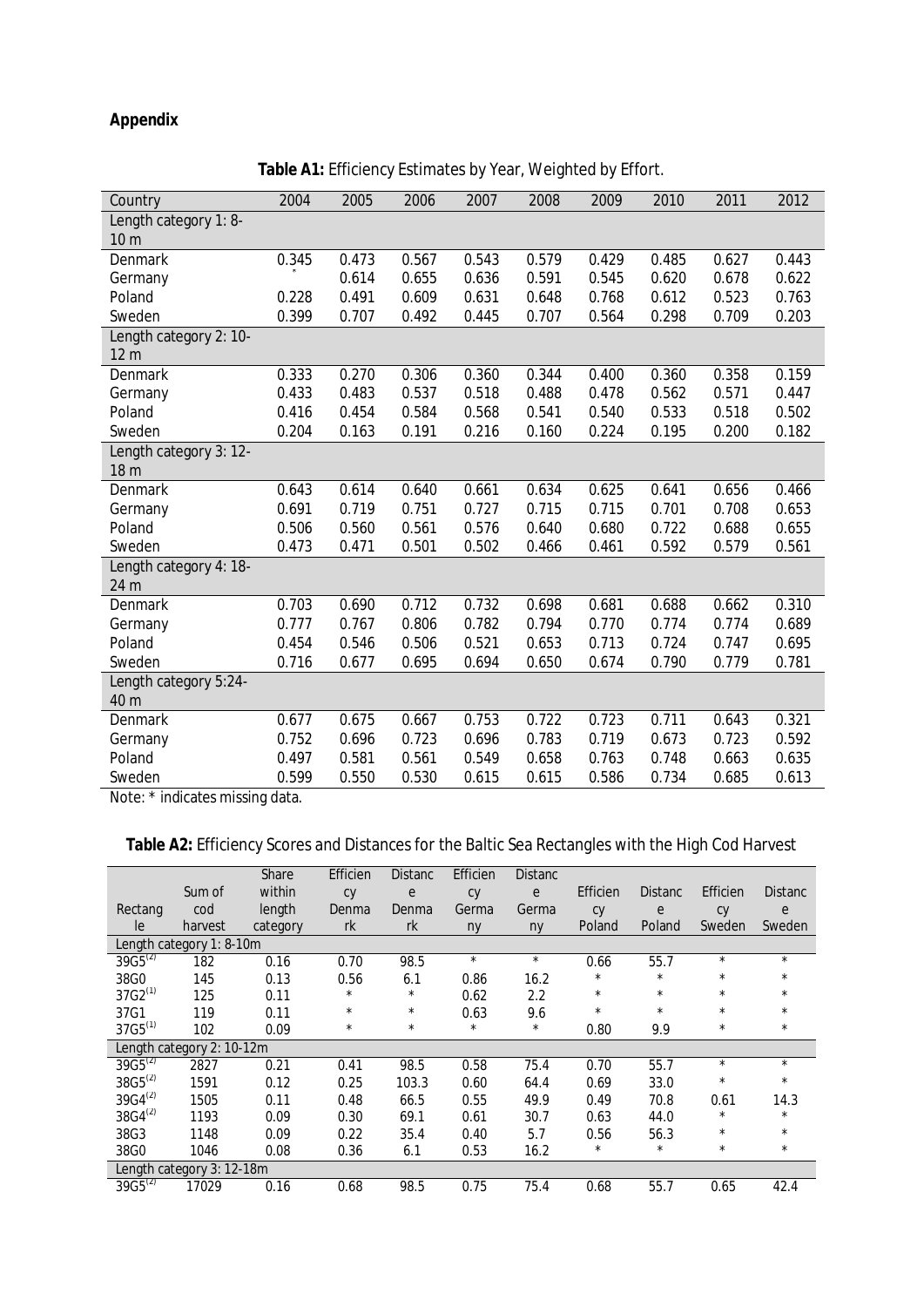| $38G5^{(2)}$              | 13349                     | 0.12 | 0.60    | 103.3      | 0.69       | 64.4    | 0.70       | 33.0       | 0.65    | 59.0    |
|---------------------------|---------------------------|------|---------|------------|------------|---------|------------|------------|---------|---------|
| $39G4^{(2)}$              | 9915                      | 0.09 | 0.69    | 66.5       | 0.66       | 49.9    | 0.62       | 70.8       | 0.72    | 14.3    |
| 38G0                      | 9767                      | 0.09 | 0.64    | 6.1        | 0.77       | 16.2    | $^{\star}$ | $\star$    | $\star$ | $\star$ |
| 38G2                      | 6091                      | 0.06 | 0.65    | 12.8       | 0.73       | 14.9    | $\star$    | $\star$    | $\star$ | $\star$ |
| 37G1                      | 5872                      | 0.05 | 0.66    | 19.7       | 0.70       | 9.6     | $\star$    | $\star$    | $\star$ | $\star$ |
| $38G4^{(2)}$              | 5762                      | 0.05 | 0.63    | 69.1       | 0.69       | 30.7    | 0.69       | 44.0       | 0.75    | 39.6    |
| 38G3                      | 4817                      | 0.04 | 0.65    | 35.4       | 0.72       | 5.7     | 0.66       | 56.3       | 0.70    | 34.7    |
| $38G8^{(1)}$              | 4277                      | 0.04 | $\star$ | $^{\star}$ | $\star$    | $\star$ | 0.46       | 3.6        | $\star$ | $\star$ |
| 39G7                      | 4267                      | 0.04 | 0.51    | 166.0      | $\star$    | $\star$ | 0.65       | 28.6       | 0.74    | 68.0    |
| $40G4^{(1)}$              | 3065                      | 0.03 | 0.67    | 67.0       | $\star$    | $\star$ | $\star$    | $\star$    | 0.68    | 13.3    |
| $39G0^{(1)}$              | 2239                      | 0.02 | 0.58    | 5.2        | 0.71       | 35.4    | $\star$    | $\star$    | $\star$ | $\star$ |
| $37G5^{(1)}$              | 2232                      | 0.02 | 0.70    | 108.2      | 0.60       | 49.8    | 0.66       | 9.9        | 0.80    | 76.8    |
| $41G2^{(1)}$              | 2085                      | 0.02 | 0.61    | 10.7       | $^{\star}$ | $\star$ | $\star$    | $\star$    | $\star$ | $\star$ |
| 39G8                      | 1999                      | 0.02 | 0.64    | 199.9      | $^{\star}$ | $\star$ | 0.48       | 25.7       | 0.70    | 90.6    |
| $39G2^{(1)}$              | 1789                      | 0.02 | 0.65    | 6.0        | $\star$    | $\star$ | $\star$    | $^{\star}$ | $\star$ | $\star$ |
| $39G3^{(1)}$              | 1787                      | 0.02 | 0.62    | 35.9       | 0.74       | 30.9    | 0.73       | 80.2       | 0.74    | 10.1    |
| 39G6                      | 1345                      | 0.01 | 0.55    | 132.1      | 0.64       | 106.1   | 0.54       | 39.8       | 0.74    | 55.0    |
| $38G1^{(1)}$              | 1242                      | 0.01 | 0.65    | 5.1        | 0.80       | 15.6    | $\star$    | $^{\star}$ | $\star$ | $\star$ |
| $40G5^{(1)}$              | 1181                      | 0.01 | 0.64    | 96.2       | 0.84       | 95.0    | $\star$    | $\star$    | 0.66    | 22.8    |
| 38G9(1)                   | 1060                      | 0.01 | 0.72    | 239.2      | 0.77       | 191.0   | 0.47       | 18.5       | $\star$ | $\star$ |
|                           | Length category 4: 18-24m |      |         |            |            |         |            |            |         |         |
| $39G5^{(2)}$              | 9963                      | 0.12 | 0.70    | 98.5       | 0.79       | 75.4    | 0.67       | 55.7       | 0.81    | 42.4    |
| 39G7                      | 8160                      | 0.10 | 0.62    | 166.0      | 0.73       | 138.6   | 0.63       | 28.6       | 0.82    | 68.0    |
| 37G1                      | 6954                      | 0.09 | 0.71    | 19.7       | 0.77       | 9.6     | $\star$    | $\star$    | $\star$ | $\star$ |
| 39G8                      | 6507                      | 0.08 | 0.71    | 199.9      | 0.77       | 169.0   | 0.42       | 25.7       | 0.81    | 90.6    |
| $38G5^{(2)}$              | 5816                      | 0.07 | 0.62    | 103.3      | 0.80       | 64.4    | 0.71       | 33.0       | 0.81    | 59.0    |
| 38G2                      | 4909                      | 0.06 | 0.60    | 12.8       | 0.79       | 14.9    | $\star$    | $\star$    | $\star$ | $\star$ |
| 39G6                      | 4696                      | 0.06 | 0.64    | 132.1      | 0.80       | 106.1   | 0.61       | 39.8       | 0.81    | 55.0    |
| 38G3                      | 4638                      | 0.06 | 0.69    | 35.4       | 0.77       | 5.7     | $\star$    | $\star$    | 0.82    | 34.7    |
| $38G4^{(2)}$              | 3706                      | 0.05 | 0.68    | 69.1       | 0.74       | 30.7    | 0.74       | 44.0       | 0.78    | 39.6    |
| 39G4 <sup>(2)</sup>       | 3595                      | 0.04 | 0.71    | 66.5       | 0.75       | 49.9    | 0.62       | 70.8       | 0.79    | 14.3    |
| $38G8^{(1)}$              | 3009                      | 0.04 | 0.72    | 209.6      | $\star$    | $\star$ | 0.55       | 3.6        | $\star$ | $\star$ |
| $40G5^{(1)}$              | 2489                      | 0.03 | 0.74    | 96.2       | 0.82       | 95.0    | $^{\star}$ | $^{\star}$ | 0.78    | 22.8    |
| 38G0                      | 2256                      | 0.03 | 0.67    | 6.1        | 0.79       | 16.2    | $\star$    | $\star$    | $\star$ | $\star$ |
| $41G2^{(1)}$              | 1926                      | 0.02 | 0.72    | 10.7       | $\star$    | $\star$ | $\star$    | $\star$    | 0.84    | 2.8     |
| $39G3^{(1)}$              | 1825                      | 0.02 | 0.73    | 35.9       | 0.78       | 30.9    | 0.79       | 80.2       | 0.78    | 10.1    |
| $40G6^{(1)}$              | 1489                      | 0.02 | 0.65    | 130.0      | 0.77       | 120.5   | $^{\star}$ | $^{\star}$ | 0.76    | 27.0    |
| $37G2^{(1)}$              | 1307                      | 0.02 | 0.62    | 17.2       | 0.79       | 2.2     | $\star$    | $\star$    | $\star$ | $\star$ |
| $40G8^{(1)}$              | 1225                      | 0.02 | 0.73    | 197.8      | 0.81       | 180.6   | 0.41       | 55.4       | 0.82    | 74.2    |
| $40G4^{(1)}$              | 1188                      | 0.01 | 0.83    | 67.0       | 0.83       | 76.4    | $\star$    | $^{\star}$ | 0.76    | 13.3    |
| Length category 5: 24-40m |                           |      |         |            |            |         |            |            |         |         |
| 39G8                      | 8675                      | 0.17 | 0.67    | 199.9      | 0.78       | 169.0   | 0.43       | 25.7       | 0.73    | 90.6    |
| $39G5^{(2)}$              | 6185                      | 0.12 | 0.62    | 98.5       | 0.71       | 75.4    | 0.64       | 55.7       | 0.73    | 42.4    |
| 39G6                      | 6094                      | 0.12 | 0.58    | 132.1      | 0.76       | 106.1   | 0.65       | 39.8       | 0.73    | 55.0    |
| 39G7                      | 6024                      | 0.12 | 0.57    | 166.0      | 0.77       | 138.6   | 0.65       | 28.6       | 0.73    | 68.0    |
| $38G5^{(2)}$              | 3953                      | 0.08 | 0.48    | 103.3      | 0.74       | 64.4    | 0.75       | 33.0       | 0.76    | 59.0    |
| $38G4^{(2)}$              | 3612                      | 0.07 | 0.69    | 69.1       | 0.63       | 30.7    | 0.72       | 44.0       | 0.69    | 39.6    |
| 38G3                      | 2483                      | 0.05 | 0.71    | 35.4       | 0.74       | 5.7     | 0.72       | 56.3       | 0.76    | 34.7    |
| 38G8 <sup>(1)</sup>       | 1963                      | 0.04 | 0.72    | 209.6      | $^{\star}$ | $\star$ | 0.50       | 3.6        | 0.85    | 113.2   |
| $40G6^{(1)}$              | 1760                      | 0.03 | 0.68    | 130.0      | 0.72       | 120.5   | 0.70       | 66.5       | 0.77    | 27.0    |
| $40G8^{(1)}$              | 1646                      | 0.03 | 0.57    | 197.8      | 0.70       | 180.6   | 0.30       | 55.4       | 0.79    | 74.2    |
| 39G4 <sup>(2)</sup>       | 1446                      | 0.03 | 0.71    | 66.5       | 0.76       | 49.9    | 0.46       | 70.8       | 0.73    | 14.3    |
| $39G3^{(1)}$              | 1099                      | 0.02 | 0.71    | 35.9       | 0.75       | 30.9    | 0.52       | 80.2       | 0.73    | 10.1    |

Note: The rectangles with high cod harvest are defined as administrative areas where cod harvest was over 1000t within length category and minimum 100t for length category 1 over the investigated period. \* indicate no harvest activity in given rectangle within the length category.

 $^{(1)}$  indicates rectangles that are not top cod harvest locations (less than 10000t in total for all length categories over the investigated period).

 $<sup>(2)</sup>$  indicates rectangles surrounding the island of Bornholm.</sup>